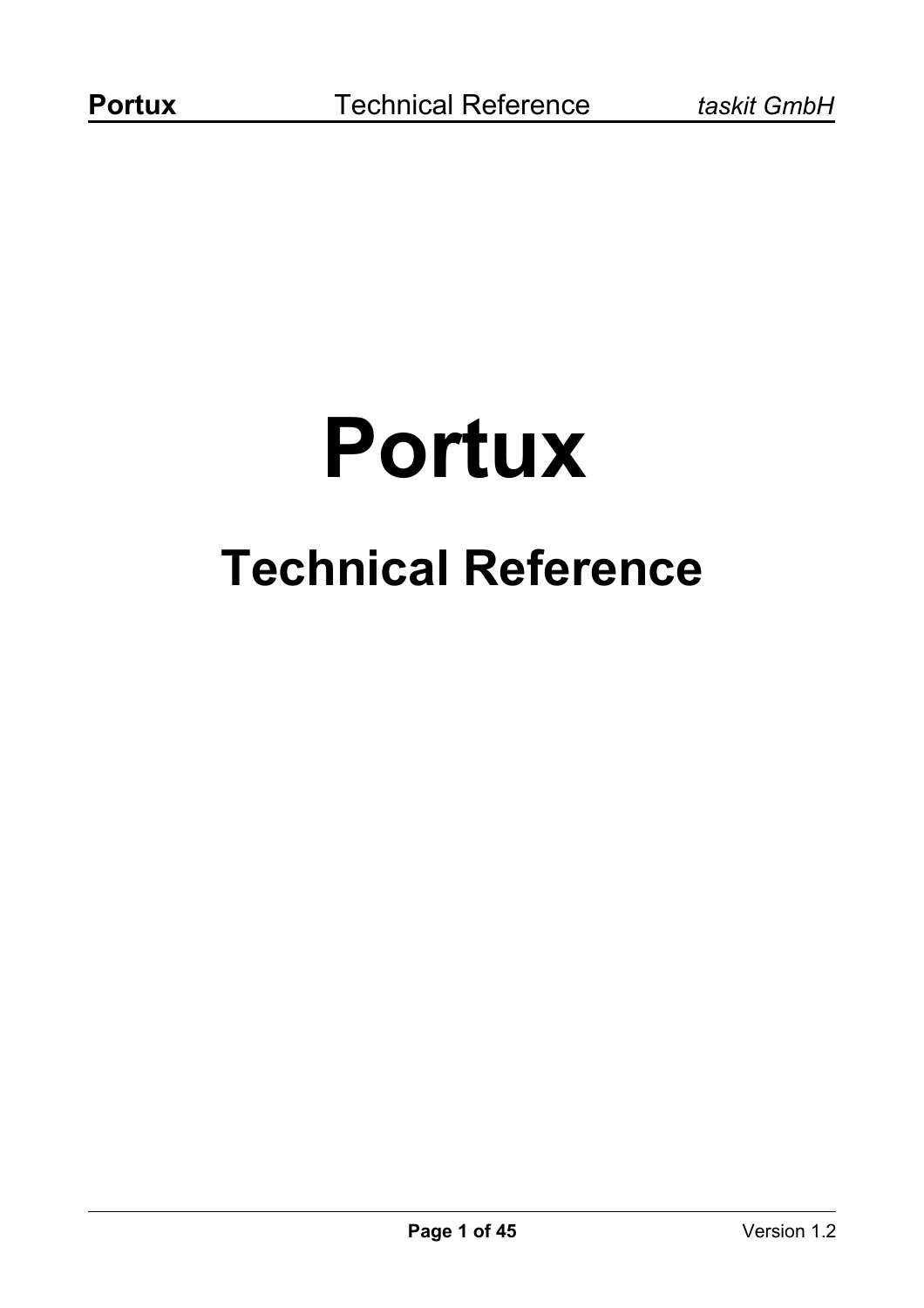## **taskit GmbH**

**Seelenbinderstr. 33 D-12555 Berlin Germany Tel. +49 (30) 611295-0 Fax +49 (30) 611295-10 http://www.taskit.de**

© *taskit* GmbH, Berlin

All rights reserved. This document and the products referred to herein are copyrighted works of *taskit* GmbH. Information in this document is subject to change without notice. No part of this document may be reproduced or transmitted in any form, without the express written permission of *taskit* GmbH. If however, your only means of access is electronic, permission to print one copy is hereby granted. Neither *taskit* GmbH nor *taskit´s* distributors assume any liability arising from the use of this manual/reference or any product described herein.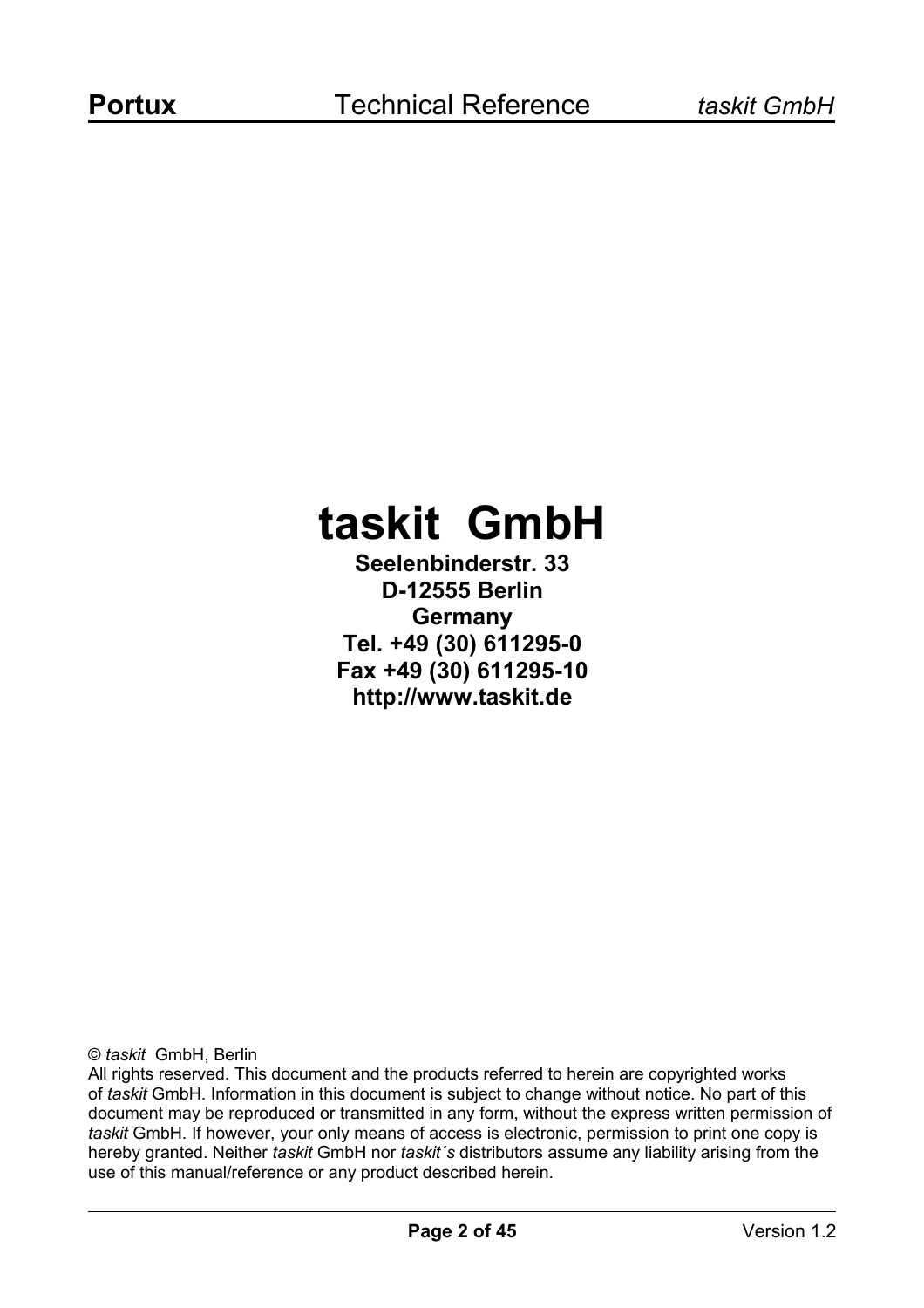| <b>Table of contents</b> |     |
|--------------------------|-----|
|                          |     |
|                          |     |
|                          |     |
|                          |     |
|                          |     |
|                          |     |
|                          |     |
|                          |     |
|                          |     |
|                          |     |
|                          |     |
|                          |     |
|                          |     |
|                          |     |
|                          |     |
|                          |     |
|                          |     |
|                          |     |
|                          |     |
|                          |     |
|                          |     |
|                          |     |
| 4. Hardware              | 21  |
|                          |     |
|                          |     |
|                          |     |
|                          |     |
|                          |     |
|                          |     |
|                          |     |
|                          |     |
|                          |     |
|                          |     |
|                          | .38 |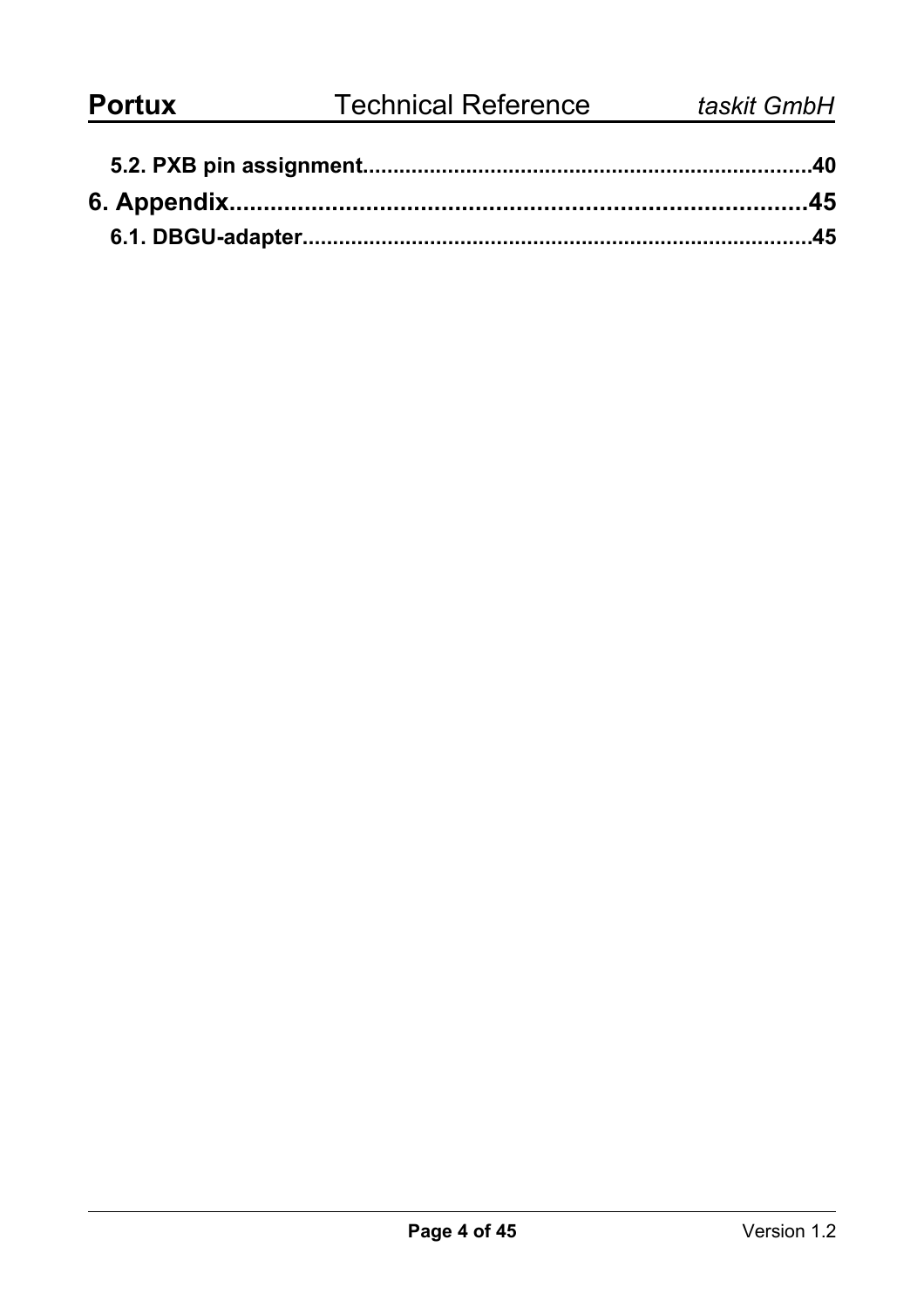## **1. Introduction**

The Portux is an industrial computer that is based on the Atmel ® AT91RM9200 microcontroller. A 920T arm-core with 180 MHz is working inside it. The AT91RM9200 has a plurality of integrated devices like USB-host and client, SPI, I²C, Ethernet MAC and 4 USARTs.

The Portux is available in 2 different versions: The Portux920T is a half size euroboard single computer are the perfect building block for hardware developers. The Portux Panel-PC comes to you with a robust housing and a display.

The *Portux920T* is available in 2 different versions: the Portux920T EU (Europaboard version) can be integrated into 19-inch racks and the Portux920T SW (Sandwich version) allows sandwich assembly.

The *Portux Panel-PC* is also available in 2 different versions: one with a robust aluminium case and one without that case to integrate it in your own case.

Both versions of the Portux Panel-PC are delivered with a display and a matrix keyboard integrated in the front panel. The jacks for the ethernet, USB, PS/2, RS-232 and the slot for the MMC/SD card are soldered to the circuit board.

By default the Portux is delivered with an adapted Linux and the bootloader U-Boot. If the Portux should only start running the "Portux QuickStartGuide" can be read immediately.

If the bootloader, the contents of the rootfilesystem or the modules of the Linux kernel ought to be modified then the "Portux LinuxGuide" must be read.

The technical reference and the "AT91RM9200 Manual" are used as a reference book for developing own hardware extensions or to write own kernel modules. To create your own applications it is used rarely.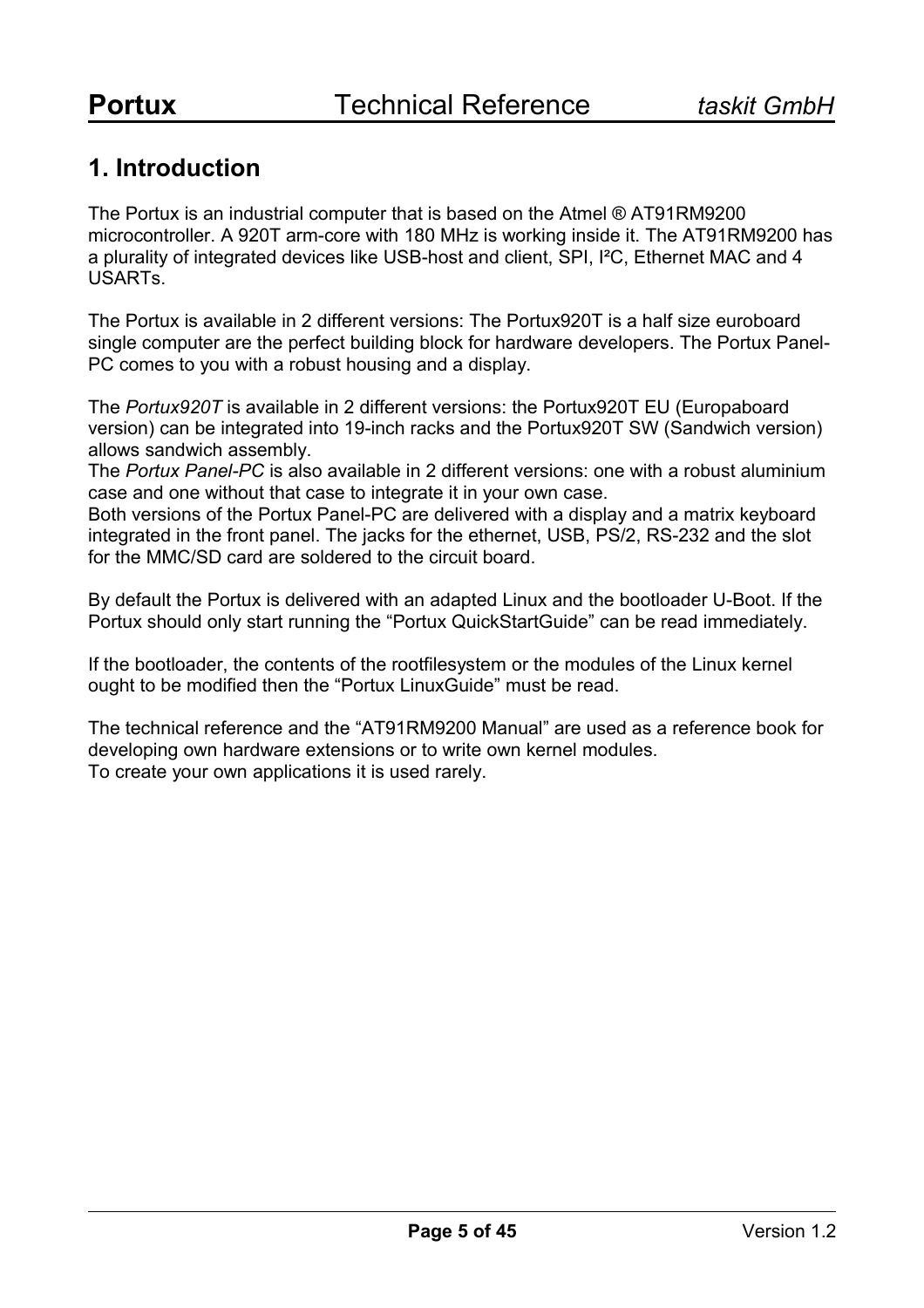## **2. Technical properties**

#### **2.1. Portux920T**

#### *2.1.1. CPU*

- Atmel ® AT91RM9200
- ARM920T core
- 200 MIPS at 180 Mhz
- Memory Management Unit
- 16 kb data cache and 16 kb instructions cache

#### *2.1.2. Memory*

- 16 MiB flash (100,000 erase cycles typical per sector)
- 64 MiB SDRAM
- 16 KB internal SRAM
- 128 KB internal EEPROM

#### *2.1.3. Interfaces on-board*

- 2 synchronous / asynchronous serial interfaces (TTL compatible). The first serial port is also equipped with a Debug interface (UART with RX / TX).
- 10/100 Base-T ethernet MAC via 8P8C connector (Eurocard version) or two 4-pin rows (Sandwich version)
- JTAG
- MCI (Multimedia card interface, MMC and SD-card compatible)
- Portux Extension Bus via 96-pin connector (Eurocard version) or pin row (Sandwich version)

#### *2.1.4. Interfaces PXB (portux extension bus)*

- 2 synchronous / asynchronous serial interfaces (TTL compatible)
- USB 2.0 host
- USB 2.0 client
- SPI (Serial Peripheral Interface) with master / slave mode and 4 chip-selects
- TWI (Two Wire Interface) for Atmel ® EEPROM
- $\bullet$  I<sup>2</sup>C bus (via TWI)
- $\bullet$  PIF-bus (8 bit bus with 4 chip-selects)

#### *2.1.5. Supply voltage*

- Eurocard version:  $6.5 24$  V (cable clamp)
- Sandwich version:  $3.3$  V (on PXB)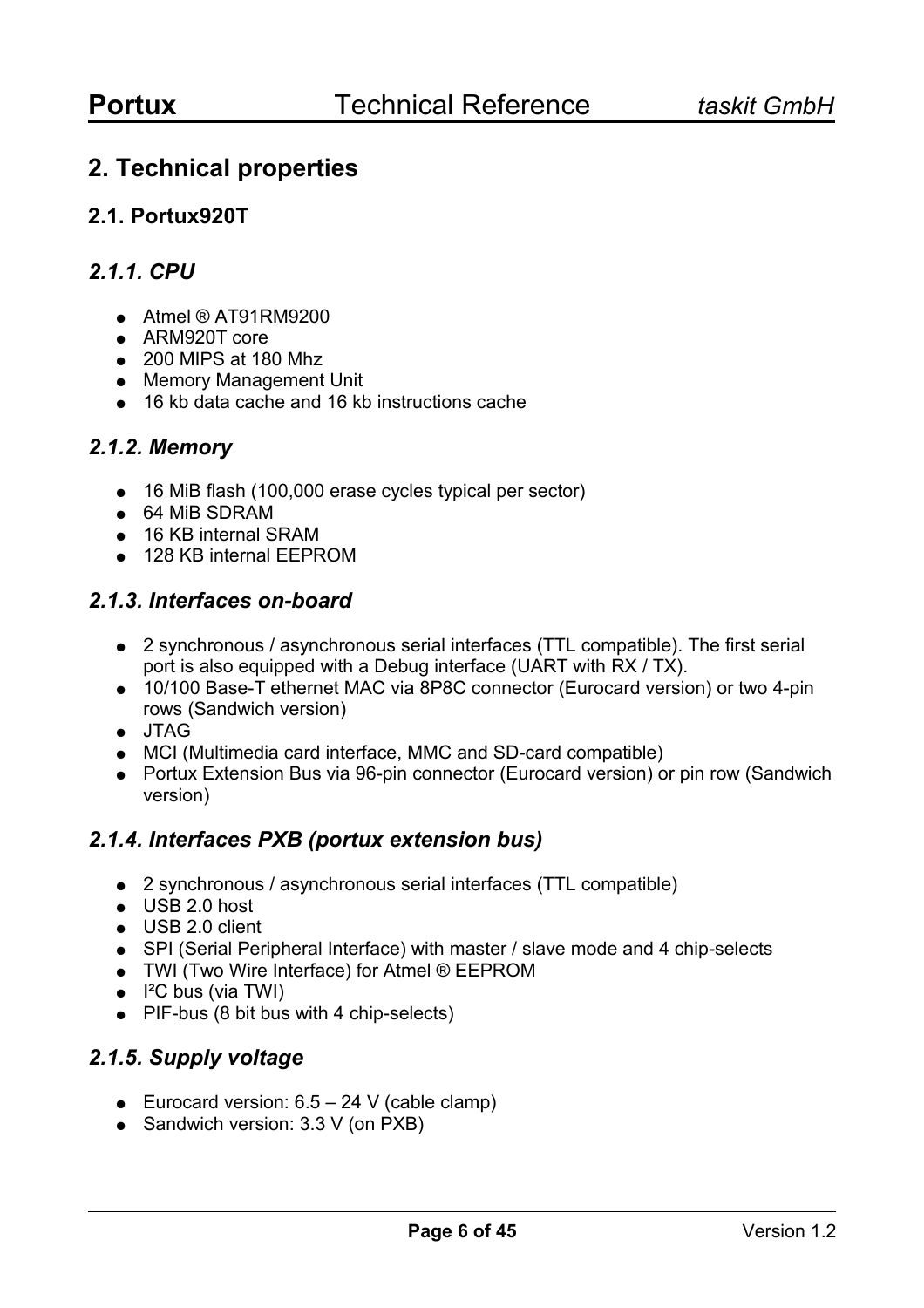#### *2.1.6. Firmware*

- U-Boot 1.1.2 (2004.12.23) or a newer version
- Linux kernel 2.6.xx or newer version
- GNU toolchain with GCC 3.4.2 and DGB for crosscompiling
- Nano-X Window System 0.9 with NXLIB v0.44
- JamVM 1.2 and GNU-classpath

## *2.1.7. Starterkit (eurocard version)*

- Firmware CD
- Serial data cable
- Crosswired ethernet cable
- DBGU adapter
- Power Pack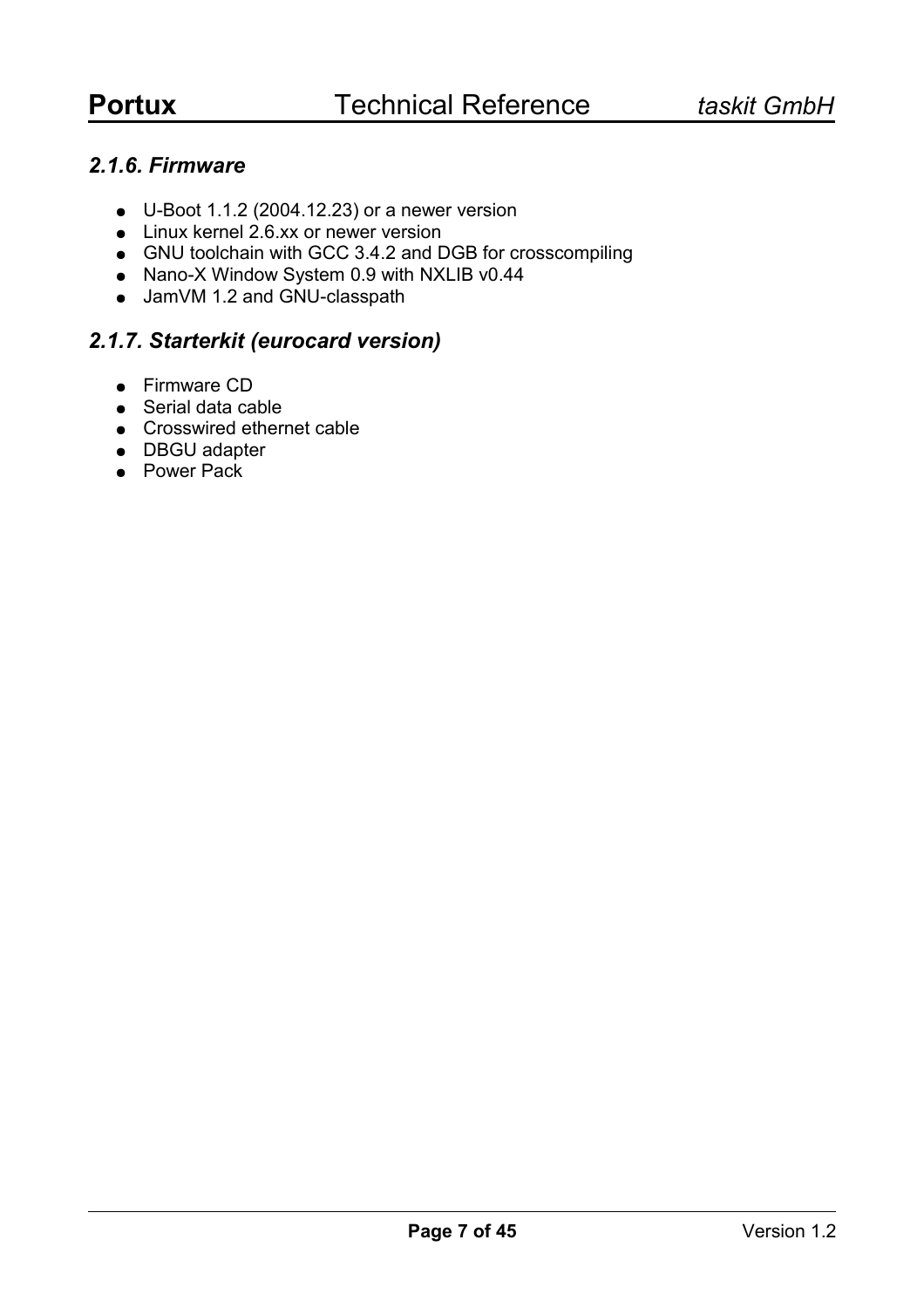## **2.2. Portux Panel-PC**

#### *2.2.1. CPU*

- Atmel ® AT91RM9200
- ARM920T core
- 200 MIPS at 180 Mhz
- Memory Management Unit
- 16 kb data cache and 16 kb instructions cache

#### *2.2.2. Memory*

- 16 MiB flash (100,000 erase cycles typical per sector)
- 64 MiB SDRAM
- 16 KB internal SRAM
- 128 KB internal EEPROM

#### *2.2.3. Interfaces*

- 4 synchronous / asynchronous serial interfaces (TTL compatible)
- Debug interface (UART with RX / TX)
- USB 2.0 host
- USB 2.0 client
- SPI (Serial Peripheral Interface) with master / slave mode and 4 chip-selects
- TWI (Two Wire Interface) for Atmel ® EEPROM
- $\bullet$  I<sup>2</sup>C bus (via TWI)
- 10/100 Base-T ethernet MAC
- JTAG
- MCI (Multimedia card interface, MMC and SD-card compatible)
- $\bullet$  PIF-bus (8 bit bus with 4 chip-selects)

#### *2.2.4. Firmware*

- U-Boot 1.1.2 (2004.12.23) or a newer version
- Linux kernel 2.6 xx or newer version
- GNU toolchain with GCC 3.4.2 and DGB for crosscompiling
- Nano-X Window System 0.9 with NXLIB v0.44
- JamVM 1.2 and GNU-classpath

#### *2.2.5. Starterkit*

- Firmware CD
- Serial data cable
- Crosswired ethernet cable
- DBGU adapter
- Power Pack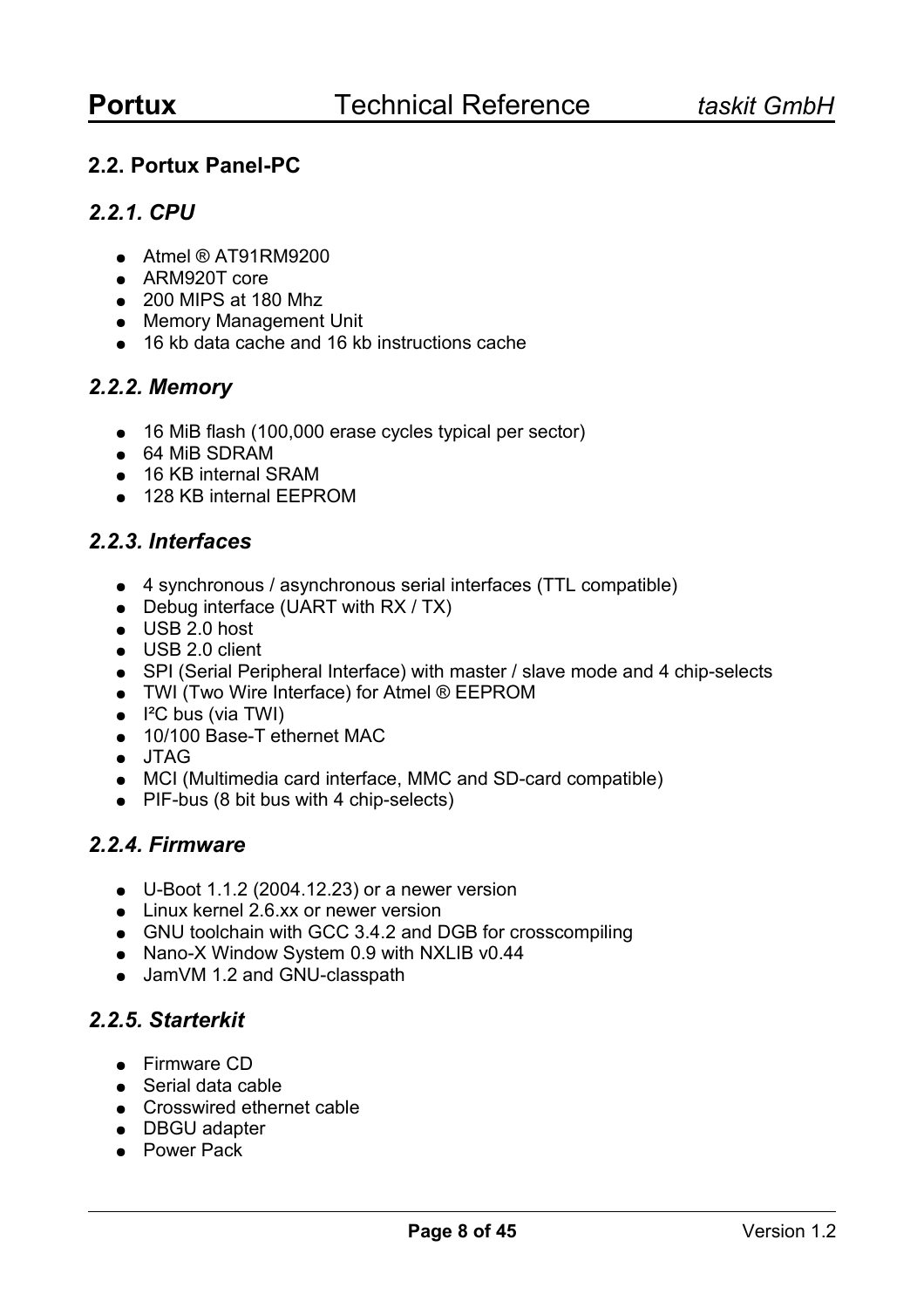## **3. The interface to the AT91RM9200**

## **3.1. Description**

The integrated devices of the AT91RM9200 can be programmed using registers.

In most cases these registers are controlled by the operating system (Linux) and are not programmed directly on the Portux. Therefore only a general description of the addresses will be given here.

Excepting the parallel input / output controller (PIO), it will be accessed directly in many cases and is documented completely.

Of cause the Portux can be programmed directly without the use of the operating system. This is done by the boot loader U-Boot for example.

We refer the interested to the Atmel ® data sheet for the AT91RM9200 here, which contains a complete documentation of all interfaces.

## **3.2. Physical address space**

After the execution of the **remap** command the 4 GiB physical address space is separated as showed in the following table. Accessing these addresses directly is only possible if the MMU is deactivated. As soon as the MMU is activated the visible address space is changed completely.

If read / write functions onto memory addresses are to be accomplished direct in the application, the corresponding address space has to be mapped to the virtual address space using **mmap** or **ioremap** under Linux.

| Address                             |                   | Size    | Portux                                         | Portux Device             | Device               |
|-------------------------------------|-------------------|---------|------------------------------------------------|---------------------------|----------------------|
| 0x00 000 000<br>0x0F<br>${\rm FFF}$ | FFF               | 256 MiB | 0x00 000 000<br>OFF<br>0x00<br>FFF             | Internal SRAM<br>(mapped) | Internal<br>memories |
|                                     |                   |         | 100<br>000<br>0x00<br>$0\times00$<br>1FF FFF   | Internal ROM              |                      |
|                                     |                   |         | 0x00 200 000<br>0x00<br>2FF<br>FFF             | Internal SRAM             |                      |
|                                     |                   |         | 0x00 300 000<br>$0x00$ 3FF FFF                 | USB host port<br>(mapped) |                      |
|                                     |                   |         | 400 000<br>$0 \times 00$<br>0x0F<br>FFF<br>FFF | undefined                 |                      |
| 0x10000<br>0x1F<br>FFF              | 000<br><b>FFF</b> | 256 MiB | 000 000<br>0x10<br>0x10<br>FFF<br>FFF          | 16 MiB Flash              | EBI<br>Chip select 0 |
| 0x20000<br>0x2F<br>${\rm FFF}$      | 000<br>FFF        | 256 MiB | 000 000<br>0x20<br>$0x23$ FFF<br>FFF           | 64 MiB SDRAM              | EBI<br>Chip select 1 |
| 0x30000<br>0x3F<br>FFF              | 000<br>FFF        | 256 MiB |                                                |                           | EBI<br>Chip select 2 |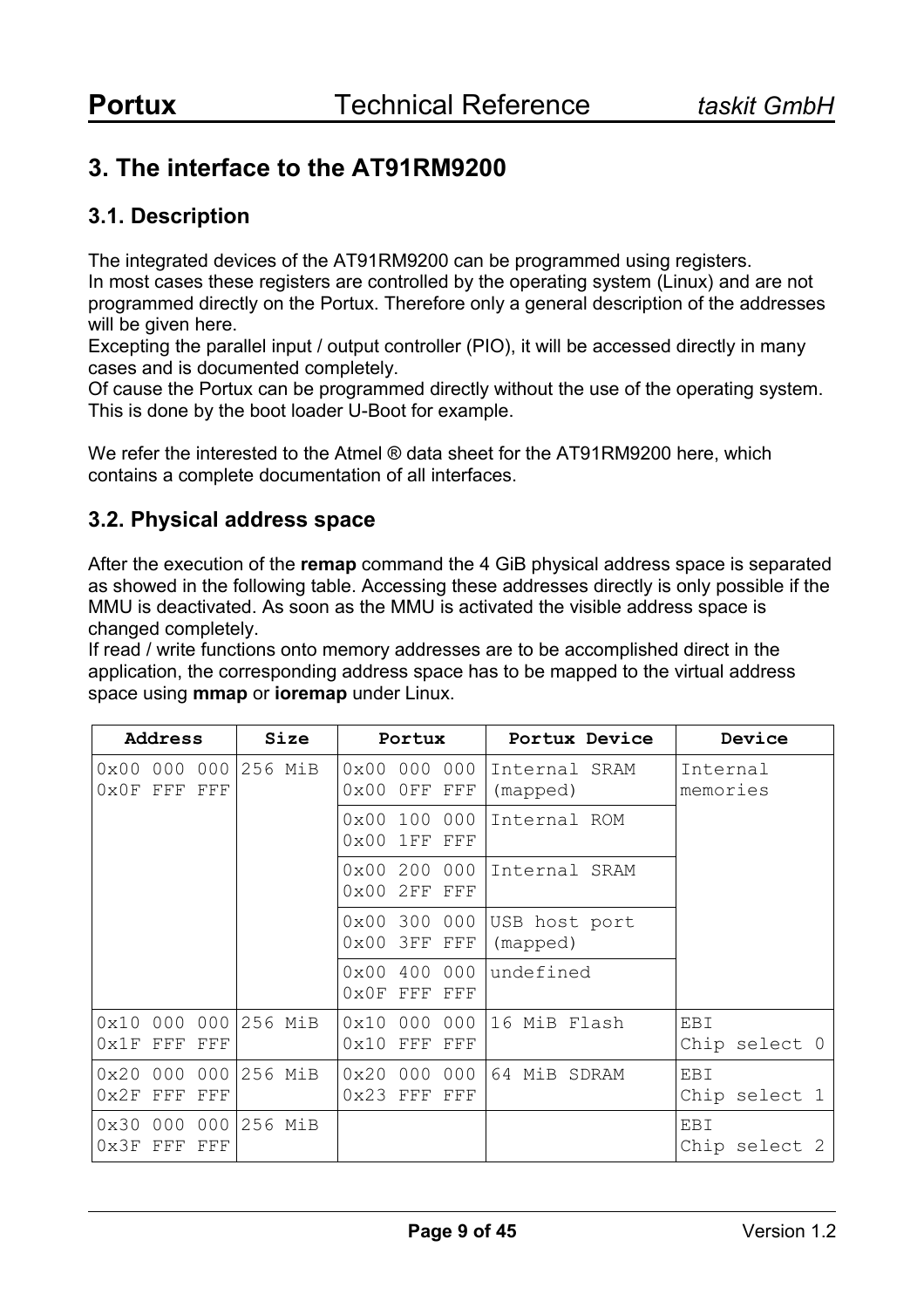|                              | Address |             | Size                 | Portux                       | Portux Device                  | Device                      |
|------------------------------|---------|-------------|----------------------|------------------------------|--------------------------------|-----------------------------|
| OX4F FFF FFF                 |         |             | 0x40 000 000 256 MiB |                              |                                | EBI<br>Chip select 3        |
| OX5F FFF FFF                 |         |             | 0x50 000 000 256 MiB |                              |                                | EBI<br>Chip select 4        |
| $0x6F$ FFF                   |         | ${\rm FFF}$ | 0x60 000 000 256 MiB |                              |                                | EBI<br>Chip select 5        |
| 0x7F FFF FFF                 |         |             | 0x70 000 000 256 MiB |                              |                                | EBI<br>Chip select 6        |
| OX8F FFF FFF                 |         |             | 0x80 000 000 256 MiB |                              |                                | <b>EBI</b><br>Chip select 7 |
| OX9F FFF FFF                 |         |             | 0x90 000 000 256 MiB |                              |                                | undefined                   |
| OXAF FFF FFF                 |         |             | 0xA0 000 000 256 MiB |                              |                                | undefined                   |
| OXBF FFF FFF                 |         |             | 0xB0 000 000 256 MiB |                              |                                | undefined                   |
| OXCF FFF FFF                 |         |             | 0xC0 000 000 256 MiB | 0xC0 000 000<br>0xC0 41F FFF | 4,125 MiB<br>Dataflash         |                             |
| OXDF FFF FFF                 |         |             | 0xD0 000 000 256 MiB |                              |                                | undefined                   |
| 0xE0 000 000<br>OXEF FFF FFF |         |             | 256 MiB              |                              |                                | undefined                   |
|                              |         |             | 0xF0 000 000 255 MiB | OXFF FAO 000                 | Timer counter 0                | User                        |
| $0 \times FF$ FFE FFF        |         |             | 1020 KiB             | OXFF FAO 040                 | Timer counter 1                | peripheral                  |
|                              |         |             |                      | OXFF FAO 080                 | Timer counter 2                |                             |
|                              |         |             |                      |                              | OXFF FA4 000 Timer counter 3   |                             |
|                              |         |             |                      | $0 \times FF$ $FA4$ 040      | Timer counter 4                |                             |
|                              |         |             |                      | $0 \times FF$ $FA4$ 080      | Timer counter 5                |                             |
|                              |         |             |                      | OXFF FBO 000                 | USB device port                |                             |
|                              |         |             |                      | $0xFF$ FB4 000               | Multimedia card<br>interface   |                             |
|                              |         |             |                      | $0xFF$ FB8 000               | Two Wire<br>Interface $(I^2C)$ |                             |
|                              |         |             |                      | OXFF FBC 000                 | Ethernet MAC                   |                             |
|                              |         |             |                      | OXFF FCO 000                 | USART0                         |                             |
|                              |         |             |                      | $0xFF$ FC4 000               | USART1                         |                             |
|                              |         |             |                      | OXFF FC8 000                 | USART2                         |                             |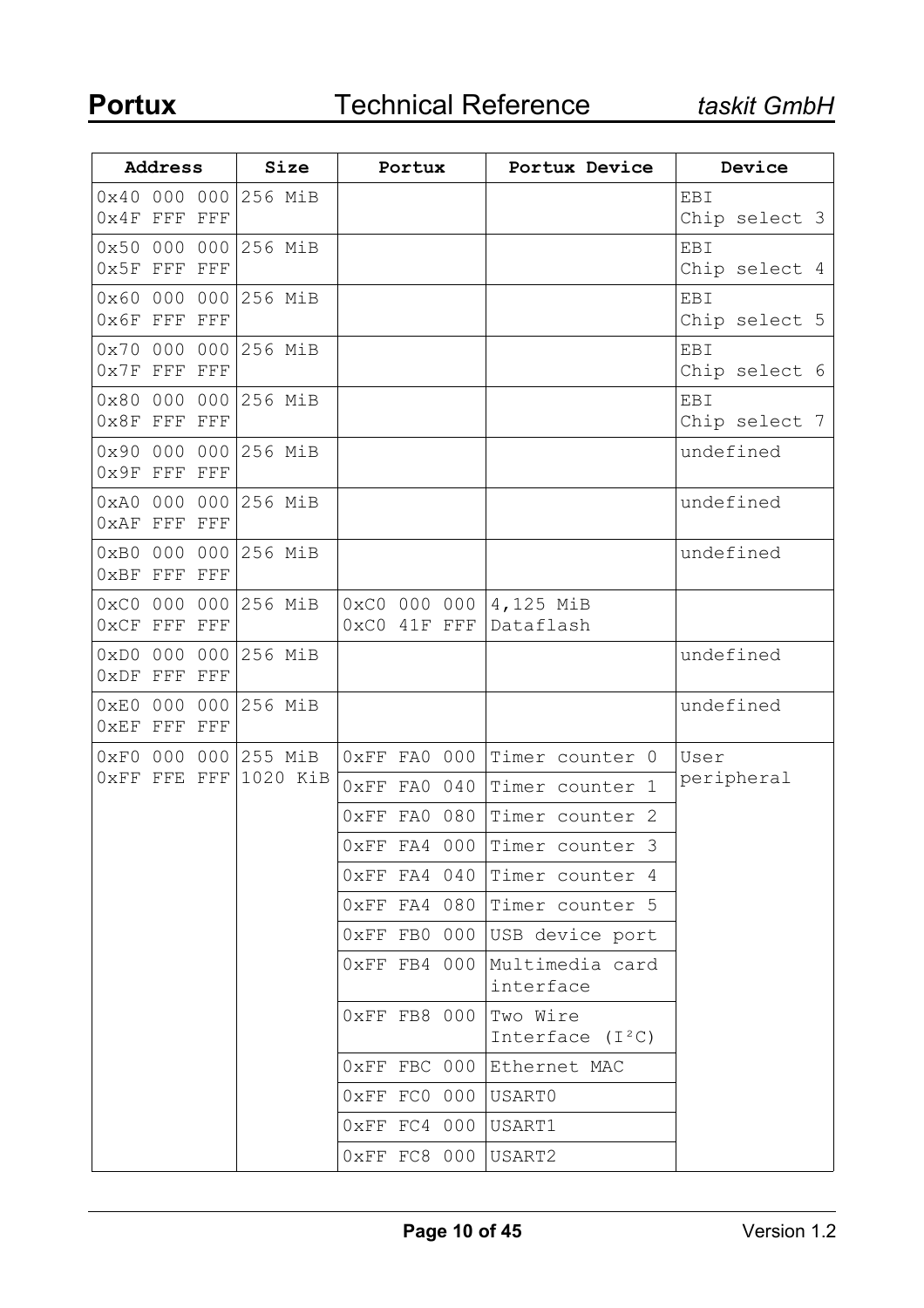| Address               | Size | Portux                        | Portux Device                        | Device |
|-----------------------|------|-------------------------------|--------------------------------------|--------|
|                       |      | OXFF FCC 000 USART3           |                                      |        |
|                       |      | OXFF FEO 000 SPI              |                                      |        |
| $OKFF$ FFF 000 4 KiB  |      |                               | OXFF FFF 400 PIO controller A System |        |
| $0 \times$ FF FFF FFF |      | OXFF FFF 600 PIO controller B | Peripherals                          |        |
|                       |      |                               | OXFF FFF 800 PIO controller C        |        |

*Table 1: Physical Address Space*

#### **3.3. The parallel input / output controller**

The AT91RM9200 comes with 3 PIO controllers, each may manage up to 32 programmable I/O ports. Each I/O port is associated with a bit number in the 32 bit register of the user interface. Each I/O port may be configured for general purpose I/O or assigned to a function of an integrated peripheral device. In doing so multiplexing with 2 integrated devices is possible. That means a pin may be used as GPIO, device A or device B.

Survey of the PIO controller properties:

- interrupt on level changing for each I/O port individually configurable
- glitch filter; pulse that are lower than a half clock cycle are ignored
- multi drive ability
- programmable pull up resistor at each I/O port
- pin data status register; the level of the I/O port may be read out at any time
- synchronous output; this enables the possibility to clear and set several I/O ports with one write cycle

#### *Pull-up resistor*

Each I/O port has an integrated pull-up resistor. After a reset the pull-ups are activated at each pin. The value of the resistor lies between 100 and 200 kΩ. The pull-up resistor can be activated or deactivated by setting the PIO\_PUER (pull-up enable register) or PIO PUDR (pull-up disable register). Writing these registers results in setting or deleting the corresponding bits in the PIO\_PUSR (pull-up status register). Reading a 1 in the the PIO PUSR means that the pull-up is deactivated, reading a 0 means the the pull-up is activated.

#### *I/O port or integrated peripheral*

If a pin is multiplexed with the functions of one or two integrated devices the selection is controlled via the PIO\_PER (PIO\_enable register) or the PIO\_PDR (PIO disable register). The result of a write operation into these registers is the PIO\_PSR (PIO status register). A value of 0 indicates that the corresponding pin is controlled by an integrated device, a value of 1 indicates that the corresponding pin is controlled by the PIO controller.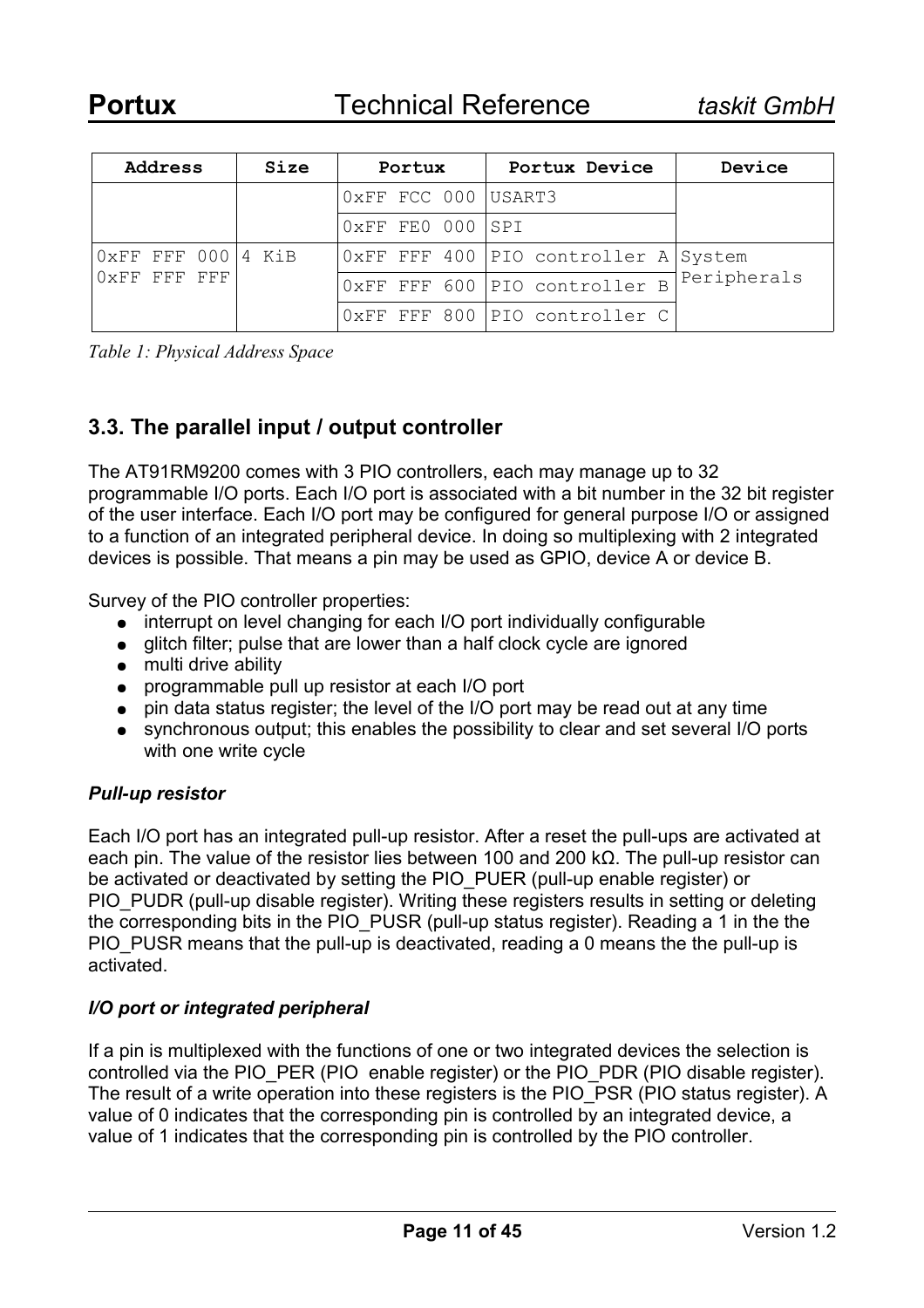#### *Selecting peripheral A or B*

The PIO controller provides multiplexing for up to two peripheral functions. The selection is done by writing the register PIO\_ASR (A select register) or rather PIO\_BSR (B select register). The selection can be read out from the PIO ABSR (AB select status register), where 0 means peripheral A is selected and 1 means peripheral B is selected. The selection only affects the output, the inputs of the peripheral are always connected to the corresponding pins. Setting the registers PIO\_ASR and PIO\_BSR has only an effect if the I/O is deactivated thus PIO PDR is set for the corresponding pin.

#### *Output control*

If an I/O port is controlled by the PIO controller (setting of PIO PER) then one pin can be used as Output. This is achieved by writing the PIO\_OER (output enable register) and PIO ODR (output disable register). The result of this operation can be read out from the PIO OSR (output status register). If the corresponding bit is 0 the I/O port is only used as input, if it is 1 the I/O port is driven by the PIO controller.

The level of an output can be set by writing the register PIO\_SODR (set output data register) and PIO CODR (clear output data register). These writing operations set or clear the corresponding bit in the PIO ODSR (output data status register). Writing into PIO\_OER and PIO\_ODR or rather PIO\_SODR and PIO\_CODR will set the corresponding bit in PIO\_OSR or rather PIO\_ODSR independently of whether the corresponding pin is driven by the PIO controller or is assigned to an internal device. This allows to configure the I/O port before it is driven by the PIO controller. Thus the first level of a pin can be a assigned.

#### *Synchronous output*

In some applications it can be desirable to operate several I/O port in one write / delete cycle. This can be achieved by writing the registers PIO\_OWER (output write enable register) and PIO\_OWDR (output write disable register). This results in setting / deleting the corresponding bit in the PIO\_OWSR (output write status register). PIO\_OWSR is used by the PIO Controller as a PIO ODSR write authorization mask. The level of the pins that are configured in that way can now be set directly by writing the PIO ODSR and not over the indirection with PIO\_SODR or PIO\_CODR. Therewith a synchronous output is ensured.

After reset the synchronous output is disabled, that means PIO OWSR resets at 0x0.

#### *Multi drive control (open drain)*

Each I/O port can be independently programmed in Open Drain mode. This permits several drivers to be connected to one I/O line which can be driven low by each driver. An external pull-up resistor (or enabling of the internal one) is generally required to quarantee a high level on the line. An I/O pin can be set into Open Drain Mode by writing the registers PIO\_MDER (multi driver enable register) and PIO\_MDDR (multi driver disable register).

PIO MDSR (Multi-driver Status Register) indicates the pins that are configured to work in open drain mode.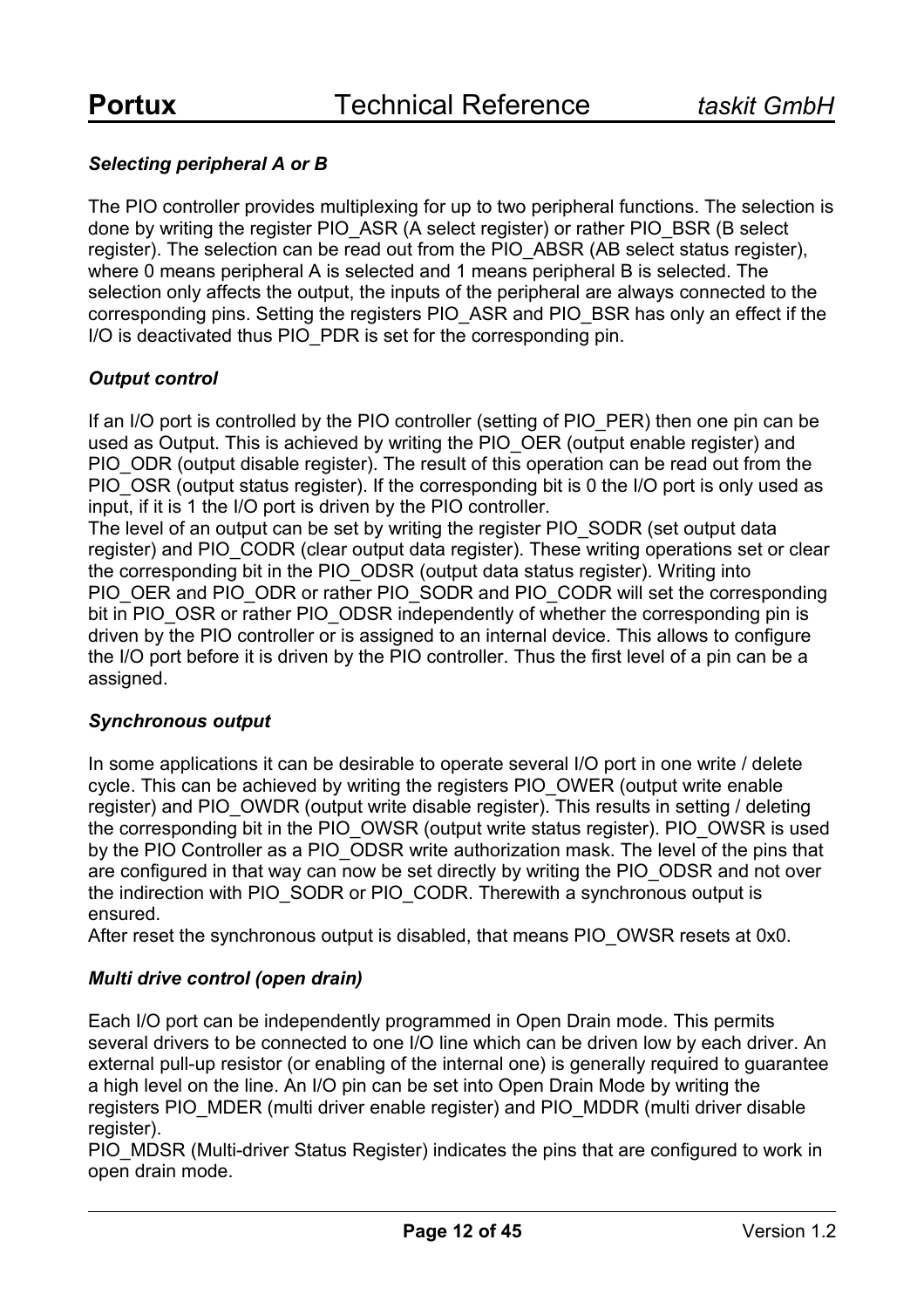#### *Inputs*

The level on each I/O line can be read through PIO\_PDSR (Peripheral Data Status Register). This register indicates the level of the I/O lines regardless of their configuration. Reading the I/O line levels requires the clock of the PIO controller to be enabled, otherwise PIO\_PDSR reads the levels present on the I/O line at the time the clock was disabled.

#### *Input glitch filter*

Optional input glitch filters are independently programmable on each I/O line.

When the glitch filter is enabled, a glitch with a duration of less than 1/2 master clock (MCK) cycle is automatically rejected, while a pulse with a duration of 1 master clock cycle or more is accepted. For pulse durations between 1/2 master clock cycle and 1 master clock cycle the pulse may or may not be taken into account, depending on the precise timing of its occurrence. Thus for a pulse to be visible it must exceed 1 master clock cycle. The glitch filters are controlled by the register set; PIO IFER (Input Filter Enable Register), PIO IFDR (Input Filter Disable Register) and PIO IFSR (Input Filter Status Register). Writing PIO IFER and PIO IFDR respectively sets and clears bits in PIO IFSR. When the glitch filter is enabled, it does not modify the behaviour of the inputs on the peripherals. It acts only on the value read in PIO\_PDSR and on the input change interrupt detection.

The glitch filters require that the PIO Controller clock is enabled.

#### *Input change interrupt*

The PIO Controller can be programmed to generate an interrupt when it detects an input change on an I/O line.

As Input change detection is possible only by comparing two successive samplings of the input of the I/O line, the PIO Controller clock must be enabled.

The Input Change Interrupt is controlled by writing PIO IER (Interrupt Enable Register) and PIO IDR (Interrupt Disable Register), which respectively enable and disable the input change interrupt by setting and clearing the corresponding bit in PIO\_IMR (Interrupt Mask Register).

The input change interrupt is available, regardless of the configuration of the I/O line. When an input change is detected on an I/O line, the corresponding bit in PIO\_ISR (Interrupt Status Register) is set. If the corresponding bit in PIO\_IMR is set, the PIO Controller interrupt line is asserted.

If an input change occurs on several I/O lines at the same time a single interrupt signal is generated.

When the software reads PIO ISR, all the interrupts are automatically cleared. This signifies that all the interrupts that are pending when PIO ISR is read must be handled.

#### **3.4. PIO-controller register addresses**

Each I/O line controlled by the PIO Controller is associated with a bit in each of the PIO Controller User Interface registers. Each register is 32 bits wide.

Bit 0 of a register in the PIO controller A represents the I/O pin PA0, bit 8 represents PA8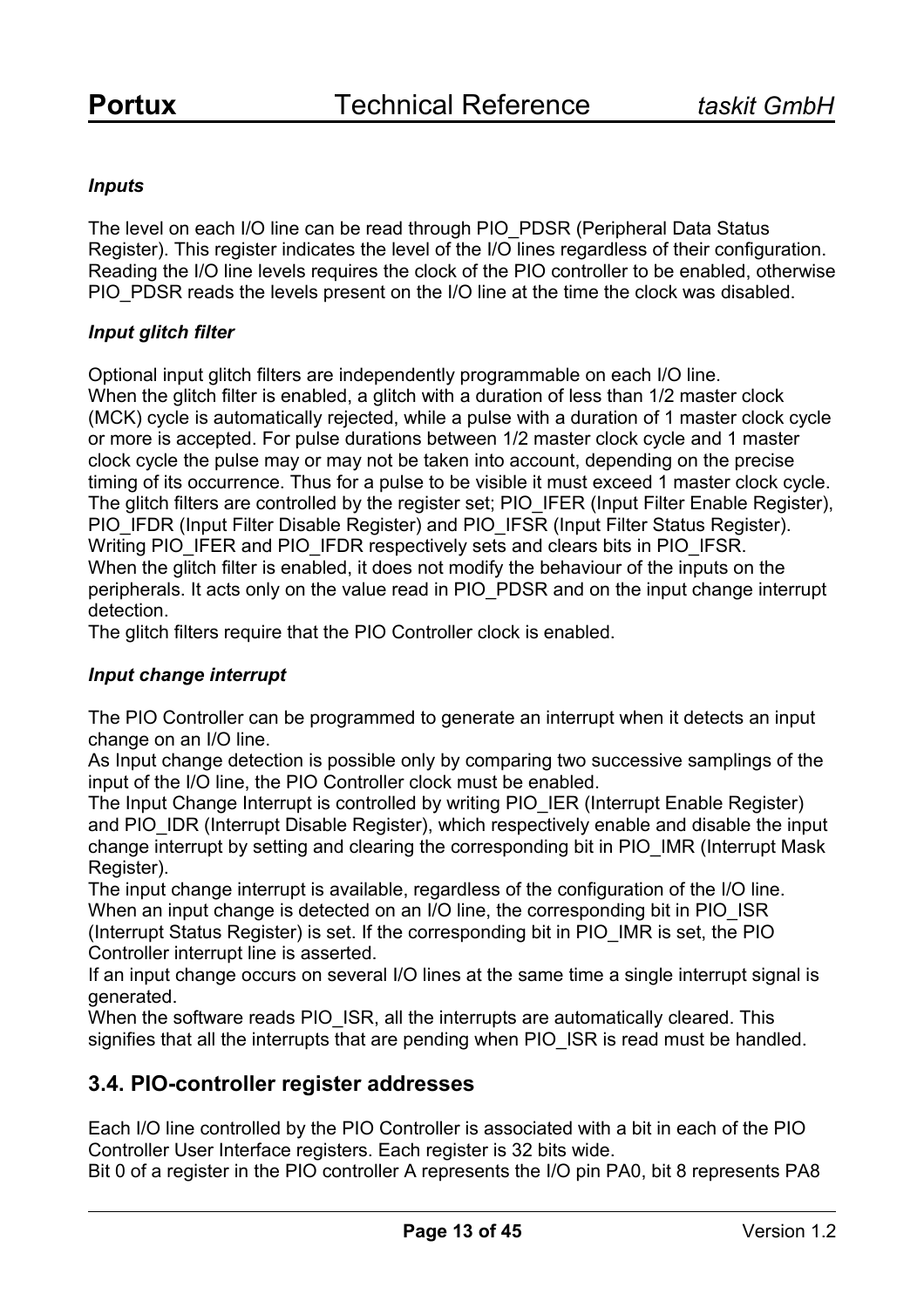#### and so on.

Thus it is possible to program every single I/O port individually for each feature. The address of a register is a result from the offset of the below mentioned table in addition to the base address of the corresponding PIO controller (0xFF FFF 400 PIO controller A, 0xFF FFF 600 PIO controller B and 0xFF FFF 800 PIO controller C).

| Offset          | <b>Name</b> | Register                            | <b>Access</b> | Reset<br>Value           | Value: 0                    | Value: 1                 |
|-----------------|-------------|-------------------------------------|---------------|--------------------------|-----------------------------|--------------------------|
| 0x0000          | PIO PER     | PIO Enable<br>Register              | <b>WO</b>     | $\qquad \qquad -$        | No Effect                   | Enable PIO               |
| $0 \times 0004$ | PIO PDR     | PIO Disable<br>Register             | <b>WO</b>     | $\qquad \qquad -$        | No Effect                   | Disable PIO              |
| 0x0008          | PIO PSR     | PIO Status<br>Register              | <b>RO</b>     | 0x00000000               | PIO is<br>inactive          | PIO is<br>active         |
| 0x000C          |             | Reserved                            |               |                          |                             |                          |
| $0 \times 0010$ | PIO OER     | Output Enable<br>Register           | WО            | $\overline{a}$           | No Effect                   | Output<br>Enabled        |
| $0 \times 0014$ | PIO ODR     | Output Disable<br>Register          | <b>WO</b>     | $\qquad \qquad -$        | No Effect                   | Output<br>Disabled       |
| $0 \times 0018$ | PIO OSR     | Output Status<br>Register           | <b>RO</b>     | 0x00000000               | Only Input                  | Output<br>Enabled        |
| 0x001C          |             | Reserved                            |               |                          |                             |                          |
| 0x0020          | PIO IFER    | Input Filter<br>Enable<br>Register  | <b>WO</b>     | $\qquad \qquad -$        | No Effect                   | Input Filter<br>Enabled  |
| 0x0024          | PIO IFDR    | Input Filter<br>Disable<br>Register | <b>WO</b>     | $\qquad \qquad -$        | No Effect                   | Input Filter<br>Disabled |
| 0x0028          | PIO IFSR    | Input Filter<br>Status<br>Register  | <b>RO</b>     | 0x00000000               | Input<br>Filter<br>Disabled | Input Filter<br>Enabled  |
| 0x002C          |             | Reserved                            |               |                          |                             |                          |
| 0x0030          | PIO SODR    | Set Output<br>Data Register         | <b>WO</b>     |                          | No Effect                   | High Level               |
| 0x0034          | PIO CODR    | Clear Output<br>Data Register       | <b>WO</b>     | $\overline{\phantom{0}}$ | No Effect                   | Low Level                |
| 0x0038          | PIO ODSR    | Output Data<br>Status<br>Register   | $\mathtt{WR}$ | 0x00000000               | Low Level                   | High Level               |
| 0x003C          | PIO PDSR    | Pin Data<br>Status<br>Register      | <b>RO</b>     |                          | Low Level                   | High Level               |
| 0x0040          | PIO IER     | Interrupt<br>Enable<br>Register     | WO.           |                          | No Effect                   | Interrupt<br>Enable      |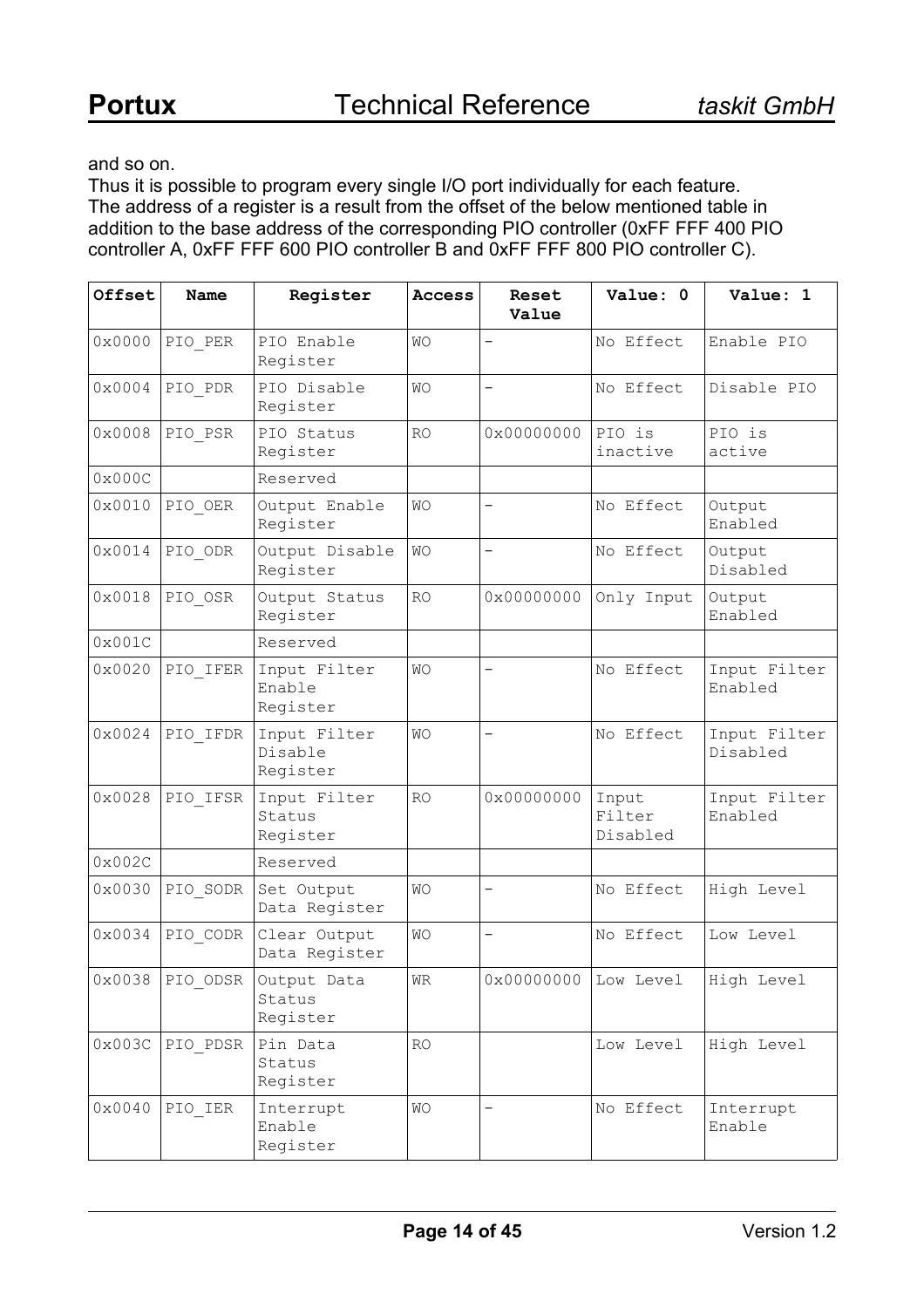| Offset            | Name     | Register                              | Access    | Reset<br>Value           | Value: 0                       | Value: 1                        |
|-------------------|----------|---------------------------------------|-----------|--------------------------|--------------------------------|---------------------------------|
| $0 \times 0044$   | PIO_IDR  | Interrupt<br>Disable<br>Register      | <b>WO</b> |                          | No Effect                      | Interrupt<br>Disable            |
| 0x0048            | PIO IMR  | Interrupt Mask<br>Register            | <b>RO</b> | 0x00000000               | Interrupt<br>Disabled          | Interrupt<br>Enabled            |
| 0x004C            | PIO ISR  | Interrupt<br>Status<br>Register       | <b>RO</b> | 0x00000000               | No Input<br>Change<br>Detected | Input Change<br>Detected        |
| 0x0050            | PIO MDER | Multi Driver<br>Enable<br>Register    | <b>WO</b> | $\qquad \qquad -$        | No Effect                      | Multi Driver<br>Enable          |
| 0x0054            | PIO MDDR | Multi Driver<br>Disable<br>Register   | <b>WO</b> |                          | No Effect                      | Multi Driver<br>Disable         |
| 0x0058            | PIO MDSR | Multi Driver<br>Status<br>Register    | <b>RO</b> | 0x00000000               | Multi<br>Driver<br>Disabled    | Multi Driver<br>Enabled         |
| 0x005C            |          | Reserved                              |           |                          |                                |                                 |
| 0x0060            | PIO PUDR | Pull-up<br>Disable<br>Register        | WО        | $\overline{\phantom{0}}$ | No Effect                      | Pull-up<br>Disable              |
| 0x0064            | PIO PUER | Pull-up Enable<br>Register            | <b>WO</b> | -                        | No Effect                      | Pull-up<br>Enable               |
| 0x0068            | PIO PUSR | Pull-up Status<br>Register            | <b>RO</b> | 0x00000000               | Pull-up<br>Enabled             | Pull-up<br>Disabled             |
| 0x006C            |          | Reserved                              |           |                          |                                |                                 |
| 0x0070            | PIO ASR  | Peripheral A<br>Select<br>Register    | <b>WO</b> | $\overline{\phantom{0}}$ | No Effect                      | Select<br>Peripheral A          |
| 0x0074            | PIO BSR  | Peripheral<br>B<br>Select<br>Register | ΜO        |                          | No Effect                      | Select<br>Peripheral B          |
| 0x0078            | PIO ABSR | AB Status<br>Register                 | <b>RO</b> | 0x00000000               | Peripheral<br>A Selected       | Peripheral B<br>Selected        |
| 0x007C<br>0x009C  |          | Reserved                              |           |                          |                                |                                 |
| $0\times00$ A $0$ | PIO OWER | Output Write<br>Enable<br>Register    | <b>WO</b> |                          | No Effect                      | Enables<br>Writing<br>PIO ODSR  |
| 0x00A4            | PIO OWDR | Output Write<br>Disable<br>Register   | <b>WO</b> | $\overline{\phantom{0}}$ | No Effect                      | Disables<br>Writing<br>PIO ODSR |
| 0x00A8            | PIO OWSR | Output Write                          | <b>RO</b> | 0x00000000               | Writing                        | Writing                         |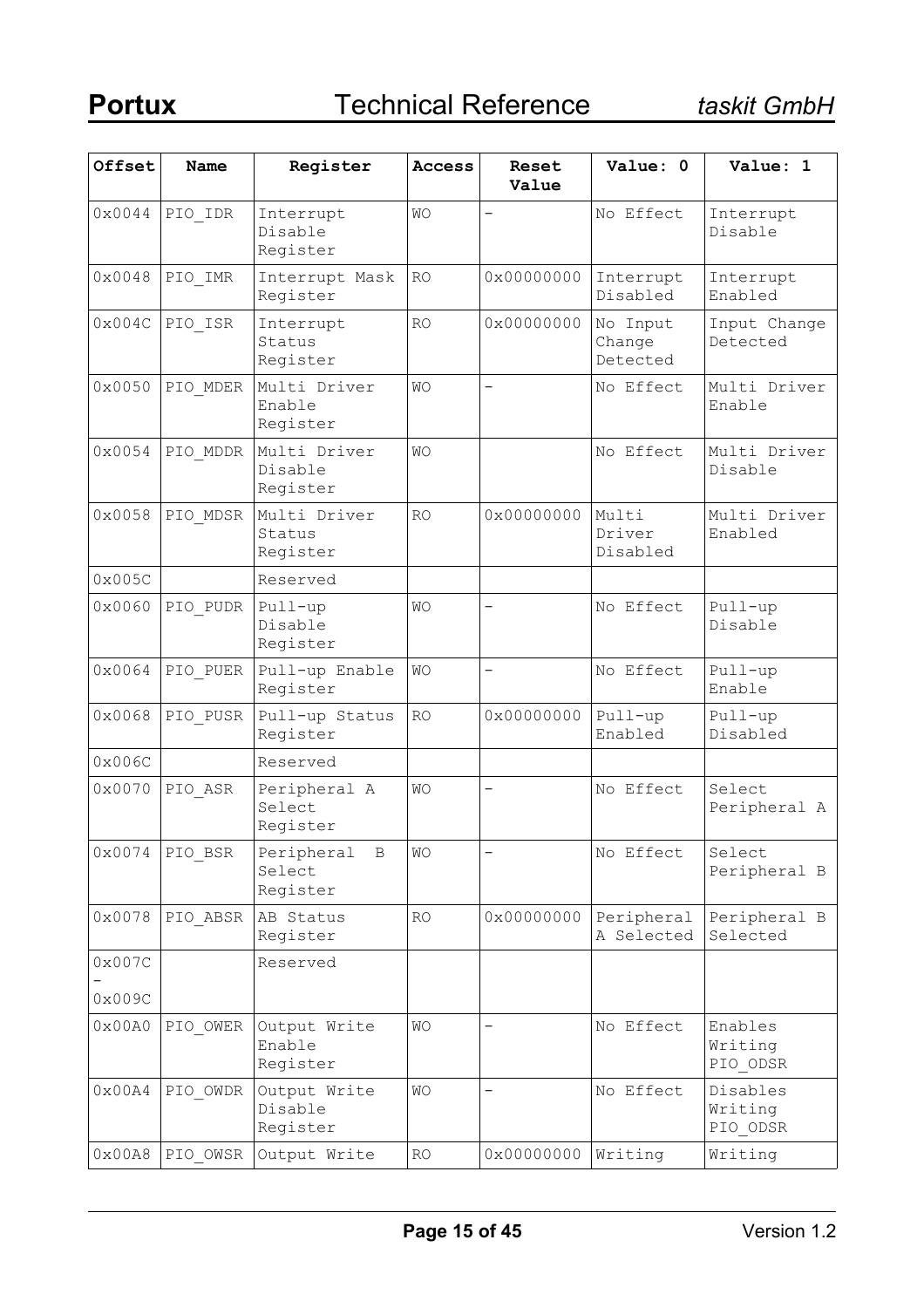| Offset | Name | Register           | Access | <b>Reset</b><br>Value | Value: 0             | Value:<br>$\mathbf{I}$ |
|--------|------|--------------------|--------|-----------------------|----------------------|------------------------|
|        |      | Status<br>Register |        |                       | PIO ODSR<br>Disabled | 'PIO ODSR<br>Enabled   |
| 0x00AC |      | Reserved           |        |                       |                      |                        |

*Table 2: PIO controller register addresses*

## **3.5. PIO-controller multiplexing**

When programming the PIO controller you have to consider if a I/O pin is assigned to a function of an internal or external device. Only I/O pins that do not perform functions or whose functions are not used or that are not driven by the operating system can be controlled by the user manually without side effects.

Here it is again expressly pointed out that the input of a pin is always connected with the input of an internal device, independently of the programming of the PIO controller. That is, a possibly running driver reacts to the activities of the pin and thus with unexpected behaviour also can produce system crashes. Below mentioned table shows the multiplexing of the I/O pins on the three PIO controllers A, B and C.

|                    |                 | PIO Controller A         |        |          | Portux       |                |               |                       |                          |
|--------------------|-----------------|--------------------------|--------|----------|--------------|----------------|---------------|-----------------------|--------------------------|
| <b>CPU</b><br>line | I/O<br>Line     | Peripheral A             |        |          | Peripheral B | Reset<br>State | Function      | IC/X                  | <b>PXB</b><br>in         |
|                    |                 | Function                 | Device | Function | Device       |                |               |                       |                          |
| 42                 | PA0             | MISO                     | SPI    | PCK3     | PIO Clock    | I/O            | <b>MISO</b>   | $X1 - A$<br>$IC7 - A$ | A19                      |
| 43                 | PA1             | MOSI                     | SPI    | PCK0     | PIO Clock    | I/O            | MOSI          | $X1-C$<br>$IC7 - A$   | C19                      |
| 44                 | PA <sub>2</sub> | <b>SPCK</b>              | SPI    | IRQ4     |              | I/O            | <b>SPCK</b>   | $X1 - A$<br>$IC7 - A$ | A20                      |
| 45                 | PA3             | NPCS0                    | SPI    | IRQ5     |              | I/O            | NPCS0         | $IC7 - A$             |                          |
| 46                 | PA4             | NPCS1                    | SPI    | PCK1     | PIO Clock    | I/O            | <b>PXB</b>    | $X1-C$                | C20                      |
| 47                 | PA5             | NPCS2                    | SPI    | TXD3     | USART3       | I/O            | <b>PXB</b>    | $X1 - A$              | A30                      |
| 48                 | PA6             | NPCS3                    | SPI    | RXD3     | USART3       | I/O            | <b>PXB</b>    | $X1-C$                | C29                      |
| 49                 | PA7             | ETXCK /<br><b>EREFCK</b> | ETH    | PCK2     | PIO Clock    | I/O            | <b>EREFCK</b> | $IC18 - A$            |                          |
| 50                 | PA8             | <b>ETXEN</b>             | ETH    | MCCDB    | MCI          | I/O            | <b>ETXEN</b>  | $IC18 - A$            | —                        |
| 51                 | PA <sub>9</sub> | ETX0                     | ETH    | MCDB0    | MCI          | I/O            | ETX0          | $IC18 - A$            | $\overline{\phantom{0}}$ |
| 52                 | PA10            | ETX1                     | ETH    | MCDB1    | MCI          | I/O            | ETX1          | $IC18 - A$            | $\overline{\phantom{0}}$ |
| 53                 | PA11            | ECRS /<br><b>ECRSDV</b>  | ETH    | MCDB2    | MCI          | I/O            | <b>ECRSDV</b> | $IC18 - A$            |                          |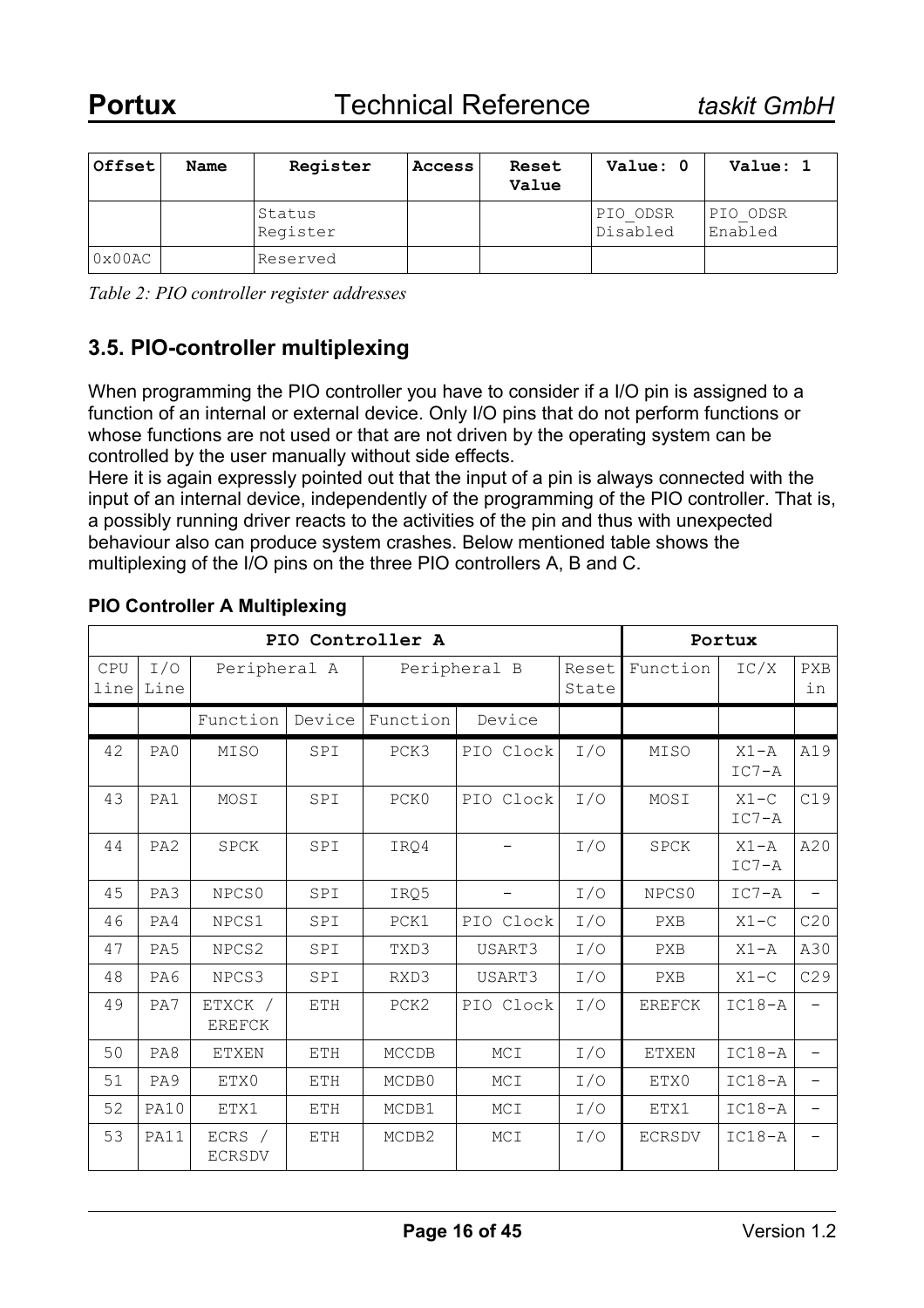| PIO Controller A |             |                 |                               |          |                 |                |                 | Portux                      |                          |
|------------------|-------------|-----------------|-------------------------------|----------|-----------------|----------------|-----------------|-----------------------------|--------------------------|
| CPU<br>line      | I/O<br>Line | Peripheral A    |                               |          | Peripheral B    | Reset<br>State | Function        | IC/X                        | PXB<br>in                |
|                  |             | Function        | Device                        | Function | Device          |                |                 |                             |                          |
| 54               | <b>PA12</b> | ERX0            | ETH                           | MCDB3    | MCI             | I/O            | ERX0            | $IC18-A$                    |                          |
| 55               | PA13        | ERX1            | $\operatorname{ETH}$          | TCLK0    | TC0             | I/O            | ERX1            | $IC18-A$                    |                          |
| 58               | PA14        | <b>ERXER</b>    | ETH                           | TCLK1    | TC1             | I/O            | <b>ERXER</b>    | $IC18-A$                    | $\overline{\phantom{0}}$ |
| 59               | <b>PA15</b> | <b>ENDC</b>     | ETH                           | TCLK2    | TC <sub>2</sub> | I/O            | <b>EMDC</b>     | $IC18 - A$                  | $\qquad \qquad -$        |
| 60               | <b>PA16</b> | EMDIO           | $\operatorname{ETH}$          | IRQ6     |                 | I/O            | EMDIO           | $IC18 - A$                  | $\qquad \qquad -$        |
| 61               | <b>PA17</b> | TXD0            | USART0                        | TIOA0    | TC0             | I/O            | TXD0            | X6                          | -                        |
| 64               | PA18        | RXD0            | USART0                        | TIOB0    | TC0             | I/O            | RXD0            | X6                          |                          |
| 65               | <b>PA19</b> | SCK0            | USART0                        | TIOA1    | TC1             | I/O            | RI0             | X6                          | $\qquad \qquad -$        |
| 66               | <b>PA20</b> | CTS0            | USART0                        | TIOB1    | TC1             | I/O            | CTS0            | X6                          | -                        |
| 67               | <b>PA21</b> | RTS0            | USART0                        | TIOA2    | TC <sub>2</sub> | I/O            | RTS0            | X6                          |                          |
| 68               | <b>PA22</b> | RXD2            | USART2                        | TIOB2    | TC <sub>2</sub> | I/O            | PXB             | $X1-C$                      | C24                      |
| 69               | PA23        | TXD2            | USART2                        | IRQ3     |                 | I/O            | PXB             | $X1 - A$                    | A25                      |
| 70               | <b>PA24</b> | SCK2            | USART2                        | PCK1     | PIO Clock       | I/O            | PXB             | $X1-C$                      | C23                      |
| 71               | <b>PA25</b> | TWD             | TWI /<br>$\mathbbm{T}$ $^2$ C | IRQ2     |                 | I/O            | TWD             | $X1-C$<br>IC8<br>$IC21 - A$ | A17                      |
| 72               | <b>PA26</b> | TWCK            | TWI /<br>$\mathbbm{T}$ $^2$ C | IRQ1     |                 | I/O            | TWCK            | $X1-C$<br>IC8<br>$IC21 - A$ | C17                      |
| 73               | <b>PA27</b> | $\texttt{MCCK}$ | $\mathop{\rm MCl}\nolimits$   | TCLK3    | TC3             | I/O            | $\texttt{MCCK}$ | X4                          | $\qquad \qquad -$        |
| 74               | <b>PA28</b> | MCCDA           | $\texttt{MCI}$                | TCLK4    | TC4             | I/O            | MCCDA           | X4                          | $\overline{\phantom{0}}$ |
| 77               | <b>PA29</b> | MCDA0           | MCI                           | TCLK5    | TC5             | I/O            | MCDA0           | X4                          | -                        |
| 78               | <b>PA30</b> | DRXD            | DBGU                          | CTS2     | USART2          | I/O            | DRXD            | X6                          |                          |
| 79               | <b>PA31</b> | <b>DTXD</b>     | <b>DBGU</b>                   | RTS2     | USART2          | I/O            | <b>DTRD</b>     | X6                          |                          |

*Table 3: PIO controller A multiplexing*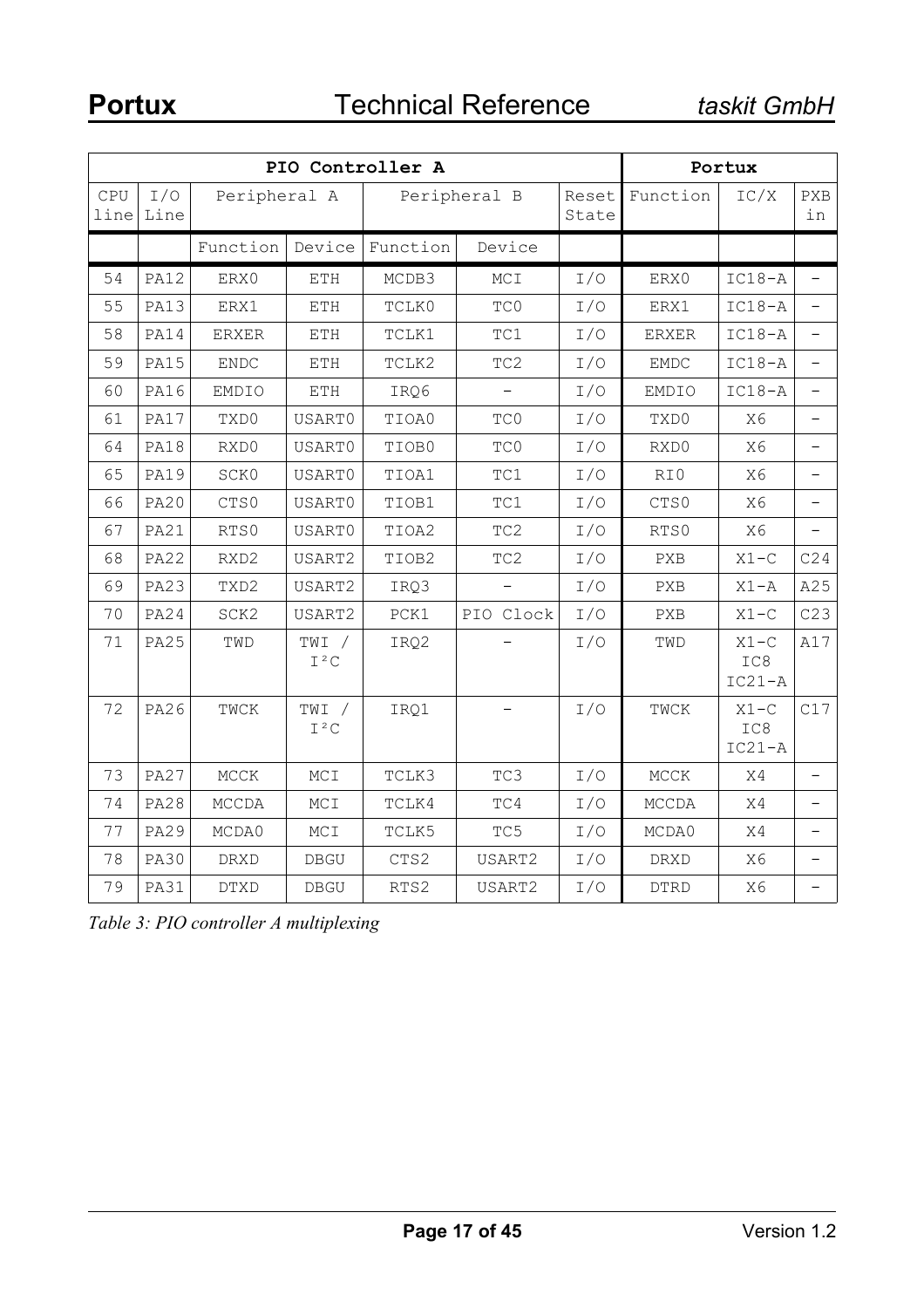## **PIO Controller B Multiplexing**

| PIO Controller B |                 |                 |              |                          |                      |                |                             | Portux     |                          |
|------------------|-----------------|-----------------|--------------|--------------------------|----------------------|----------------|-----------------------------|------------|--------------------------|
| CPU<br>line      | I/O<br>Line     | Peripheral A    |              |                          | Peripheral B         | Reset<br>State | Function                    | IC/X       | <b>PXB</b><br>in         |
|                  |                 | Function        | Device       | Function                 | Device               |                |                             |            |                          |
| 80               | PB0             | TF0             | SSC0         | RTS3                     | USART3               | I/O            | ${\tt PXB}$                 | $X1 - A$   | A31                      |
| 81               | PB1             | TK0             | SSC0         | CTS3                     | USART3               | I/O            | PXB                         | $X1-C$     | C31                      |
| 82               | PB2             | TD0             | SSC0         | SCK3                     | USART3               | I/O            | ${\rm PXB}$                 | $X1-C$     | C25                      |
| 83               | PB3             | RD <sub>0</sub> | SSC0         | MCDA1                    | MCI                  | I/O            | $\operatorname{MC}$ I       | X4         | $\overline{\phantom{0}}$ |
| 84               | PB4             | RK0             | SSC0         | MCDA2                    | MCI                  | I/O            | $\mathop{\rm MCT}\nolimits$ | X4         | $\overline{\phantom{0}}$ |
| 85               | PB <sub>5</sub> | RF0             | SSC0         | MCDA3                    | MCI                  | I/O            | $\operatorname{MC}$ I       | X4         |                          |
| 86               | PB6             | $\mathtt{TF1}$  | SSC1         | TIOA3                    | TC3                  | I/O            | ${\tt PXB}$                 | $X1-C$     | C28                      |
| 87               | PB7             | TK1             | SSC1         | TIOB3                    | TC3                  | I/O            | ${\rm PXB}$                 | $X1-C$     | C30                      |
| 88               | PB8             | TD1             | SSC1         | TIOA4                    | TC4                  | I/O            | ${\rm PXB}$                 | $X1 - A$   | A24                      |
| 89               | PB9             | RD1             | SSC1         | TIOB4                    | TC4                  | I/O            | PXB                         | $X1 - A$   | A27                      |
| 90               | PB10            | RK1             | SSC1         | TIOA5                    | TC5                  | I/O            | ${\rm PXB}$                 | $X1 - A$   | A29                      |
| 91               | PB11            | RF1             | SSC1         | TIOB5                    | TC5                  | I/O            | ${\rm PXB}$                 | $X1 - A$   | A32                      |
| 92               | <b>PB12</b>     | TF2             | SSC2         | ETX2                     | $\operatorname{ETH}$ | I/O            | I/O                         | SW1        | $\overline{\phantom{0}}$ |
| 95               | PB13            | TK2             | SSC2         | ETX3                     | $\operatorname{ETH}$ | I/O            | I/O                         | SW1        | $\overline{\phantom{0}}$ |
| 96               | PB14            | TD2             | SSC2         | <b>ETXER</b>             | $\operatorname{ETH}$ | I/O            | I/O                         | SW1        | $\overline{\phantom{0}}$ |
| 97               | PB15            | RD <sub>2</sub> | SSC2         | ERX2                     | $\operatorname{ETH}$ | I/O            | $\text{I}/\text{O}$         | SW1        | $\overline{\phantom{0}}$ |
| 98               | PB16            | RK2             | SSC2         | ERX3                     | $\operatorname{ETH}$ | I/O            | I/O                         | IC10       | $\overline{\phantom{0}}$ |
| 99               | PB17            | RF2             | SSC2         | <b>ERXDV</b>             | $\operatorname{ETH}$ | I/O            | PXB                         | $X1-C$     | C22                      |
| 100              | PB18            | RI1             | USART1       | <b>ECOL</b>              | $\operatorname{ETH}$ | I/O            | RI1                         | X3         | $\overline{\phantom{0}}$ |
| 101              | PB19            | DTR1            | USART1       | ERXCK                    | $\operatorname{ETH}$ | I/O            | DTR1                        | X3         | $\overline{\phantom{0}}$ |
| 102              | <b>PB20</b>     | TXD1            | USART1       | $\overline{\phantom{0}}$ |                      | I/O            | TXD1                        | X3         | $\overline{\phantom{0}}$ |
| 103              | PB21            | RXD1            | USART1       | $\qquad \qquad -$        |                      | I/O            | RXD1                        | X3         | $\overline{\phantom{0}}$ |
| 104              | PB22            | SCK1            | USART1       | $\qquad \qquad -$        |                      | I/O            | DCD <sub>0</sub>            | X6         |                          |
| 118              | PB23            | DCD1            | USART1       | -                        |                      | I/O            | DCD1                        | X3         |                          |
| 119              | PB24            | CTS1            | USART1       | -                        | -                    | I/O            | CTS1                        | X3         |                          |
| 120              | PB25            | DSR1            | USART1       | <b>EF100</b>             | ETH                  | I/O            | DSR1                        | X3         |                          |
| 121              | PB26            | RTS1            | USART1       | $\qquad \qquad -$        |                      | I/O            | RTS1                        | X3         | $\overline{\phantom{0}}$ |
| 122              | PB27            | PCK1            | PIO<br>Clock |                          |                      | I/O            | ${\rm PXB}$                 | $X1 - A$   | A21                      |
| 123              | PB28            | FI1             |              | $\overline{\phantom{0}}$ |                      | I/O            | PXB                         | $X1 - A$   | A13                      |
| 124              | PB29            | IRQ1            |              |                          |                      | I/O            | IRQ0                        | $IC21 - A$ |                          |

*Table 4: PIO controller B multiplexing*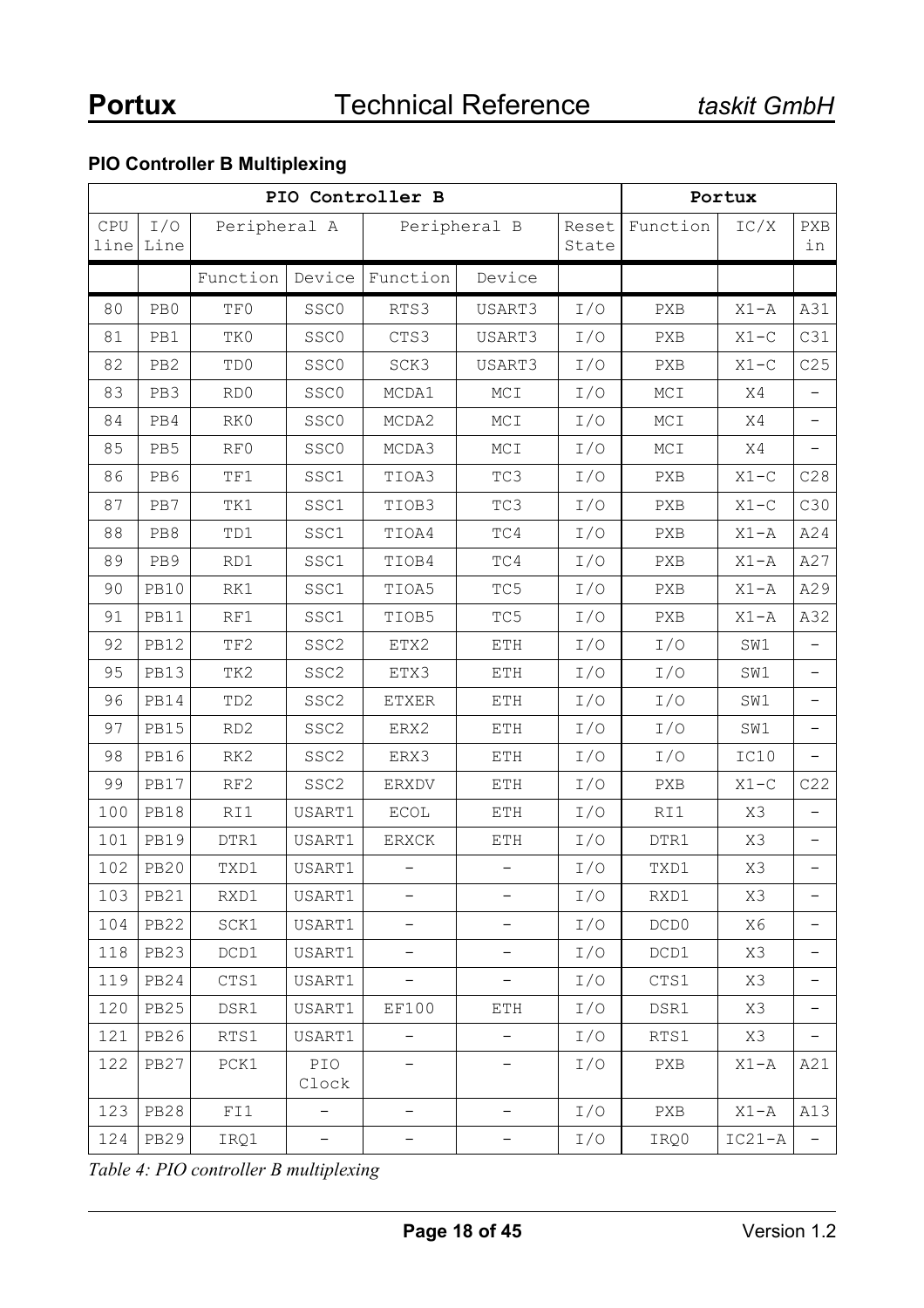## **PIO Controller C Multiplexing**

|             | PIO Controller C |                          |                          |                          |              |                |             | Portux         |                   |
|-------------|------------------|--------------------------|--------------------------|--------------------------|--------------|----------------|-------------|----------------|-------------------|
| CPU<br>line | I/O<br>Line      | Peripheral A             |                          |                          | Peripheral B | Reset<br>State | Function    | IC/X           | PXB<br>in         |
|             |                  | Function                 | Device                   | Function                 | Device       |                |             |                |                   |
| 17          | PC0              | $\operatorname{BFCK}$    | Burst<br>Flash           |                          |              | I/O            | I/O         | $X1-C$<br>LED1 | C14               |
| 18          | PC1              | BFRDY /<br>SMOE          | Burst<br>Flash           | -                        |              | I/O            | I/O         | $X1-C$<br>LED2 | C15               |
| 21          | PC <sub>2</sub>  | <b>BFAVD</b>             | Burst<br>Flash           | -                        |              | I/O            | IRQ         | $IC18 - A$     |                   |
| 22          | PC3              | BFBAA /<br>SMWE          | Burst<br>Flash           | $\qquad \qquad -$        |              | I/O            | $-SDRS232$  | X3 X6          |                   |
| 23          | PC <sub>4</sub>  | <b>BFOE</b>              | Burst<br>Flash           |                          |              | I/O            | SDETHER     | $IC18 - A$     |                   |
| 24          | PC <sub>5</sub>  | <b>BFWE</b>              | Burst<br>Flash           |                          |              | I/O            | ${\rm PXB}$ | $X1 - A$       | A22               |
| 25          | PC6              | NWAIT                    |                          | $\overline{\phantom{0}}$ |              | I/O            | PXB         | $X1 - A$       | A10               |
| 161         | PC7              | A23                      |                          |                          |              | A23            | A23         | $IC14 - A$     |                   |
| 162         | PC8              | A24                      |                          | $\overline{\phantom{0}}$ |              | A24            | A24         | $IC14 - A$     |                   |
| 163         | PC <sub>9</sub>  | A25 /<br>$\mbox{CFRNW}$  |                          |                          |              | A25            | A25         | $IC14 - A$     |                   |
| 11          | PC10             | $NCS4$ /<br>${\tt CFCS}$ |                          |                          |              | NCS4           | PXB         | $X1-C$         | C11               |
| 12          | PC11             | $NCS5$ /<br>CFCE1        |                          |                          |              | NCS5           | ${\rm PXB}$ | $X1 - A$       | A12               |
| 13          | PC12             | $NCS6$ /<br>CFCE2        |                          |                          |              | NCS6           | PXB         | $X1-C$         | C12               |
| 14          | PC13             | NCS7                     | $\overline{\phantom{0}}$ | $\overline{\phantom{m}}$ |              | NCS7           | PXB         | $X1-C$         | C21               |
| 15          | PC14             | -                        | -                        | -                        |              | I/O            | <b>PXB</b>  | $X1 - A$       | A26               |
| 16          | PC15             | -                        | -                        | -                        | -            | I/O            | <b>PXB</b>  | $X1-C$         | C26               |
| 201         | PC16             | D16                      | -                        | -                        | -            | I/O            | D16         | $IC5 - A$      | $\qquad \qquad -$ |
| 202         | PC17             | D17                      | -                        | -                        | -            | I/O            | D17         | $IC5 - A$      |                   |
| 203         | PC18             | D18                      | $\qquad \qquad -$        | -                        | -            | I/O            | D18         | $IC5 - A$      |                   |
| 204         | PC19             | D19                      | $\qquad \qquad -$        | -                        | -            | I/O            | D19         | $IC5 - A$      |                   |
| 205         | PC20             | D20                      | -                        | -                        | -            | I/O            | D20         | $IC5 - A$      |                   |
| 026         | PC21             | D21                      | -                        | -                        | -            | I/O            | D21         | $IC5 - A$      |                   |
| 207         | PC22             | D22                      | -                        | -                        | -            | I/O            | D22         | $IC5 - A$      |                   |
| 028         | PC23             | D <sub>2</sub> 3         | $\qquad \qquad -$        | -                        | -            | I/O            | D23         | $IC5 - A$      | $\qquad \qquad -$ |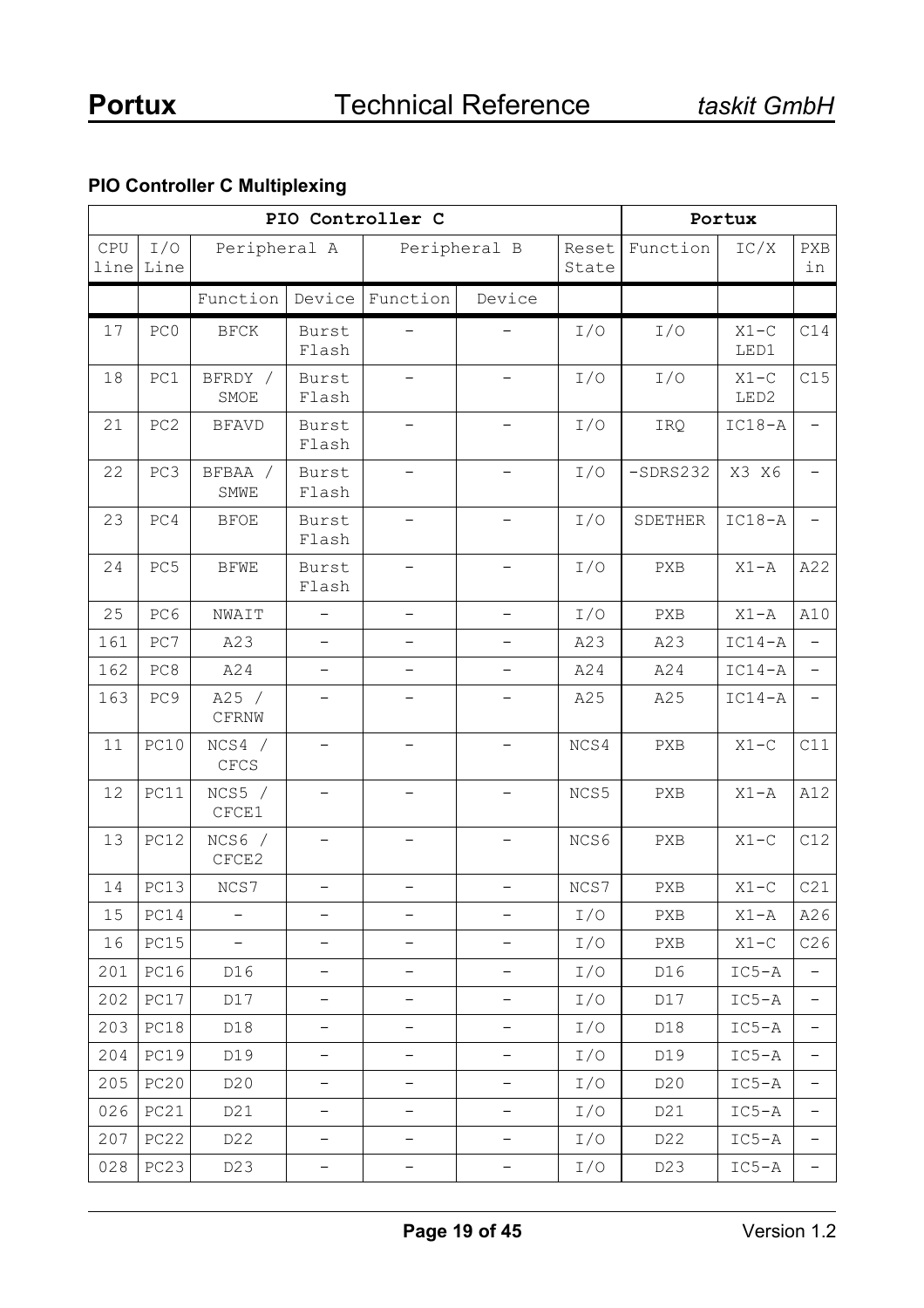|                    | PIO Controller C |                 |        |              |        |                |                 | Portux    |           |
|--------------------|------------------|-----------------|--------|--------------|--------|----------------|-----------------|-----------|-----------|
| <b>CPU</b><br>line | I/O<br>Line      | Peripheral A    |        | Peripheral B |        | Reset<br>State | Function        | IC/X      | PXB<br>in |
|                    |                  | Function        | Device | Function     | Device |                |                 |           |           |
| $\mathbf{1}$       | PC24             | D <sub>24</sub> |        |              |        | I/O            | D <sub>24</sub> | $IC5 - A$ |           |
| 2                  | PC25             | D <sub>25</sub> |        |              |        | I/O            | D <sub>25</sub> | $IC5 - A$ |           |
| 3                  | PC <sub>26</sub> | D <sub>26</sub> |        |              |        | I/O            | D <sub>26</sub> | $IC5 - A$ |           |
| 4                  | PC27             | D <sub>27</sub> |        |              |        | I/O            | D <sub>27</sub> | $IC5 - A$ |           |
| 5                  | PC28             | D <sub>28</sub> |        |              |        | I/O            | D <sub>28</sub> | $IC5 - A$ |           |
| 6                  | PC29             | D <sub>29</sub> |        |              |        | I/O            | D <sub>29</sub> | $IC5 - A$ |           |
| 9                  | PC30             | D30             |        |              |        | I/O            | D30             | $IC5 - A$ |           |
| 10                 | <b>PC31</b>      | D31             |        |              |        | I/O            | D31             | $IC5 - A$ |           |

*Table 5: PIO controller C multiplexing*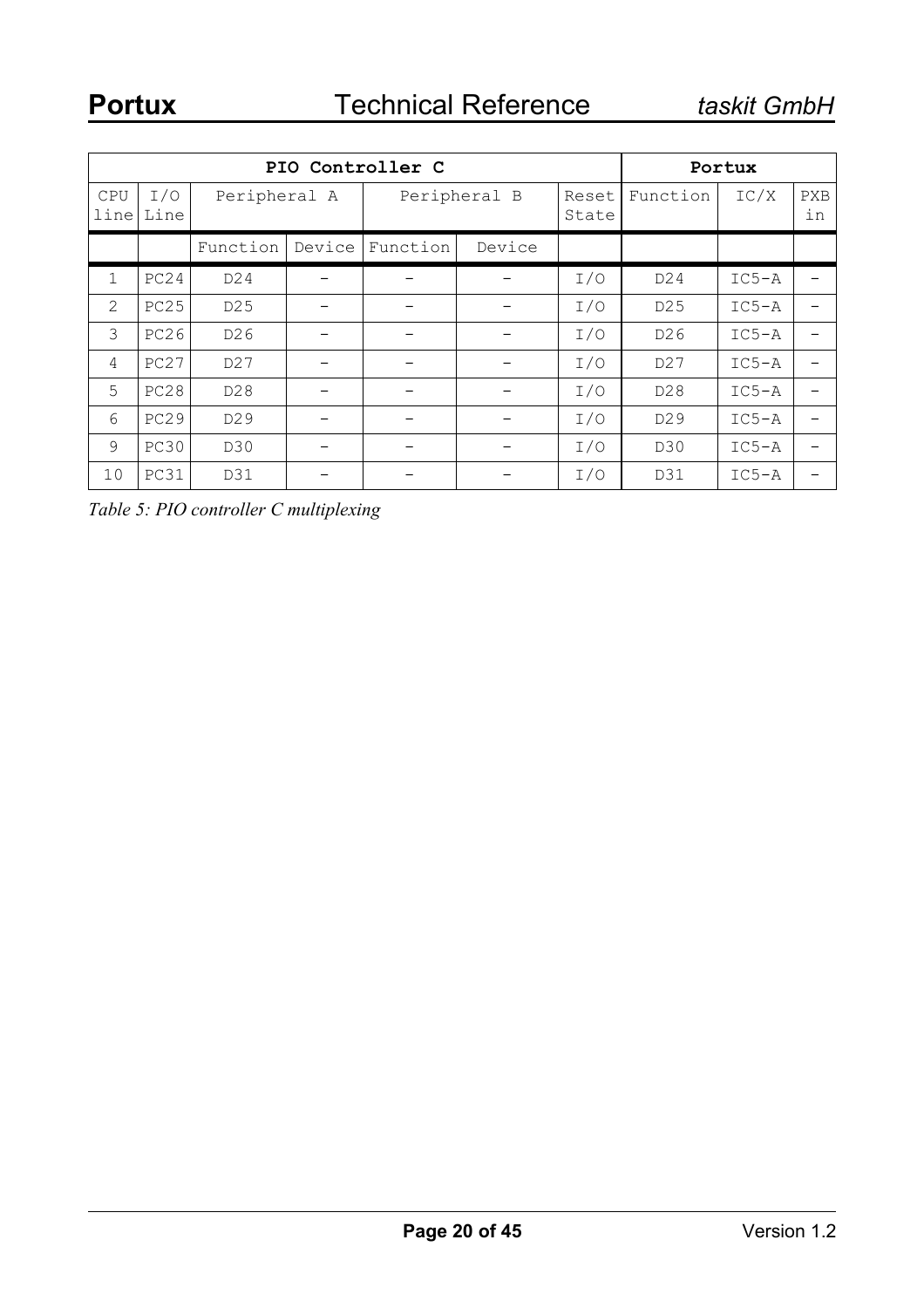- **4. Hardware**
- **4.1. Portux920T**

## *4.1.1. Mainboard layout Portux920T EU*



*Portux920T EU*

*A1 Battery slot*

*X1 PXB – Portux Extension Bus*

See chapter 5: "PXB pin assignment"

*X3 RS232-2 D-Sub jack*

| Pin | Assignment |
|-----|------------|
|     | $-DCD$     |
|     | RXD        |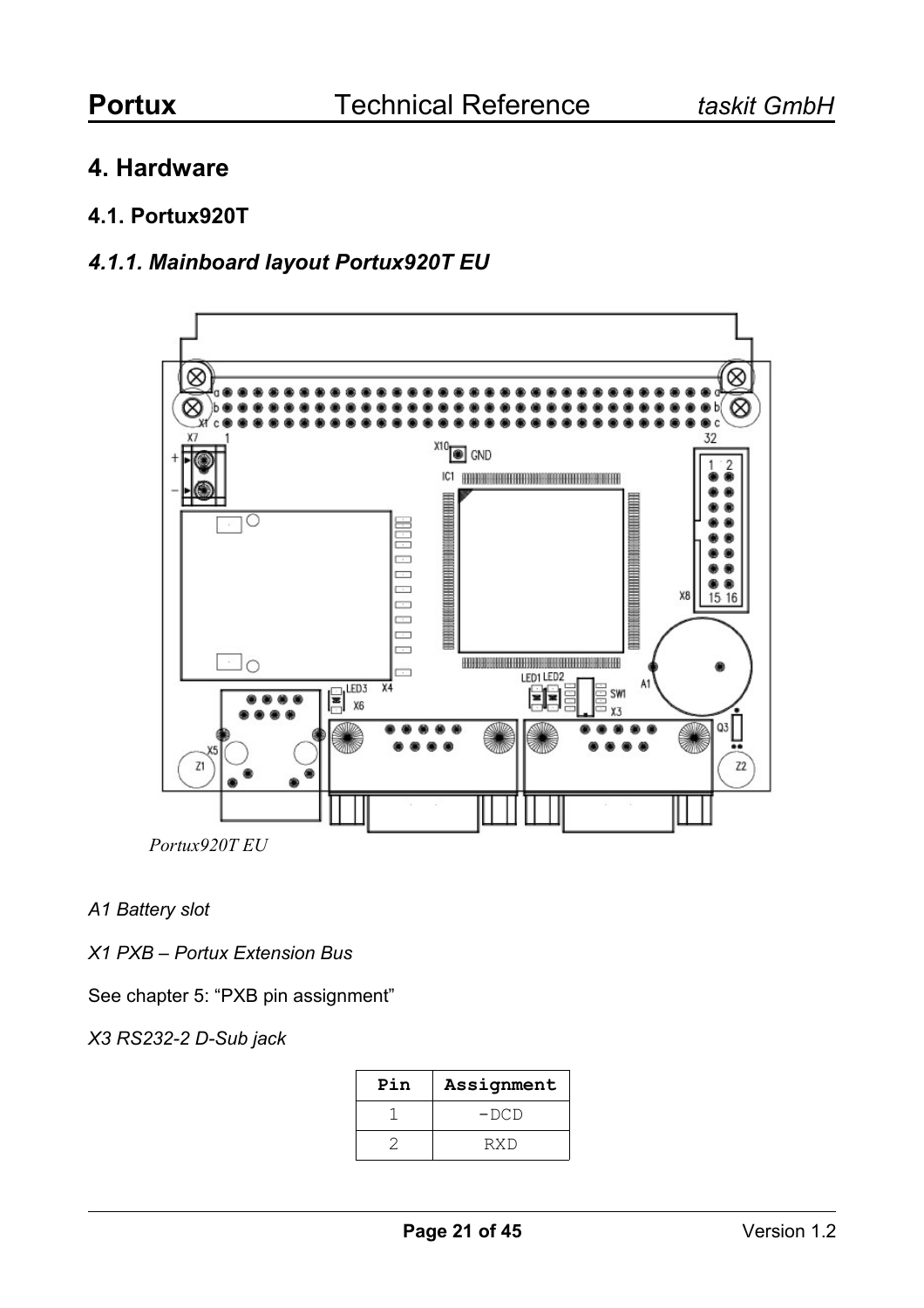| Pin | Assignment |  |
|-----|------------|--|
| 3   | TXD        |  |
| 4   | $-DTR$     |  |
| 5   | GND        |  |
| 6   | $-DSR$     |  |
| 7   | $-RTS$     |  |
| 8   | -CTS       |  |
| 9   | $-RI$      |  |
|     | CGND       |  |

*X4 MMC/SD Card slot*

*X5 Ethernet 8P/8C (RJ-45) jack*

*X6 RS232-1 D-Sub jack*

The first serial port (USART0) of the AT91RM9200 as well as the debug unit (DBGU) are connected to this D-Sub jack.

The debug unit is a simple UART that is only operating the RXD and TXD lines. These signals are connected to the DTR and DSR lines of the USART0, that is not operating these lines. These signals are called DTXD and DRXD.

A cabling description to create an adapter for common RS232 null modem cables can be found in the appendix.

| Pin | Assignment |  |  |
|-----|------------|--|--|
| 1   | $-DCD$     |  |  |
| 2   | RXD        |  |  |
| 3   | TXD        |  |  |
| 4   | DTXD       |  |  |
| 5   | GND        |  |  |
| 6   | DRXD       |  |  |
| 7   | $-RTS$     |  |  |
| 8   | $-CTS$     |  |  |
| 9   | $-RI$      |  |  |
|     | CGND       |  |  |

*X7 Vin*

Press down the orange cable holder, then insert the cable and release the orange cable holder.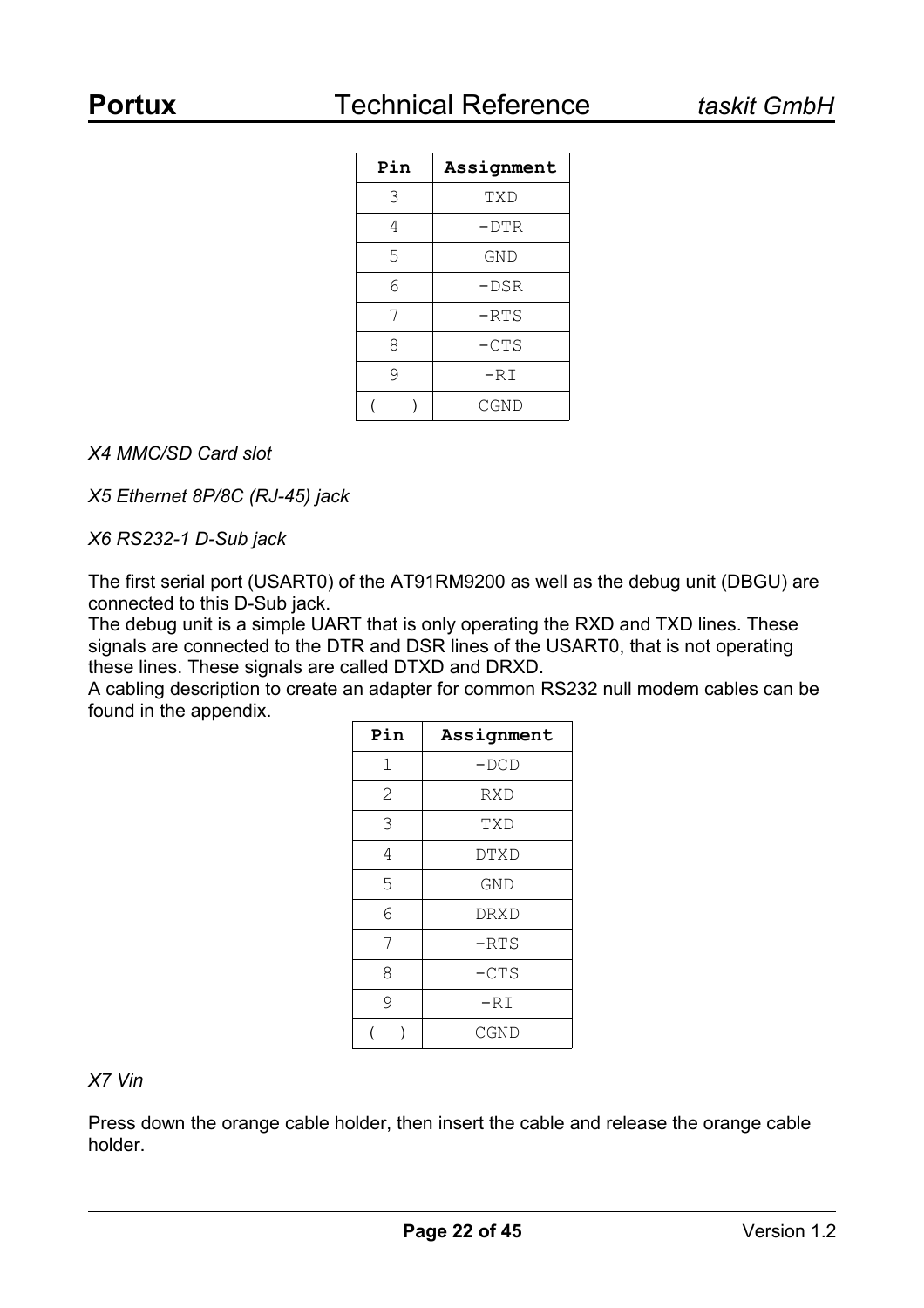#### *X8 JTAG*

The signal NRST (pin 15) is connected by the resistor J2. J2 is populated with a 0 ohm resistor.

| Pin | Assignment | Pin | Assignment |
|-----|------------|-----|------------|
| 1   | <b>VCC</b> | 2   | <b>VCC</b> |
| 3   | NTRST      | 4   | GND        |
| 5   | TDI        | 6   | GND        |
| 7   | TMS        | 8   | GND        |
| 9   | TCK        | 10  | GND        |
| 11  | TCK        | 12  | GND        |
| 13  | TDO        | 14  | GND        |
| 15  | NRST       | 16  | GND        |

#### *X20 Bootmode*

Atmel ® boot mode selector for debug unit on X6 (see Atmel ® Manual )

*SW1*

4 row DIP switch. Position ON pulls the corresponding I / O line to LOW level. Before the DIP switch is uses it necessary to activate the integrated pull-up resistors (see chapter 3.3).

| Switch | I/O line    |
|--------|-------------|
|        | <b>PB12</b> |
| 2      | <b>PB13</b> |
| २      | <b>PB14</b> |
|        | <b>PB15</b> |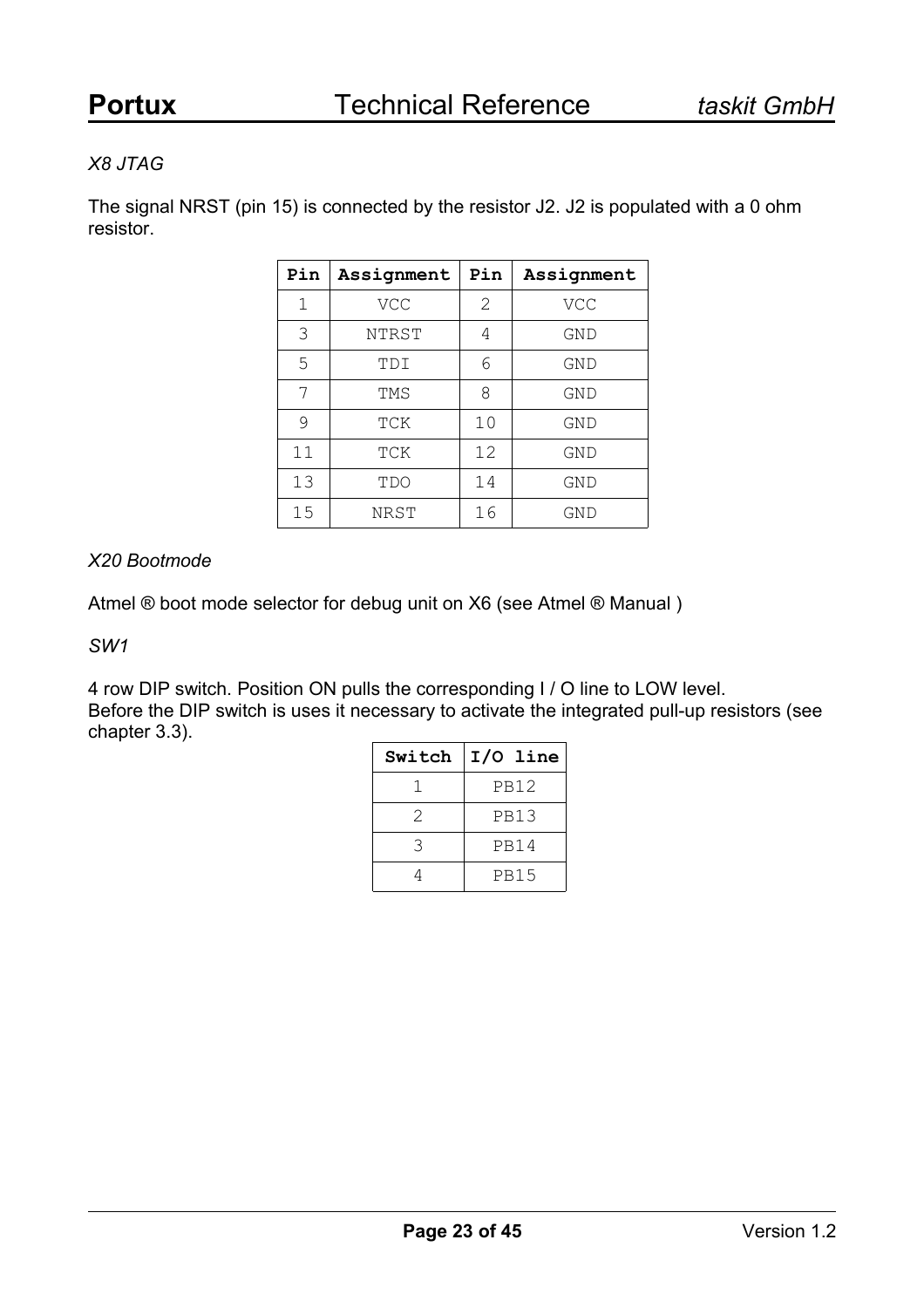## *4.1.2. Mainboard layout Portux920T SW*



#### *A1 Battery slot*

#### *X1 PXB*

See chapter 5: "PXB pin assignment"

#### *X2 RS232-1 connector*

The first serial port (USART0) of the AT91RM9200 as well as the debug unit (DBGU) are connected to this connector.

The debug unit is a simple UART that is only operating the RXD and TXD lines. These signals are connected to the DTR and DSR lines of the USART0, that is not operating these lines. These signals are called DTXD and DRXD.

A cabling description to create an adapter for common RS232 null modem cables can be found in the appendix.

| Pin | Assignment | Pin | Assignment |
|-----|------------|-----|------------|
|     | $-DCD$     | 2   | DRXD       |
|     | RXD        |     | $-RTS$     |
| 5   | <b>TXD</b> |     | $-CTS$     |
|     | DTXD       | Χ   | $-RT$      |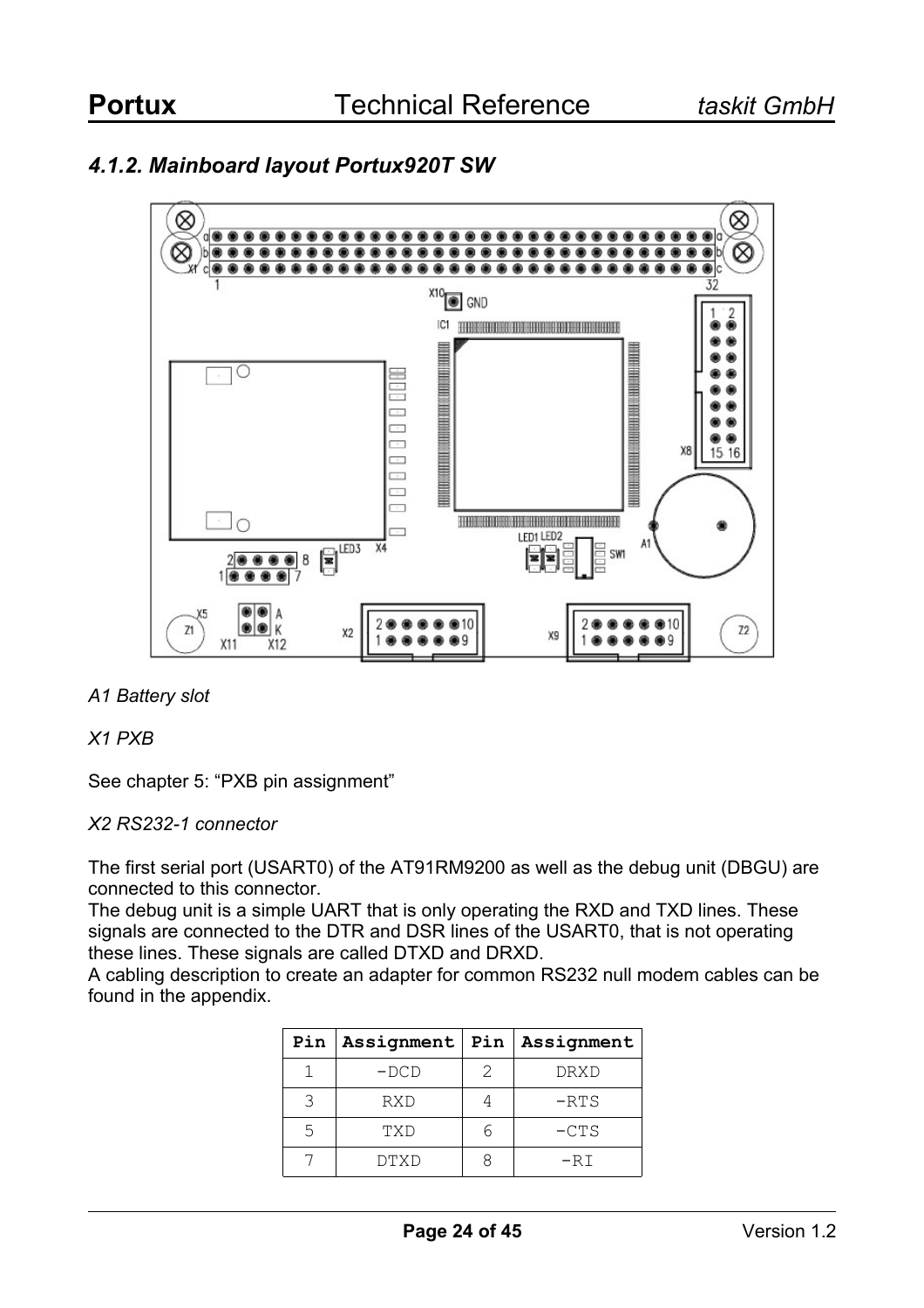|     | Pin   Assignment   Pin   Assignment |
|-----|-------------------------------------|
| GND | VCC                                 |

*X4 MMC*

Slot for MMC/SD cards.

*X5 Ethernet (two 4-pin rows)*

| <b>Assignment</b> TD+ | $\Box$ | $\sim$ m<br>◡⊥ | $\mathcal{C}GND$ <sup>1</sup> | CGND | $\sim$ m $\,$<br>◡∸ |  |
|-----------------------|--------|----------------|-------------------------------|------|---------------------|--|

#### *X8 JTAG*

The signal NRST (pin 15) is connected by the resistor J2. J2 is populated with a 0 ohm resistor.

| Pin | Assignment | Pin | Assignment |
|-----|------------|-----|------------|
| 1   | <b>VCC</b> | 2   | <b>VCC</b> |
| 3   | NTRST      | 4   | GND        |
| 5   | TDI        | 6   | GND        |
| 7   | TMS        | 8   | GND        |
| 9   | TCK        | 10  | GND        |
| 11  | TCK        | 12  | GND        |
| 13  | TDO        | 14  | GND        |
| 15  | NRST       | 16  | GND        |

#### *X9 RS232-2 connector*

| Pin | Assignment | Pin | Assignment |
|-----|------------|-----|------------|
|     | $-DCD$     | 2   | DSR        |
| 3   | RXD        |     | $-RTS$     |
| 5   | TXD        | 6   | $-CTS$     |
|     | DTR        | 8   | $-RI$      |
|     | GND        |     | <b>VCC</b> |

*X11 Ethernet LED green*

*X12 Ethernet LED yellow*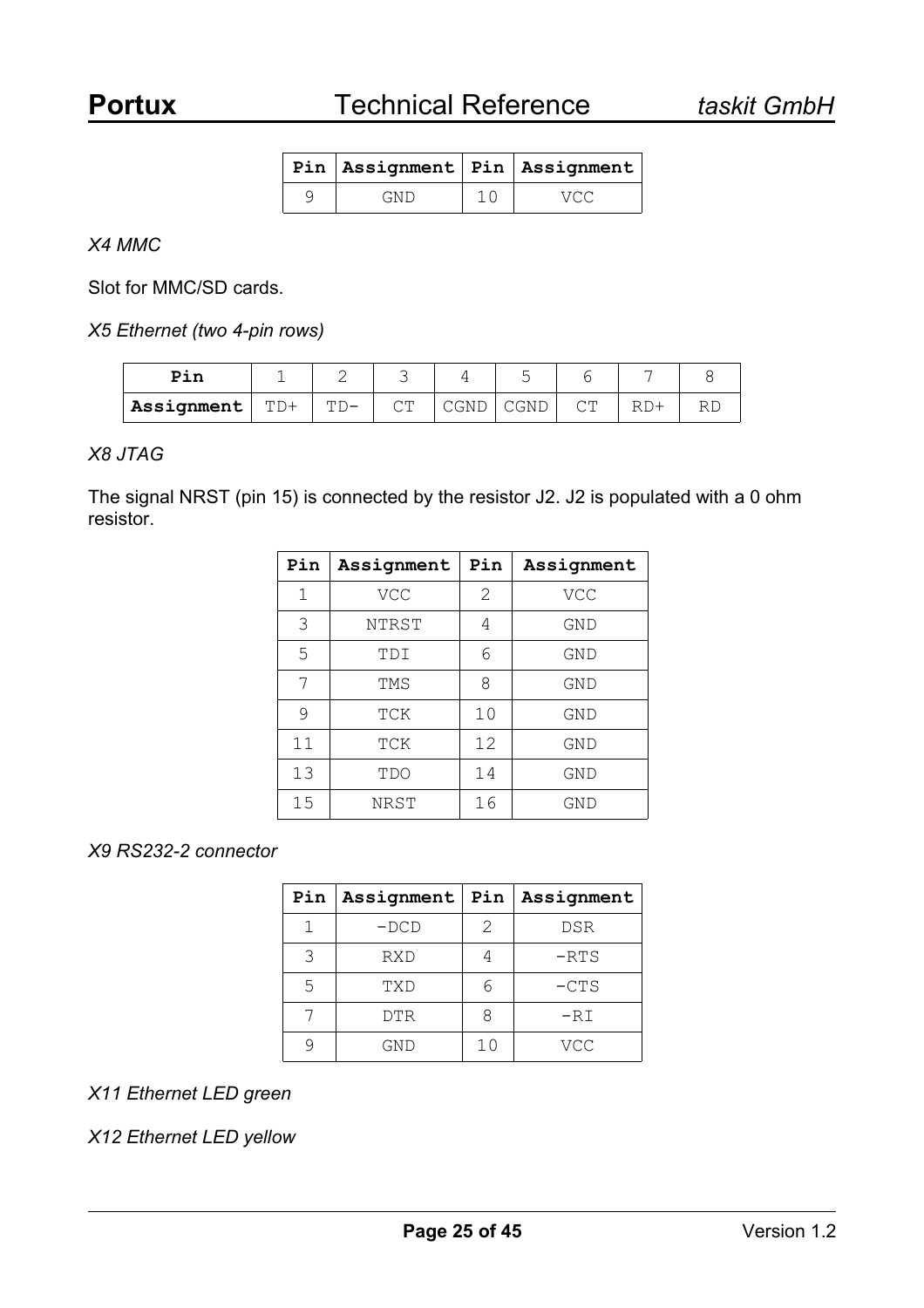#### *X20 Bootmode*

Atmel ® boot mode selector for debug unit on X2 (see Atmel ® Manual )

*SW1*

4 row DIP switch. Position ON pulls the corresponding I / O line to LOW level. Before the DIP switch is uses it necessary to activate the integrated pull-up resistors (see chapter 3.3).

| Switch | I/O line    |
|--------|-------------|
|        | <b>PB12</b> |
| 2      | <b>PB13</b> |
| २      | <b>PB14</b> |
|        | <b>PB15</b> |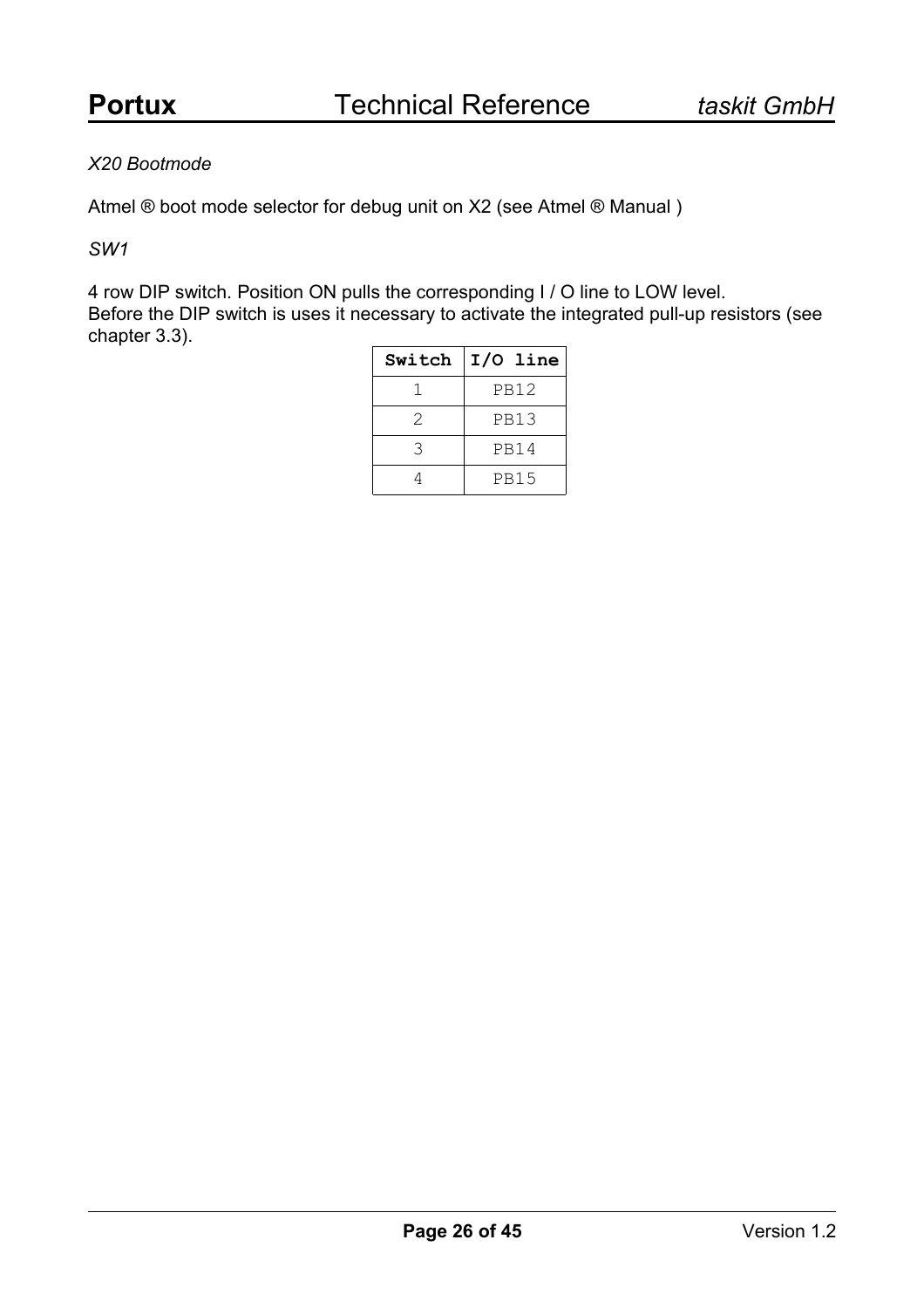#### **4.2. Portux Panel-PC hardware**

#### *4.2.1. Connexion plug arrangement*



#### *X5 Ethernet jack*

The pin assignment is only valid for the 8pin onboard strip.

| Pin        |     |            |                |      |      |                     |  |      |
|------------|-----|------------|----------------|------|------|---------------------|--|------|
| Assignment | TD+ | ጣገ—<br>⊥ ⊃ | $\sim$ m<br>◡∸ | CGND | CGND | $\sim$ m $\,$<br>◡⊥ |  | UN L |

#### *X6 RS232-1 D-Sub jack*

The first serial port (USART0) of the AT91RM9200 as well as the debug unit (DBGU) are connected to this D-Sub jack.

The debug unit is a simple UART that is only operating the RXD and TXD lines. These signals are connected to the DTR and DSR lines of the USART0, that is not operating these lines. These signals are called DTXD and DRXD.

A cabling description to create an adapter for common RS232 null modem cables can be found in the appendix.

| Pin | Assignment  |  |  |
|-----|-------------|--|--|
| 1   | $-DCD$      |  |  |
| 2   | RXD         |  |  |
| 3   | TXD         |  |  |
| 4   | <b>DTXD</b> |  |  |
| 5   | GND         |  |  |
| 6   | DRXD        |  |  |
| 7   | -RTS        |  |  |
| 8   | $-CTS$      |  |  |
| 9   | $-RI$       |  |  |
|     | CGND        |  |  |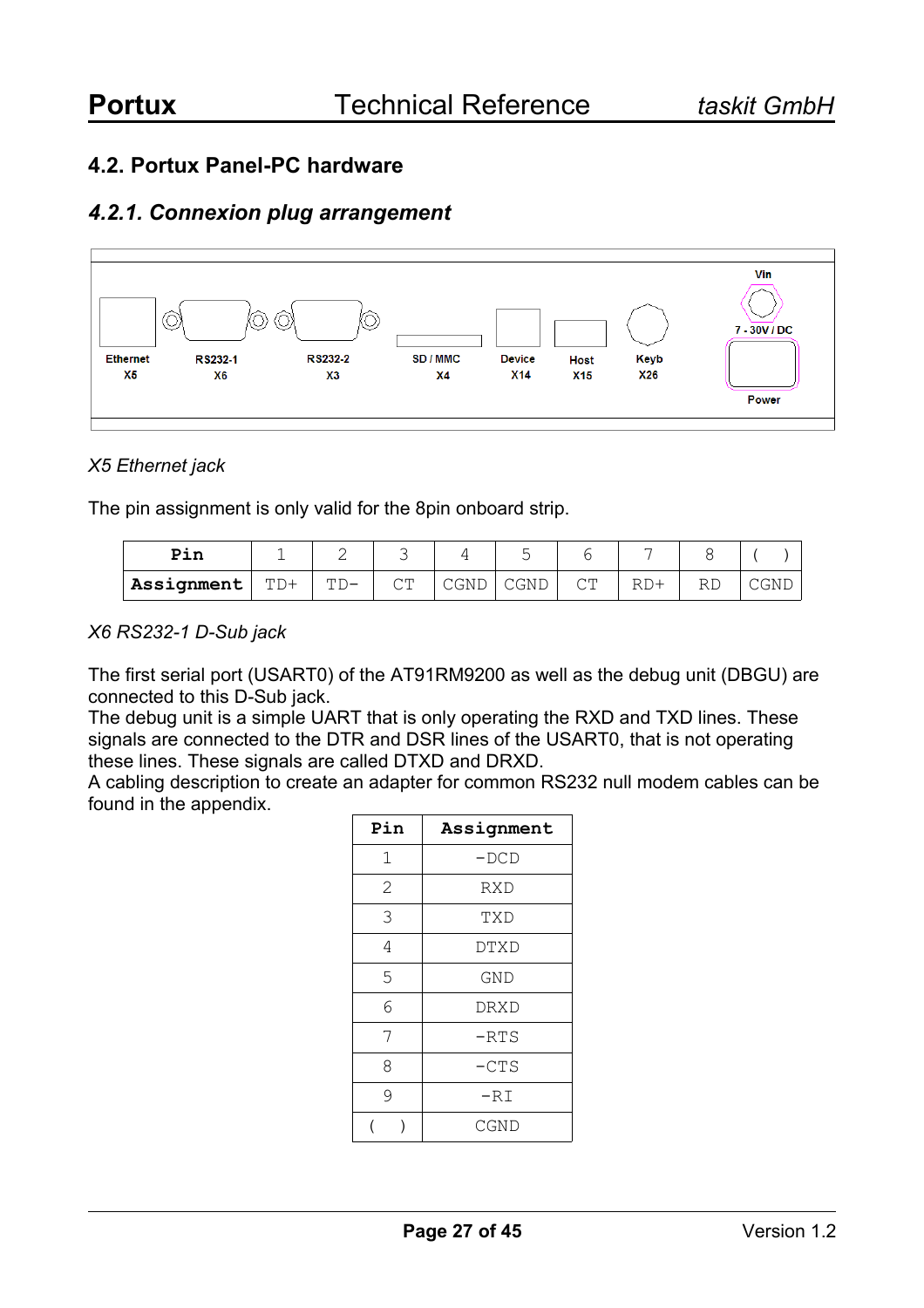#### *X3 RS232-2 D-Sub jack*

| Pin | Assignment |
|-----|------------|
| 1   | $-DCD$     |
| 2   | RXD        |
| 3   | TXD        |
| 4   | $-DTR$     |
| 5   | GND        |
| 6   | -DSR       |
| 7   | $-RTS$     |
| 8   | $-CTS$     |
| 9   | $-RI$      |
|     | CGND       |

*X4 SD / MMC card slot*

*X14 USB-device jack*

*X15 USB-host jack*

*X26 PS/2 jack*

*Power*

This is the power button to switch the Portux Panel-PC on or off.

#### *Vin jack*

Connect a taskit or any other power supply with 7 to 30 Volt direct current to this jack. Where the positive pole is the pin in the middle and the negative pole is the circle around that pin.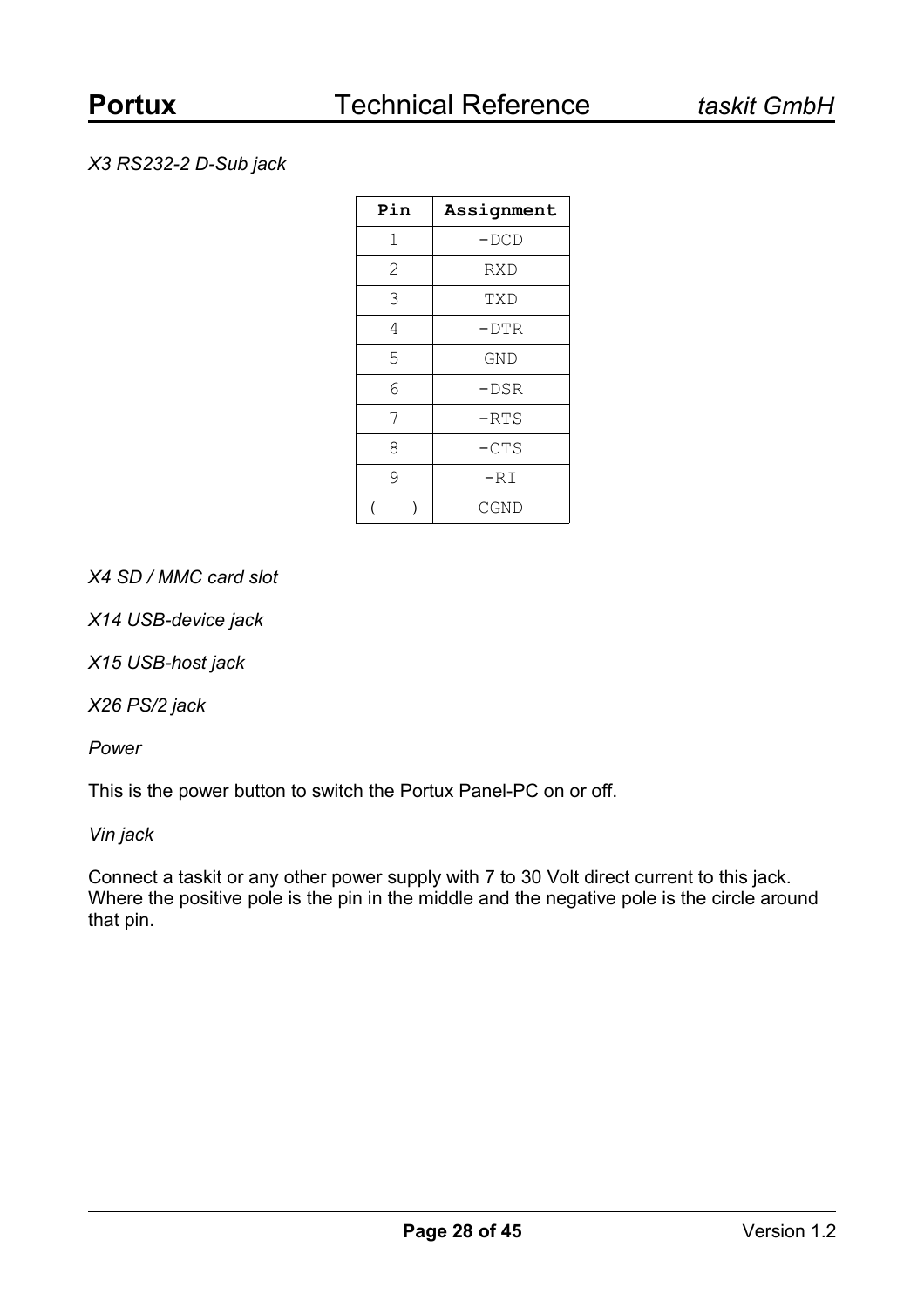## *4.2.2. Top panel dimensions*

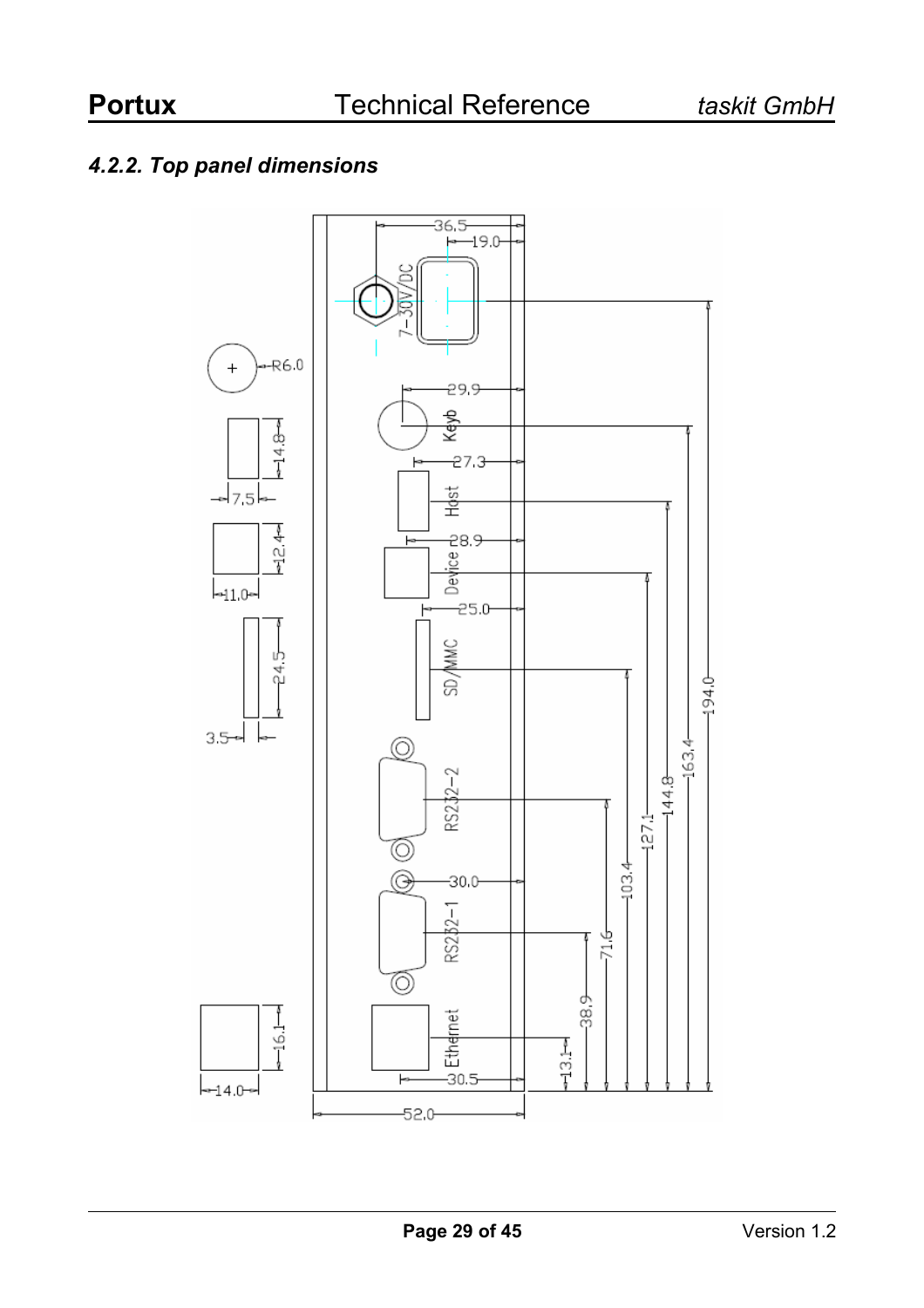#### *4.2.3. Mainboard layout*

- A1 RTC battery slot
- X1 Portux Extension Bus
- X2 RS232-1 / DBGU strip
- X3 RS232-2 jack
- X4 MMC/SD card slot
- X5 Ethernet jack
- X6 RS232-1 / DBGU jack
- X7 Power supply (Vin)
- X8 JTAG strip
- X9 RS232-2 strip
- X10 Ground pin
- X11 Connector for Ethernet ACT LED
- X12 Connector for Ethernet Receive LED
- X13 3.3V output
- X14 USB-device jack
- X15 USB-host jack
- X16 B/W LCD strip
- X17 5V output
- X18 Touch screen connector
- X20 Jumper for Atmel bootmode selection
- X21 Backlight power supply for LCD/CSTN displays
- X22 CSTN strip
- X26 PS/2 jack
- X27 I/O lines / Matrix keyboard connector
- X28 TFT strip
- X29 IR sensor connection
- X30 RS422/485 strip
- X32 Reset jumper
- X33 Buzzer connector
- X36 USB host strip
- X37 One Wire Bus strip
- X39 TFT Power Supply connector
- X40 USB device strip
- X42 PS/2 strip
- SW1 4 bit user switch (PIO controller B)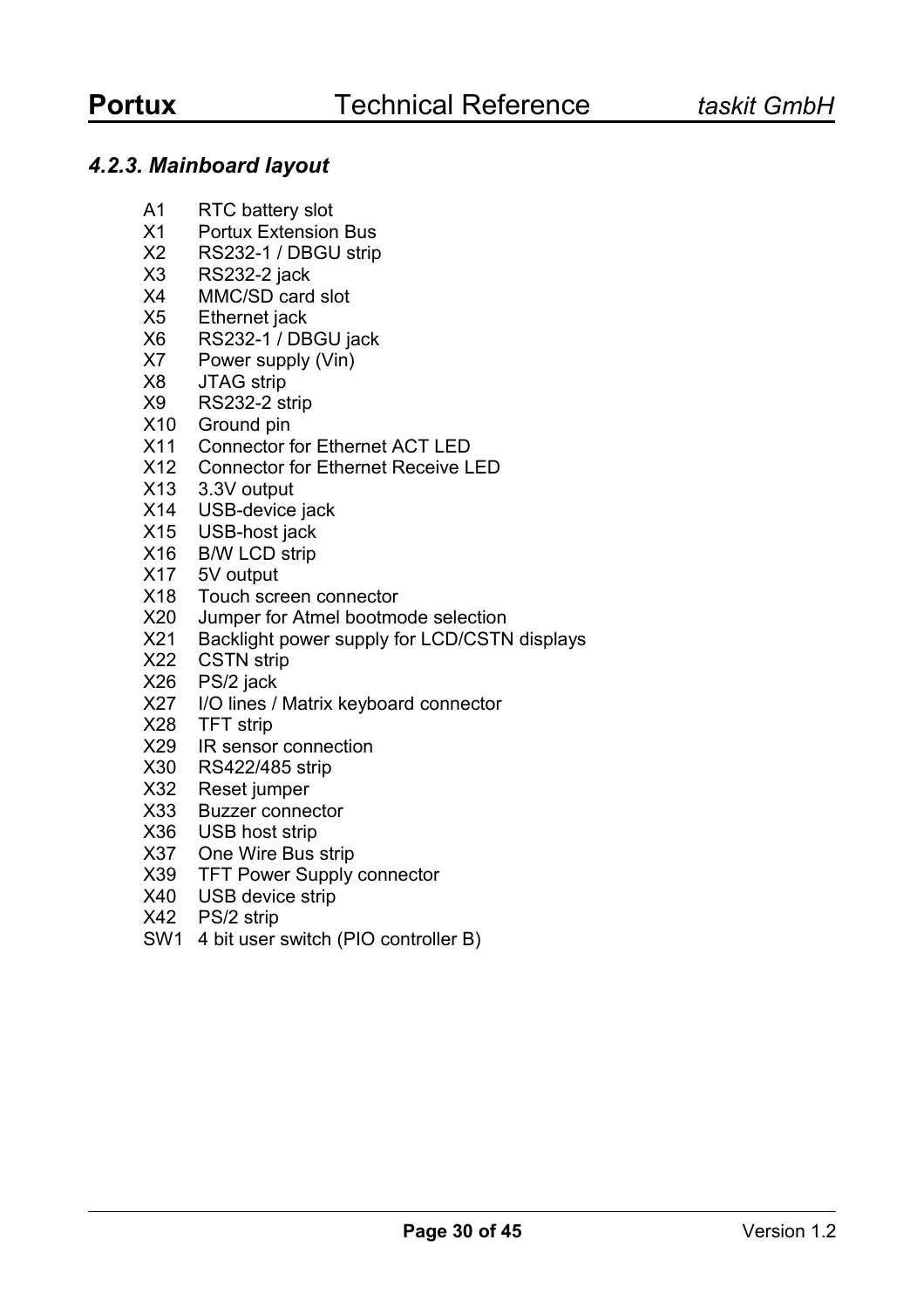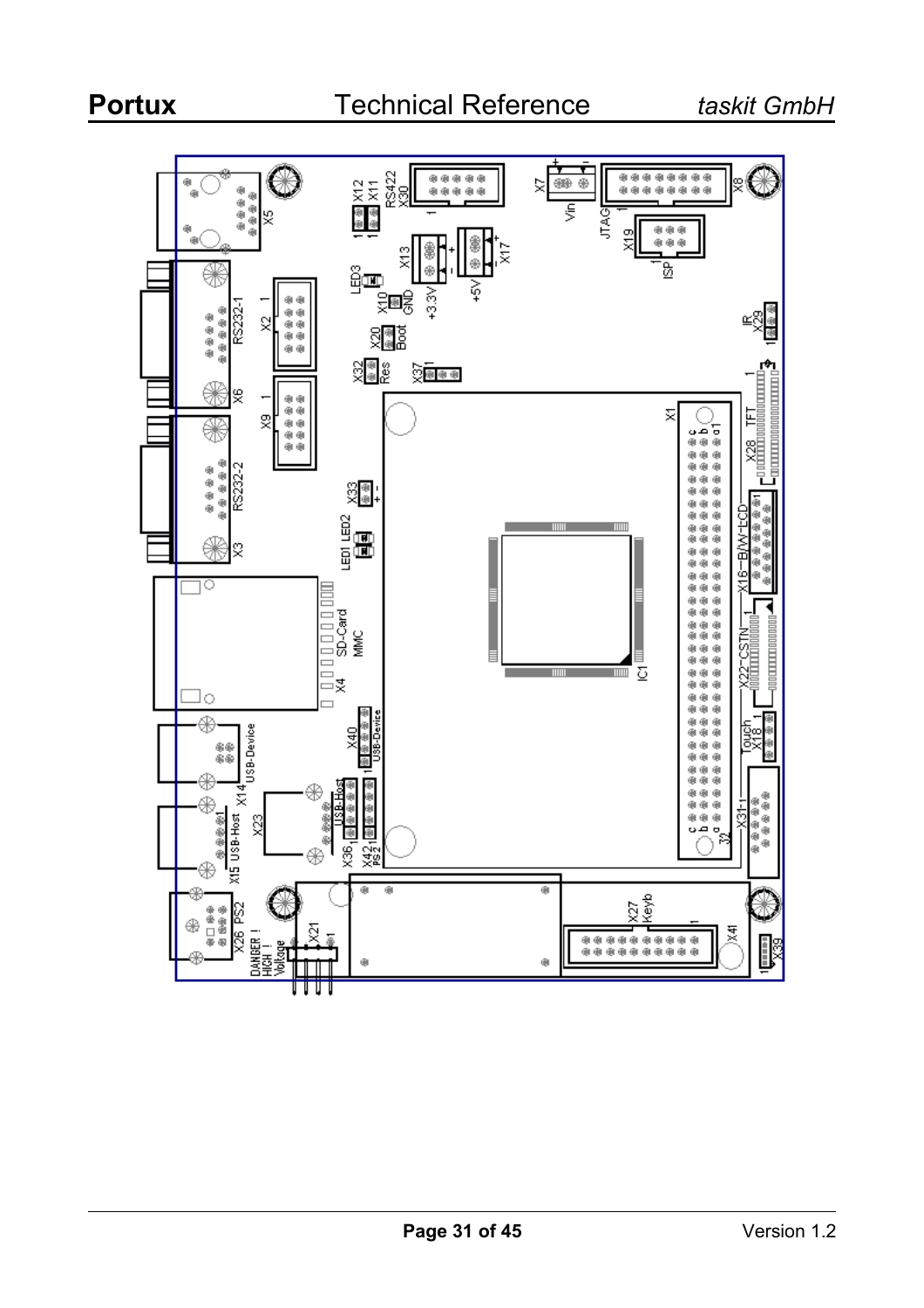#### *4.2.4. Mainboard dimensions*



## *4.2.5. On-board connectors*

#### *A1 Battery*

Fastener for an 3V lithium battery to provide power for the internal real time clock.

#### *X1 PXB*

The Portux can be equipped with a 96-pin strip to connect hardware extension to the Portux Extension Bus (PXB). Pin assignment see chapter 5.2.

#### *X2 RS232-1*

The first serial port (USART0) of the AT91RM9200 as well as the debug unit (DBGU) are connected to this D-Sub jack.

The debug unit is a simple UART that is only operating the RXD and TXD lines. These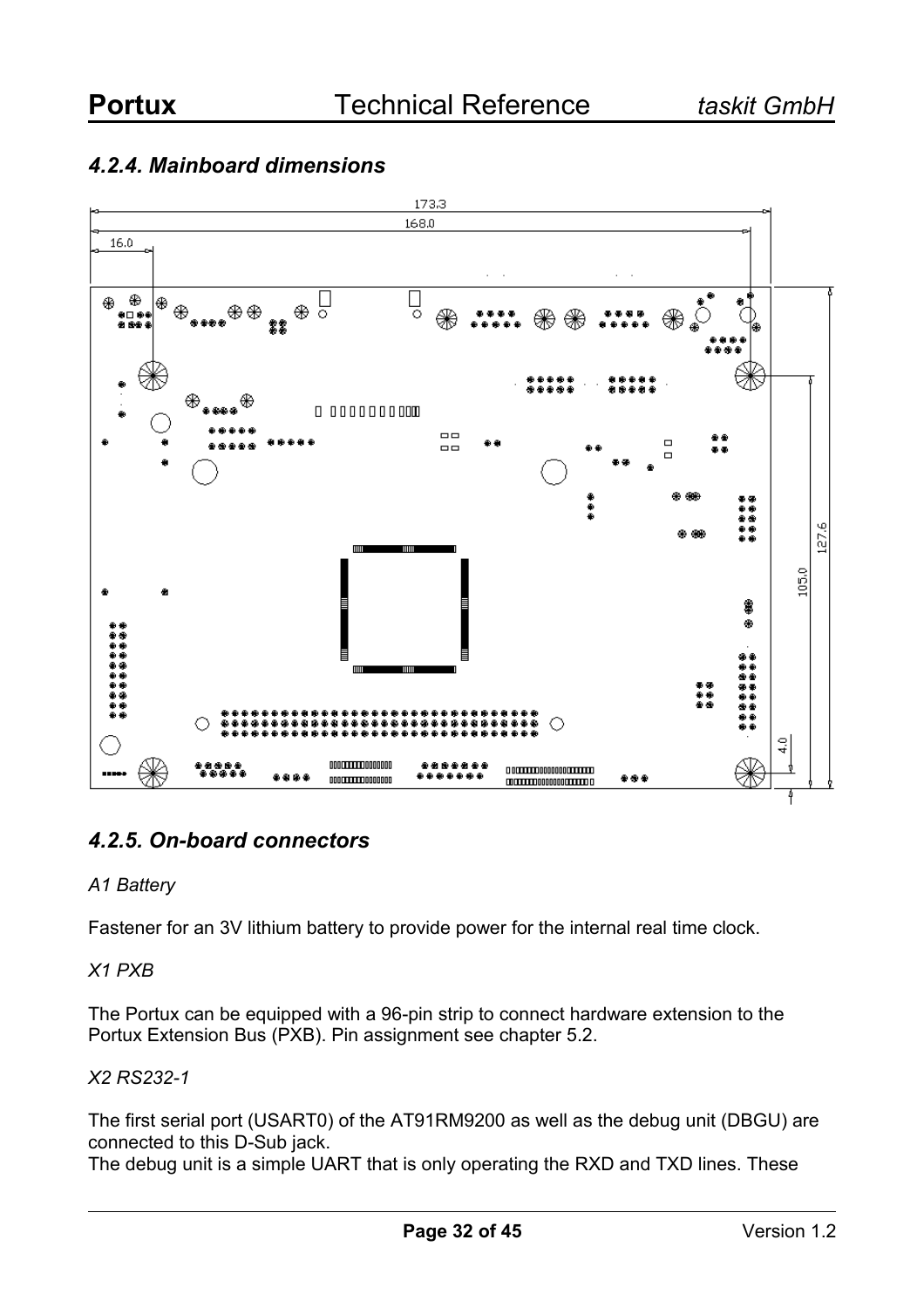signals are connected to the DTR and DSR lines of the USART0, that is not operating these lines. These signals are called DTXD and DRXD.

A cabling description to create an adapter for common RS232 null modem cables can be found in the appendix.

| Pin | Assignment  | Pin | Assignment |
|-----|-------------|-----|------------|
|     | $-DCD$      | 2   | DRXD       |
| 3   | RXD         |     | $-RTS$     |
| 5   | TXD         |     | $-CTS$     |
|     | <b>DTXD</b> |     | $-RI$      |
|     | GND         | 10  | VCC        |

*X7 Vin - fastener for power supply*

Connect to a regulated power supply (7V – 30V DC) via a 2-pole cable. Usage: Push down the orange cable carrier and insert the corresponding cable and release the orange cable holder.

#### *X8 JTAG*

The signal NRST (pin 15) is connected by the resistor J2. J2 is populated with a 0 ohm resistor.

| Pin | Assignment | Pin | Assignment |
|-----|------------|-----|------------|
| 1   | <b>VCC</b> | 2   | <b>VCC</b> |
| 2   | NTRST      | 4   | <b>VCC</b> |
| 3   | TDI        | 6   | <b>VCC</b> |
| 4   | TMS        | 8   | <b>VCC</b> |
| 5   | TCK        | 10  | <b>VCC</b> |
| 6   | TCK        | 12  | <b>VCC</b> |
| 7   | TDO        | 14  | <b>VCC</b> |
| 8   | NRST       | 16  | <b>VCC</b> |

#### *X9 RS232-2*

| Pin | Assignment | Pin | Assignment |
|-----|------------|-----|------------|
|     | $-DCD$     | 2   | $-DSR$     |
| २   | RXD        |     | $-RTS$     |
| 5   | TXD        |     | $-CTS$     |
|     | $-DTR$     |     | $-RT$      |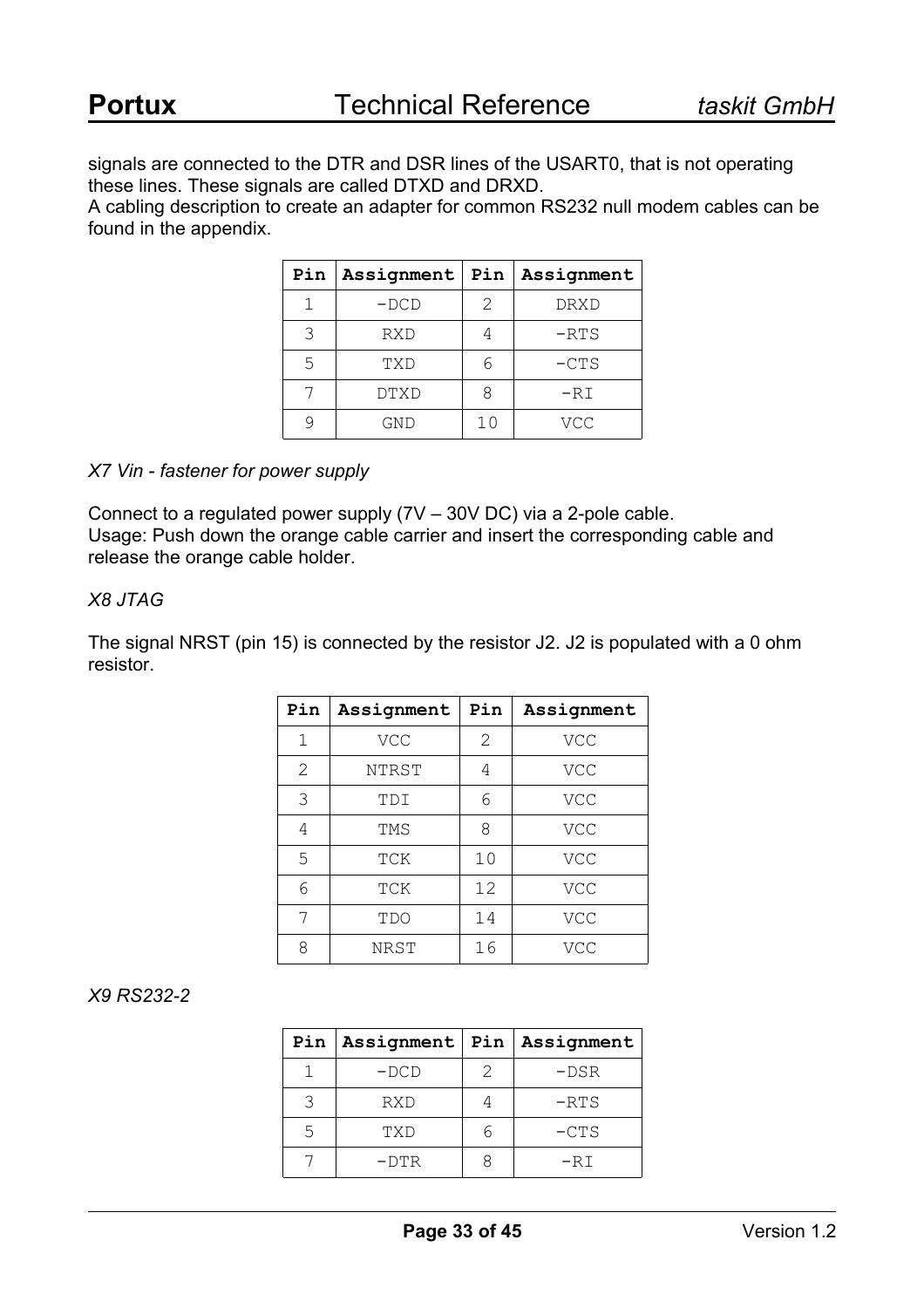|     | Pin   Assignment   Pin   Assignment |
|-----|-------------------------------------|
| GND | VCC                                 |

*X10 GND*

Common ground of the circuit board.

*X11 Ethernet LED*

Strip to connect a led to display the ethernet link (act) state (green led on the RJ-45 jack).

*X12 Ethernet LED*

Strip to connect a led to display the ethernet FDX (col) state (yellow led on the RJ-45 jack).

*X13 3.3V*

3.3 Volt power supply for peripheral devices.

*X16 B/W LCD*

Connector socket to connect a B/W LC display.

*X17 5V*

5 Volt power supply for peripheral devices.

*X18 Touch*

Strip to connect a touchscreen.

*X20 Boot*

Jumper for Atmel boot mode selection.

*X21 LCD/CSTN HV supply*

Power supply for B/W LCD and CSTN displays.

*X22 CSTN*

Connector socket to connect a CSTN display.

#### *X27 Keyb*

This strip is connected to the Atmel ATmega32 controller. When the matrix keyboard is connected to this strip (pin  $9 - 20$ ) there are 6 user programmable I/O lines available (pin 3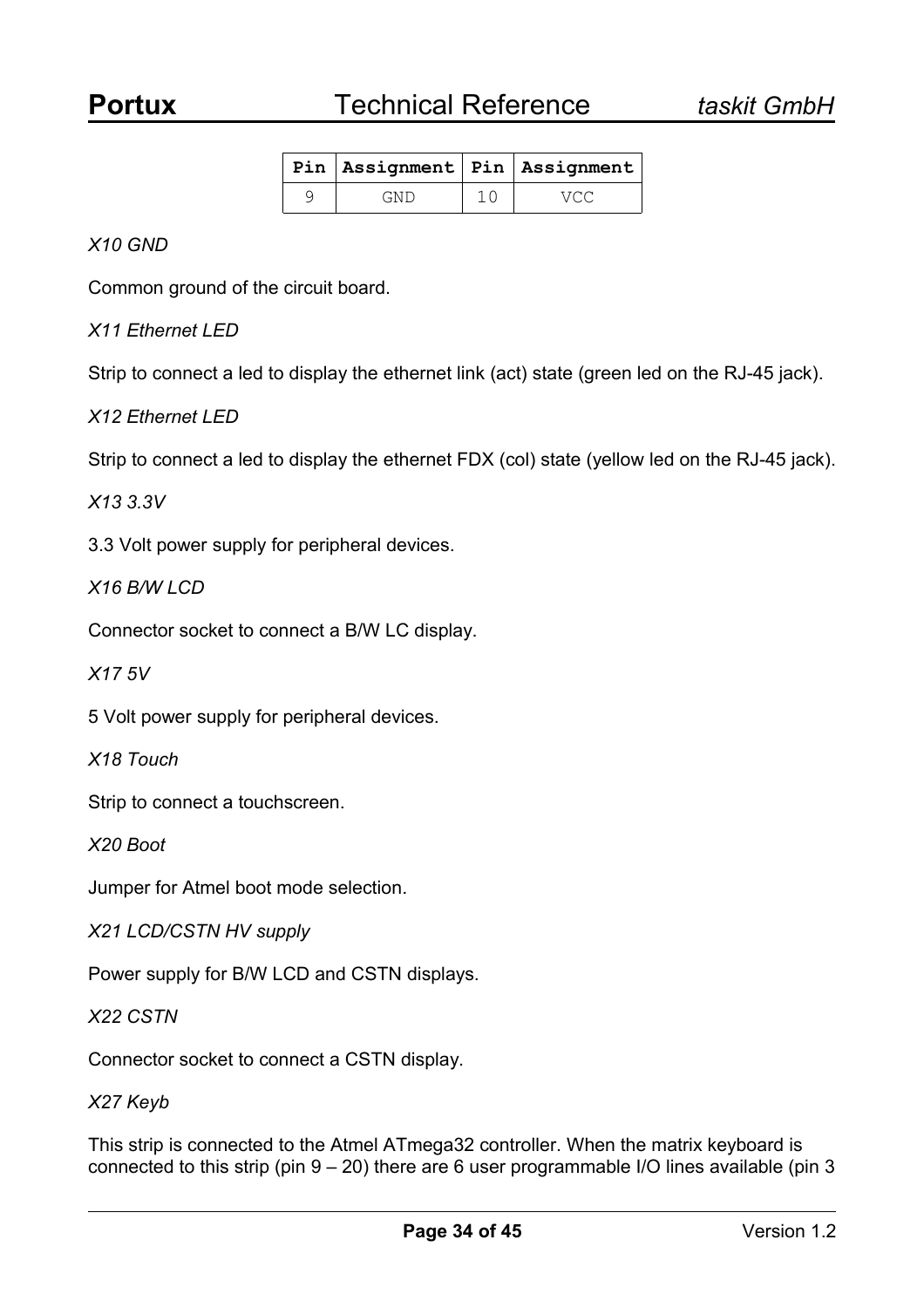– 8). If there is no matrix keyboard connected then there are 8 user programmable I/ O lines (pin 3-10) available.

| Pin          | Assignment           | Pin | Assignment           |
|--------------|----------------------|-----|----------------------|
| $\mathbf{1}$ | $+3V3$               | 2   | NC                   |
| 3            | MAT H $(I/O)$        | 4   | MAT G $(I/O)$        |
| 5            | MAT F $(I/O)$        | 6   | MAT E $(I/O)$        |
| 7            | MAT D $(I/O)$        | 8   | MAT C $(I/O)$        |
| 9            | MAT B (I/O, Keyb)    | 10  | MAT A $(I/O, Keyb)$  |
| 11           | MAT 1 (Keyb)         | 12  | MAT 2 (Keyb)         |
| 13           | MAT 3 (Keyb)         | 14  | MAT 4 (Keyb)         |
| 15           | MAT $5 / TP1$ (Keyb) | 16  | MAT $6 / TP2$ (Keyb) |
| 17           | MAT 7 / TP3 (Keyb)   | 18  | MAT 8 / TP4 (Keyb)   |
| 19           | Ground (Keyb)        | 20  | $+3V3$ (Keyb)        |

#### *X28 TFT*

Connector socket to connect a TFT display.

#### *X29 IR*

Connector for IR receiver.

| Pin | Assignment |  |  |  |
|-----|------------|--|--|--|
|     | GND        |  |  |  |
| 2   | VCC        |  |  |  |
|     | IR RCV     |  |  |  |

#### *X30 RS422/485*

|   | Pin   Assignment   Pin |                | Assignment |  |
|---|------------------------|----------------|------------|--|
|   | 5V VCC                 | 2              | 12V VCC    |  |
| 3 | GND                    |                | GND        |  |
| 5 | TXD-                   | 6              | TXD+       |  |
|   | $RXD-$                 | 8              | RXD+       |  |
|   | RGND                   | 1 <sub>0</sub> | 3V3 VCC    |  |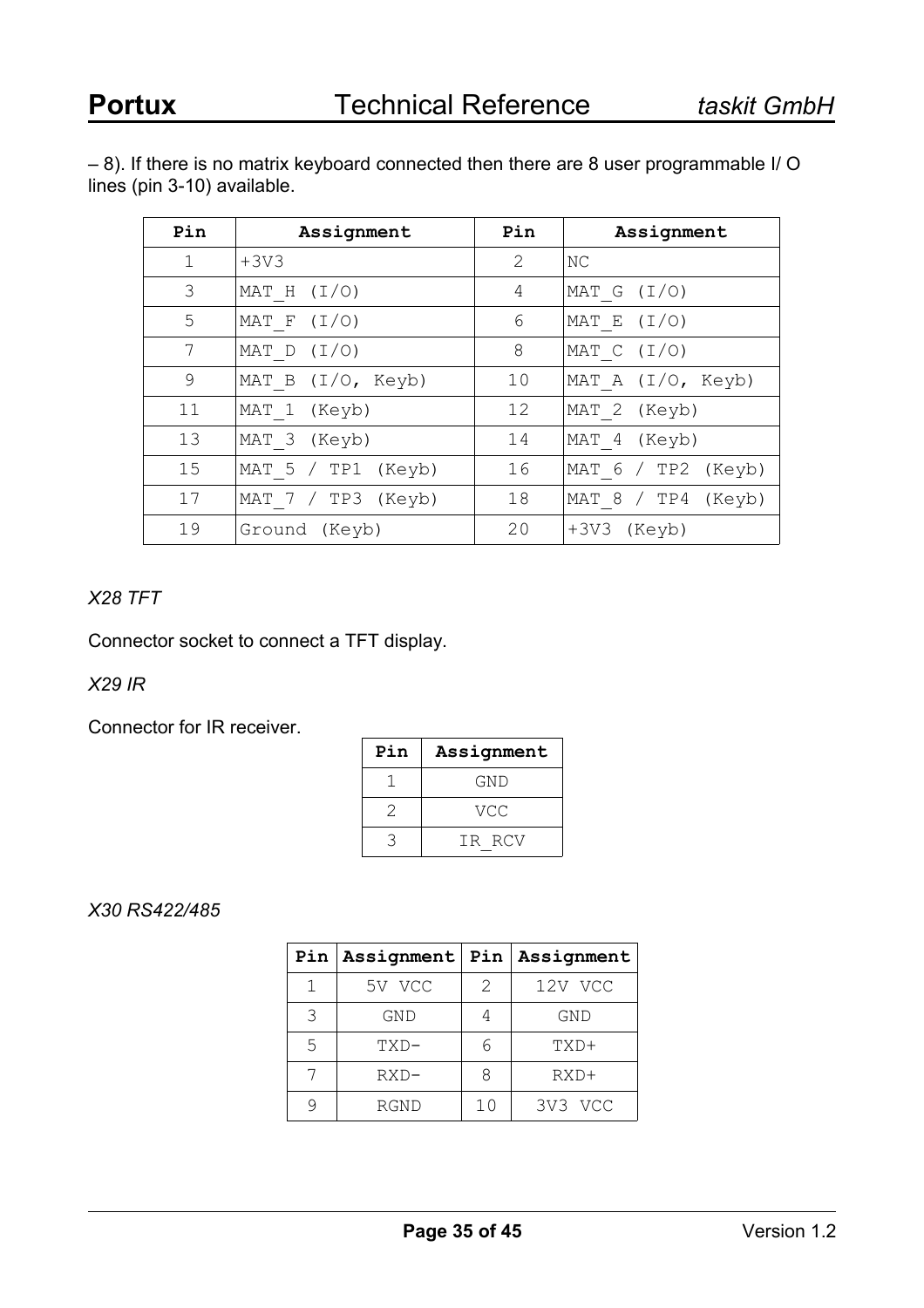#### *X32 Res*

Portux Panel-PC reset switch. Short-circuit to perform a system restart.

#### *X33 Buzzer*

Strip to connect an 3.3V inductive buzzer.

#### *X36 USB host*

| <b>Assignment</b> 5V VCC |  |  |  |
|--------------------------|--|--|--|

#### *X37 One Wire Bus*

| Pin | Assignment |  |  |  |
|-----|------------|--|--|--|
|     | VCC        |  |  |  |
|     | DATA       |  |  |  |
|     | GND        |  |  |  |

#### *X39 TFT Power Supply*

Connector for a high voltage power supply pack to power a TFT display.

#### *X40 USB device*

| <b>Assignment</b>   VBUS | . — |  |  |
|--------------------------|-----|--|--|

*X42 PS2*

| Pin        |      |              |     |              |  |
|------------|------|--------------|-----|--------------|--|
| Assignment | DATA | <b>RESET</b> | GND | 7 M M<br>ししし |  |

#### *SW1*

4 row DIP switch. Position ON pulls the corresponding I / O line to LOW level. Before the DIP switch is uses it necessary to activate the integrated pull-up resistors (see chapter 3.3).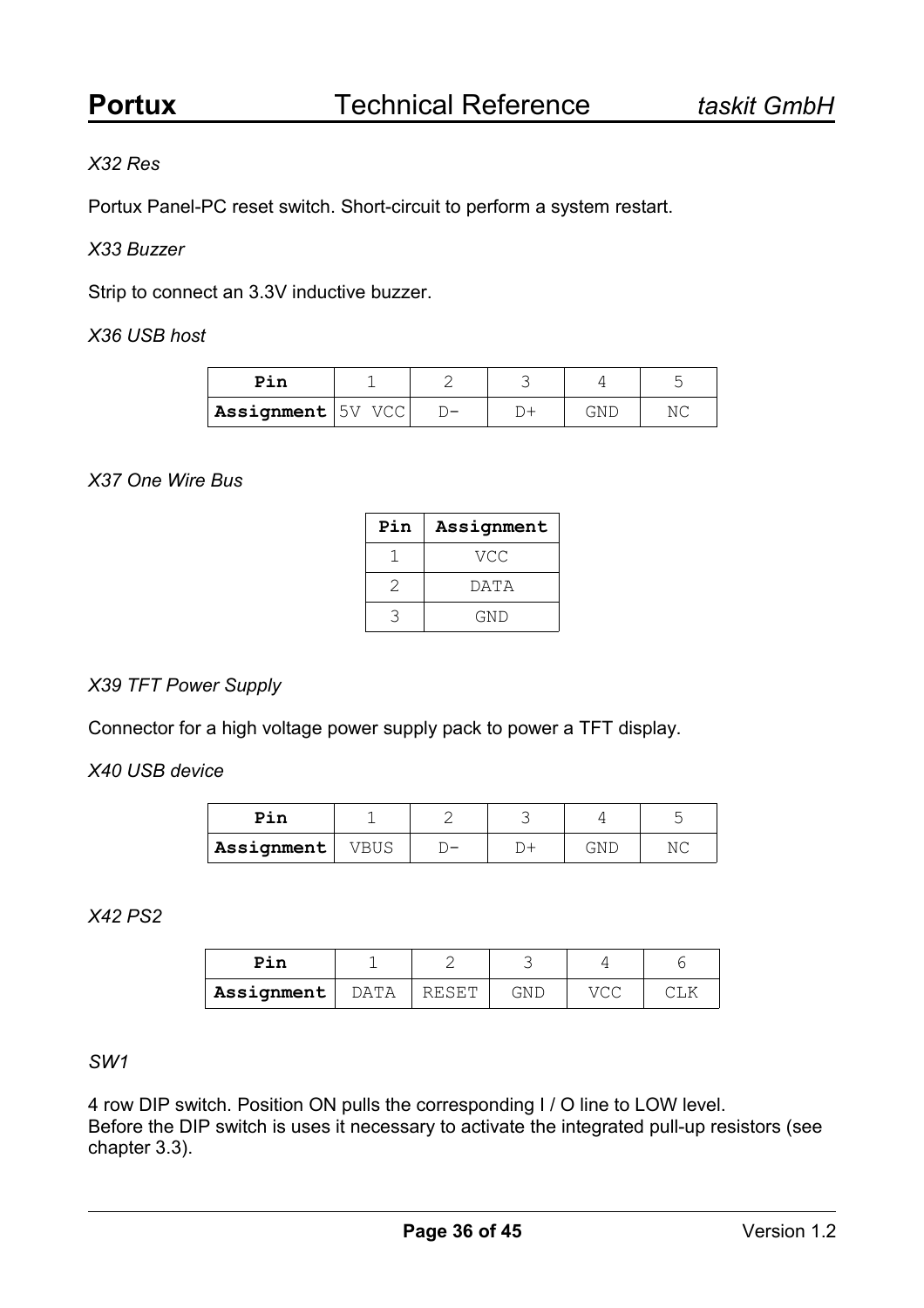| Switch | $I/O$ line  |  |  |  |
|--------|-------------|--|--|--|
|        | <b>PB12</b> |  |  |  |
| 2.     | <b>PB13</b> |  |  |  |
| っ      | <b>PB14</b> |  |  |  |
|        | <b>PB15</b> |  |  |  |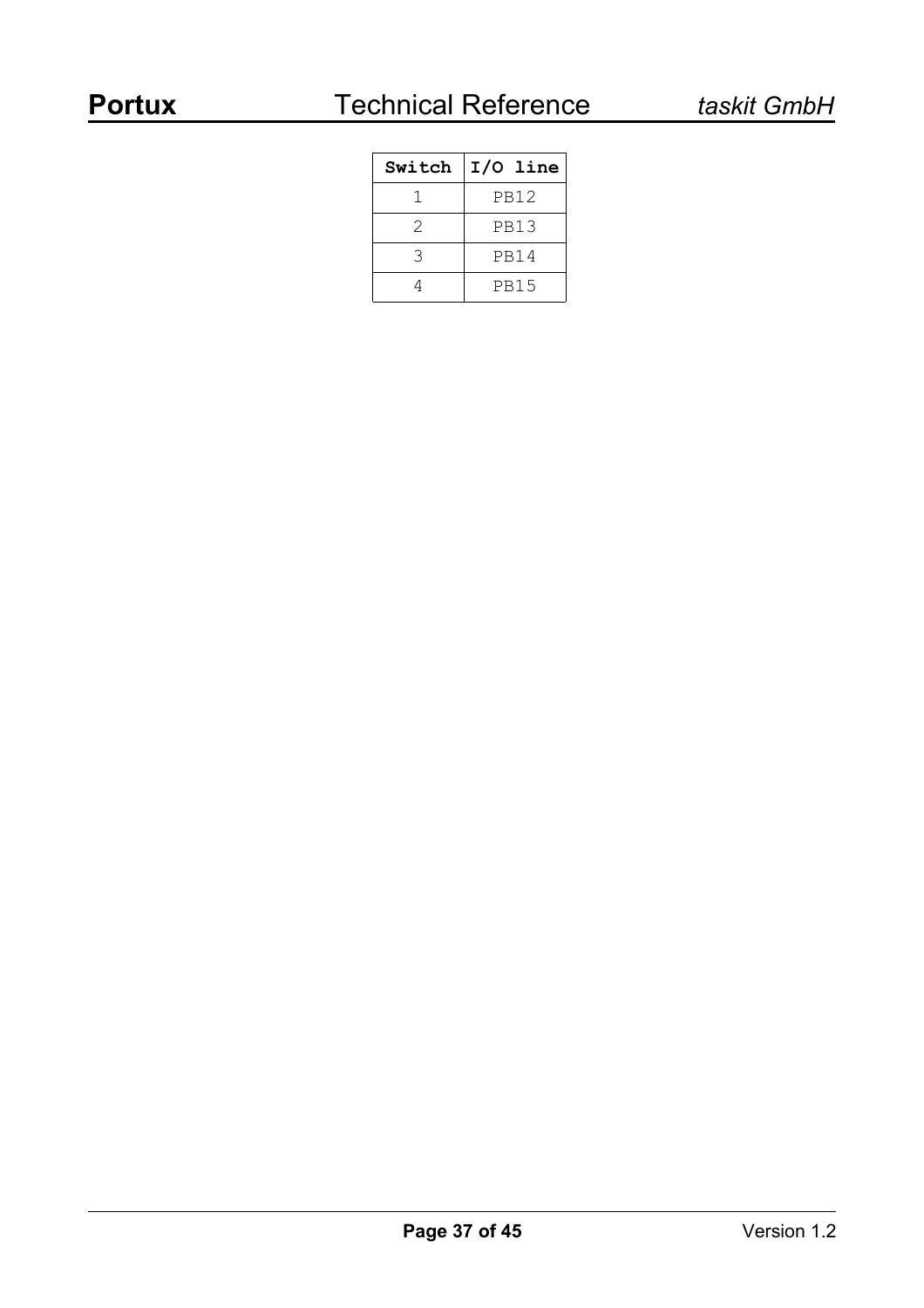## **5. Hardware extensions**

#### **5.1. PXB description**

The PXB – **P**ortux E**x**tension **B**us consists of a 96-pin strip.

By the PXB a 16-Bit data line as well as a 26-Bit address line, USB host, USB device and various I/O lines of the Atmel ® AT91RM9200 are made available.

The I/O lines are assigned to the PIO controllers A, B and C of the Atmel ® AT91RM9200 and may be configured for general purpose I/O or assigned to a function of an integrated peripheral device (see chapter 3.5).

The following table shows the usable interfaces across the PXB bus:

| Peripheral | Signals               | Multiplexing                              | Portux                     | Device                   |
|------------|-----------------------|-------------------------------------------|----------------------------|--------------------------|
| EBI        | $A0 - A25$            | $A23 - PC7$<br>$A24 - PC8$<br>$A25 - PC9$ | Yes                        | SDRAM<br>Flash           |
|            | $D0 - D15$            |                                           | Yes                        | SDRAM<br>Flash           |
|            | NWR0                  |                                           | Yes                        | Flash                    |
|            | NWR1                  |                                           | $\mathop{\rm No}\nolimits$ | -                        |
|            | NWR3                  |                                           | $\mathop{\rm No}\nolimits$ |                          |
|            | NCS3                  |                                           | $\mathop{\rm No}\nolimits$ |                          |
|            | NCS4                  | PC10                                      | $\mathop{\rm No}\nolimits$ |                          |
|            | NCS5                  | PC11                                      | $\mathop{\rm No}\nolimits$ |                          |
|            | NCS6                  | PC12                                      | No                         | $\overline{\phantom{0}}$ |
|            | NCS7                  | PC13                                      | $\rm\,N\,$                 |                          |
|            | <b>NRD</b>            | $\overline{\phantom{0}}$                  | Yes                        | Flash                    |
|            | <b>BFCK</b>           | PC0                                       | Yes                        | LED1                     |
|            | BFRDY/<br>SMOE        | PC1                                       | Yes                        | LED2                     |
|            | <b>BFAVD</b>          | PC <sub>2</sub>                           | $\rm\,N\,$                 |                          |
|            | BFBAA/<br>AMWE        | PC3                                       | $\rm\,N\,$                 |                          |
|            | <b>BFOE</b>           | PC4                                       | No                         |                          |
|            | <b>BFWE</b>           | PC5                                       | $\rm\,N\,$                 |                          |
| USB Host   | ${\tt HDMA}$          |                                           | $\rm\,N\,$                 |                          |
|            | HDPA                  | $\qquad \qquad -$                         | $\mathop{\rm No}\nolimits$ | $\qquad \qquad -$        |
| USB Device | $\mathsf{DDM}\xspace$ |                                           | $\rm\,N\,$                 |                          |
|            | DDP                   | $\overline{\phantom{0}}$                  | $\mathop{\rm No}\nolimits$ |                          |
| SPI        | MISO                  | PA0                                       | Yes                        | Dataflash (NPSCO)        |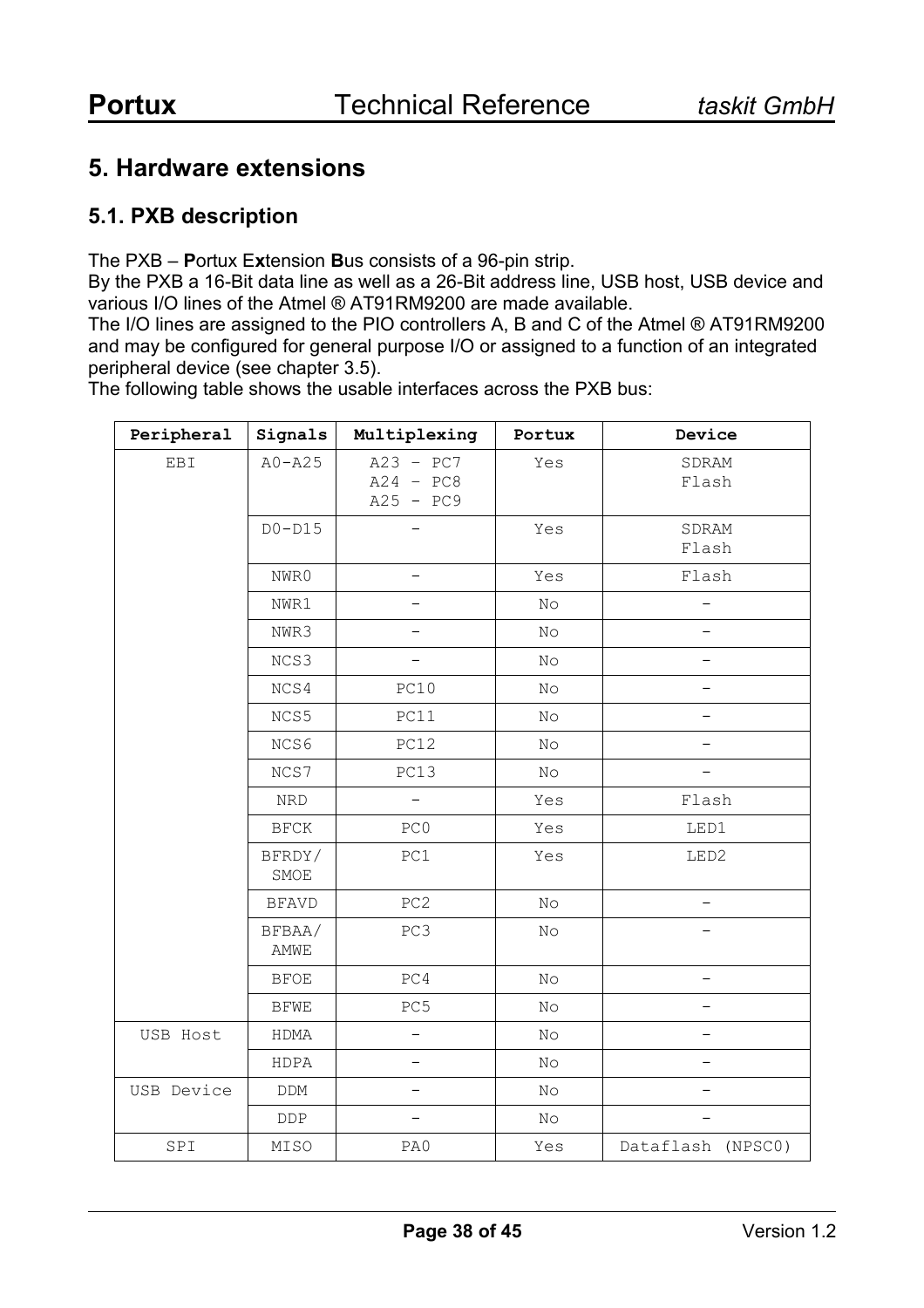| Peripheral         | Signals      | Multiplexing    | Portux                     | Device                                                      |
|--------------------|--------------|-----------------|----------------------------|-------------------------------------------------------------|
|                    | MOSI         | PA1             | Yes                        | Dataflash (NPSCO)                                           |
|                    | SPCK         | PA <sub>2</sub> | Yes                        | Dataflash (NPSCO)                                           |
|                    | NPSC1        | PA4             | No                         | -                                                           |
|                    | NPSC2        | PA5             | No                         |                                                             |
|                    | NPSC3        | PA6             | $\rm No$                   | $\overline{\phantom{0}}$                                    |
| $TWI/I^2C$         | TWD          | <b>PA25</b>     | Yes                        | $\mathop{\rm RTC}\nolimits$<br>TWI-EEPROM (not<br>equipped) |
|                    | TWCK         | <b>PA26</b>     | Yes                        | $\mathop{\rm RTC}\nolimits$<br>TWI-EEPROM (not<br>equipped) |
| USART2             | RXD2         | <b>PA22</b>     | $\mathbb{N} \circ$         | $\overline{\phantom{0}}$                                    |
|                    | TXD2         | PA23            | No                         |                                                             |
|                    | SCK2         | <b>PA24</b>     | No                         |                                                             |
| USART3             | RXD3         | PA5             | No                         |                                                             |
|                    | TXD3         | PA6             | No                         | $\equiv$                                                    |
|                    | SCK3         | PB <sub>2</sub> | No                         |                                                             |
|                    | RTS3         | PB0             | $\mathop{\rm No}\nolimits$ |                                                             |
|                    | CTS3         | PB1             | No                         |                                                             |
| Compact-           | ${\tt CFOE}$ | $\overline{a}$  | $\mathop{\rm No}\nolimits$ |                                                             |
| Flash<br>Interface | CFWE         |                 | $\rm No$                   |                                                             |
|                    | CFIOR        |                 | $\mathop{\rm No}\nolimits$ |                                                             |
|                    | CFIOW        |                 | $\rm No$                   |                                                             |
|                    | ${\tt CFRW}$ | PC <sub>9</sub> | $\mathop{\rm No}\nolimits$ |                                                             |
|                    | CFCS         | PC10            | $\rm\,N\,$                 |                                                             |
|                    | CFCE1        | PC11            | $\rm\,N\,$                 |                                                             |
|                    | CFCE2        | PC12            | $\rm No$                   |                                                             |
|                    | NWAIT        | PC6             | $\rm\,N\,$                 |                                                             |
| Others             | FIQ          | $\equiv$        | $\mathop{\rm No}\nolimits$ |                                                             |
|                    | NRST         |                 | Yes                        |                                                             |
| I/O                | PB6          |                 | $\rm\,N\,$                 |                                                             |
|                    | PB7          |                 | $\rm\,N\,$                 |                                                             |
|                    | PB8          |                 | $\rm\,N\,$                 | Ξ.                                                          |
|                    | PB9          |                 | $\rm\,N\,$                 |                                                             |
|                    | PB10         |                 | $\rm\,N\,$                 | Ξ.                                                          |
|                    | PB11         |                 | No                         |                                                             |
|                    | PB17         |                 | $\mathop{\rm No}\nolimits$ | $\overline{\phantom{0}}$                                    |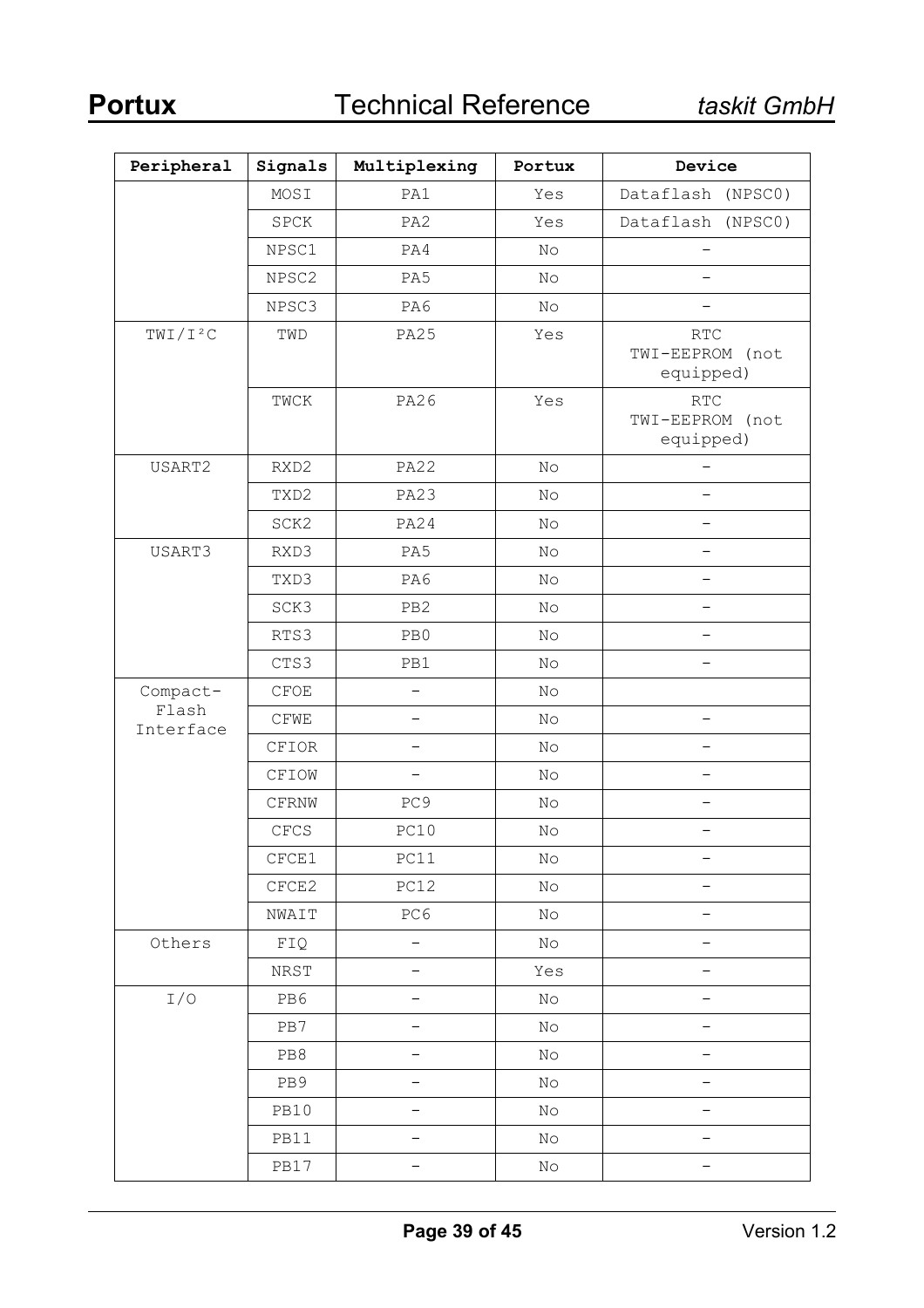| Peripheral | Signals         | Multiplexing | Portux | Device |
|------------|-----------------|--------------|--------|--------|
|            | <b>PB27</b>     |              | No     |        |
|            | PC <sub>5</sub> |              | No     |        |
|            | PC14            |              | No     | -      |

Units that are operated by the EBI can not be used concurrent. For example if you decide to implement a compact flash interface, the chip selects 4-6 are not available for connecting another static memory (e.g. Flash).

If you decide to use the USART3, the chip selects 2 and 3 of the SPI-bus are not available. So you can only connect one further SPI device in addition to the serial data flash on the circuit board to chip select 1.

#### **5.2. PXB pin assignment**



The 3 32-pin stripes are marked with a, b and c on the circuit board, the single pins are numbered serially from 1 to 32. The assignment of the pins is shown in the following table.

| Pin | Assignment     | Function       | Device     |
|-----|----------------|----------------|------------|
| 1   | <b>GND</b>     | <b>GND</b>     |            |
| 2   | <b>VCC</b>     | <b>VCC</b>     |            |
| 3   | NWR0           | NWR0           | <b>EBI</b> |
| 4   | NCS3           | NCS3           | EBI        |
| 5   | A1             | A1             |            |
| 6   | D <sub>0</sub> | D <sub>0</sub> |            |
| 7   | D2             | D2             |            |
| 8   | D4             | D4             |            |
| 9   | D <sub>6</sub> | D <sub>6</sub> |            |
| 10  | PC6            | I/O<br>NWAIT   |            |
| 11  | A3             | A <sub>3</sub> |            |
| 12  | PC11           | I/O<br>NCS5    |            |
| 13  | <b>PB28</b>    | I/O<br>FIQ     |            |
| 14  | <b>HDMA</b>    | <b>HDMA</b>    | USB-Host   |
| 15  | <b>HDPA</b>    | <b>HDPA</b>    | USB-Host   |

PXB pin assignment row a: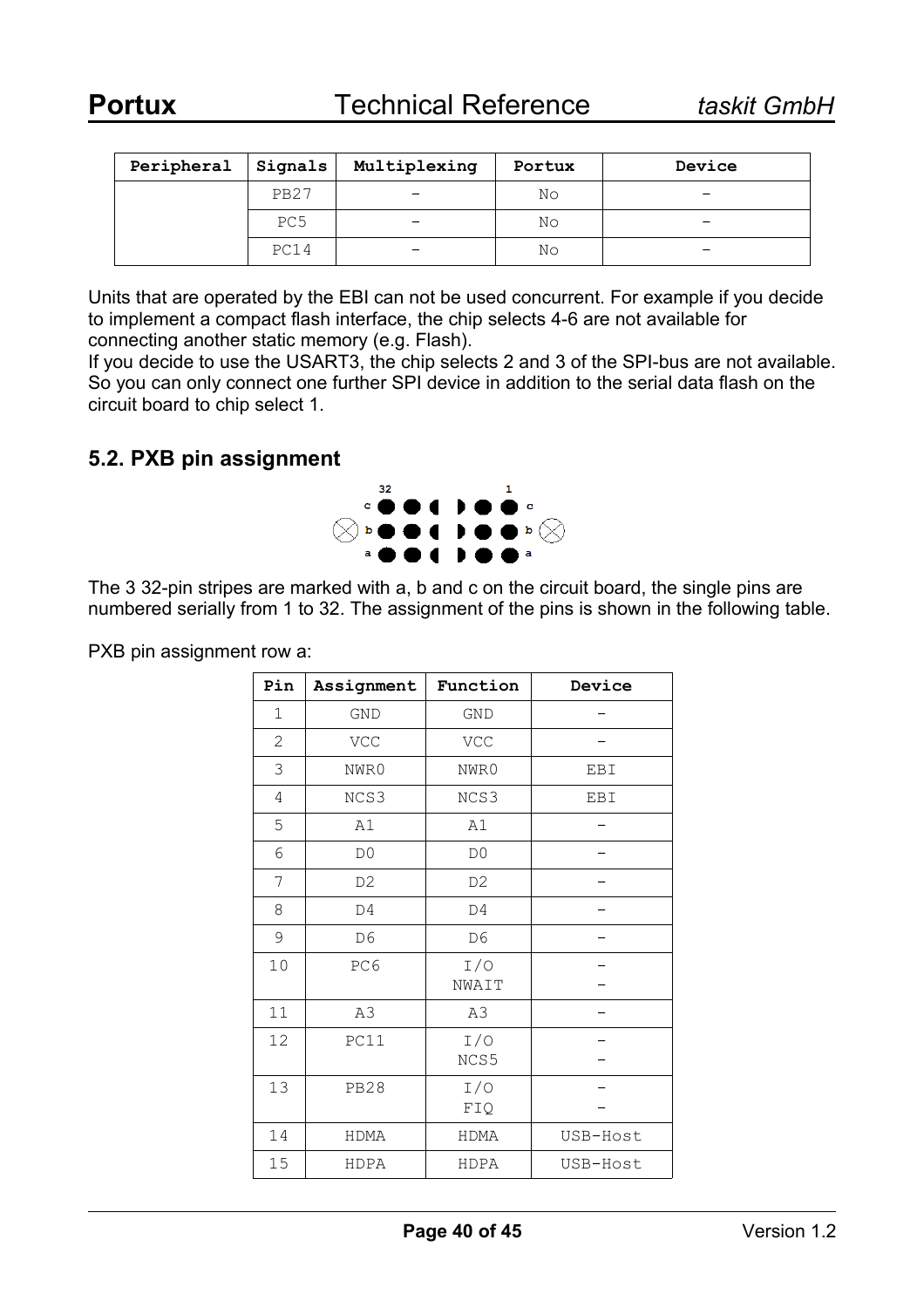| Pin | Assignment     | Function                                | Device                  |
|-----|----------------|-----------------------------------------|-------------------------|
| 16  | <b>DDM</b>     | <b>DDM</b>                              | USB-Dev                 |
| 17  | <b>PA25</b>    | I/O<br>TWD<br>IRQ2                      | $TWI/I^2C$              |
| 18  | ${\hbox{VCC}}$ | <b>VCC</b>                              |                         |
| 19  | PA00           | I/O<br>MISO<br>PCK3                     | SPI<br>PIO-Clock        |
| 20  | PA02           | I/O<br><b>SPCK</b><br>IRQ4              | SPI                     |
| 21  | <b>PB27</b>    | I/O<br>PCK0                             | PIO-Clock               |
| 22  | PC05           | I/O<br><b>BFWE</b>                      | Burst Flash             |
| 23  | <b>VCC</b>     | ${\hbox{VCC}}$                          |                         |
| 24  | PB08           | I/O<br>TD1<br>TIOA4                     | SSC1<br>TC4             |
| 25  | PA23           | $\mathtt{I}/\mathtt{O}$<br>TXD2<br>IRQ3 | USART2                  |
| 26  | PC14           | I/O                                     |                         |
| 27  | PB09           | I/O<br>RD1<br>TIOB4                     | SSC1<br>TC4             |
| 28  | <b>VCC</b>     | <b>VCC</b>                              |                         |
| 29  | PB10           | I/O<br>RK1<br>TIOA5                     | SSC1<br>TC <sub>5</sub> |
| 30  | PA05           | I/O<br>NPCS2<br>TXD3                    | SPI<br>USART3           |
| 31  | PB00           | I/O<br>TF0<br>RTS3                      | SSC0<br>USART3          |
| 32  | PB11           | I/O<br>RF1<br>TIOB5                     | SSC1<br>TC5             |

PXB pin assignment row b: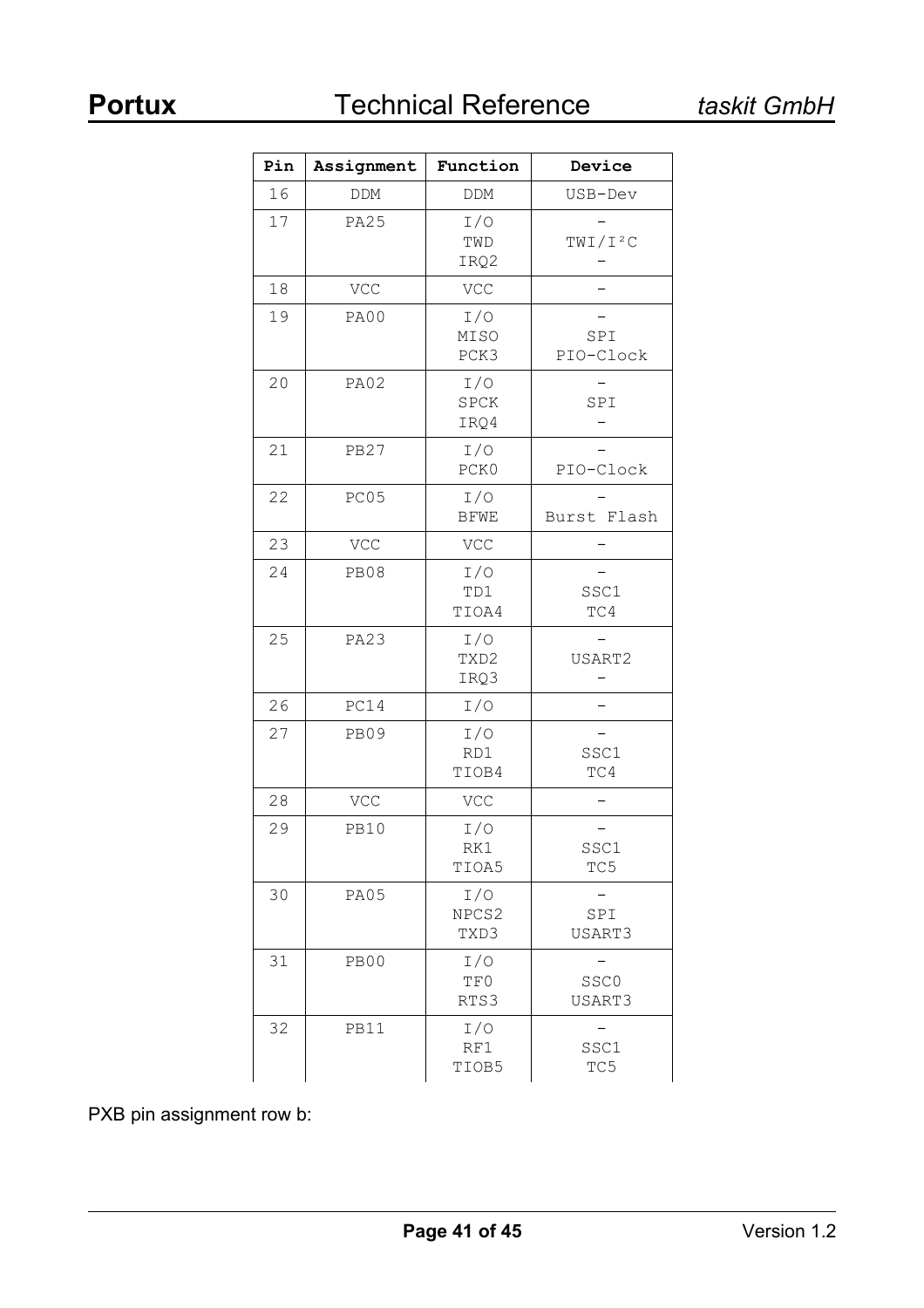| Pin          | Assignment     | Function       | Device |
|--------------|----------------|----------------|--------|
| $\mathbf 1$  | D <sub>8</sub> | D <sub>8</sub> |        |
| $\mathbf{2}$ | D <sub>9</sub> | D <sup>9</sup> |        |
| 3            | D10            | $D10$          |        |
| 4            | D11            | D11            |        |
| 5            | D12            | D12            |        |
| 6            | D13            | D13            |        |
| 7            | D14            | D14            |        |
| 8            | D15            | D15            |        |
| 9            | A4             | A4             |        |
| $10$         | A <sub>5</sub> | A <sub>5</sub> |        |
| 11           | A6             | A6             |        |
| 12           | A7             | A7             |        |
| 13           | A <sub>8</sub> | A <sub>8</sub> |        |
| 14           | A9             | A9             |        |
| 15           | A10            | A10            |        |
| 16           | A11            | A11            |        |
| 17           | A12            | A12            |        |
| 18           | A13            | A13            |        |
| 19           | A14            | A14            |        |
| 20           | A15            | A15            |        |
| 21           | A16            | A16            |        |
| 22           | A17            | A17            |        |
| 23           | A18            | A18            |        |
| 24           | A19            | A19            |        |
| 25           | A20            | A20            |        |
| 26           | A21            | A21            |        |
| 27           | A22            | A22            |        |
| 28           | A23            | A23            |        |
| 29           | A24            | A24            |        |
| 30           | A25            | A25            |        |
| 31           | NWR1           | NWR1           | EBI    |
| 32           | NWR3           | NER3           | EBI    |

PXB pin assignment row c: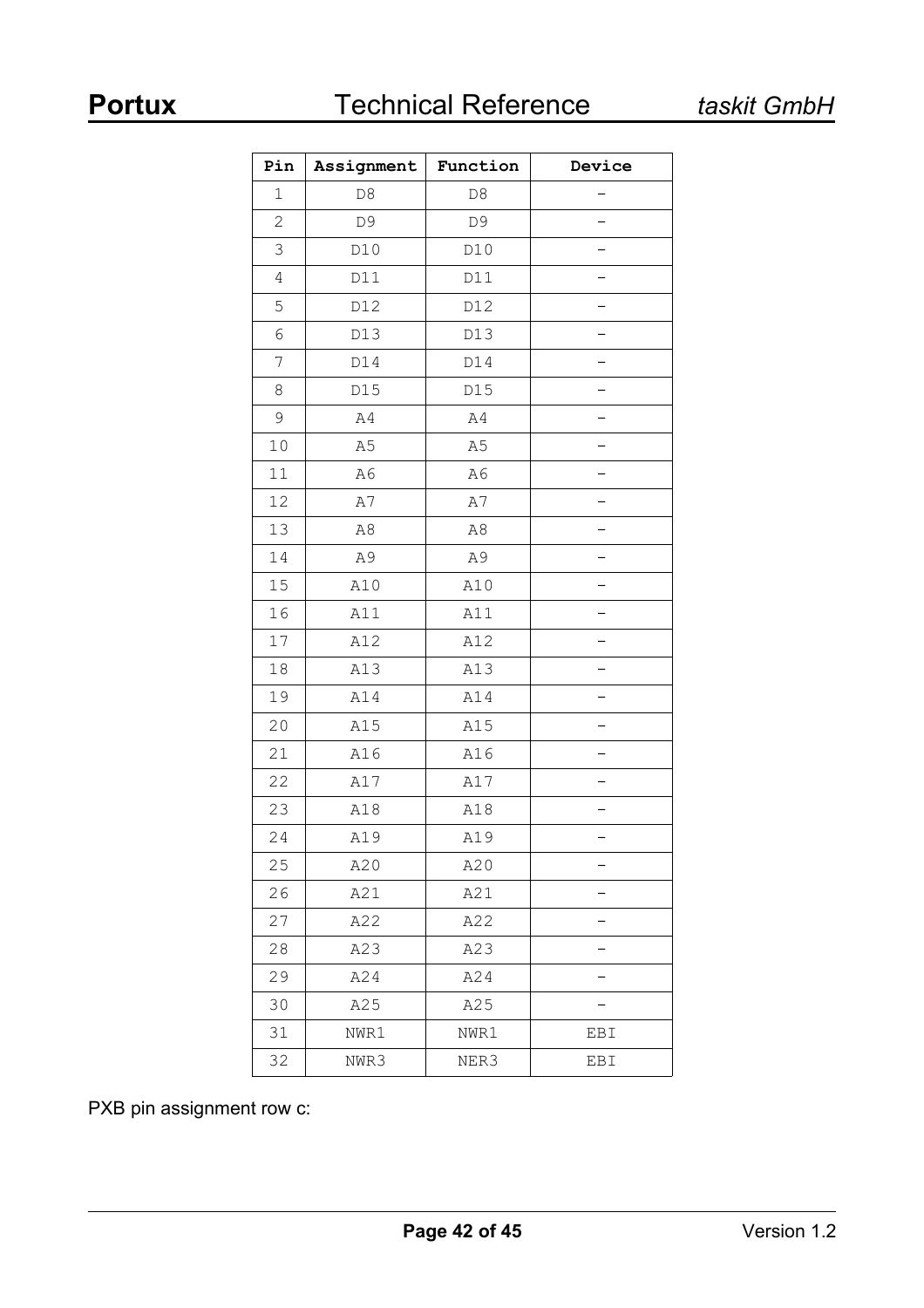## **Portux** Technical Reference *taskit GmbH*

| Pin | Assignment              | Function             | Device                 |
|-----|-------------------------|----------------------|------------------------|
| 1   | <b>GND</b>              | GND                  |                        |
| 2   | <b>VCC</b>              | <b>VCC</b>           |                        |
| 3   | <b>NRD</b>              | <b>NRD</b>           | EBI                    |
| 4   | A <sub>0</sub>          | A <sub>0</sub>       |                        |
| 5   | <b>NRST</b>             | <b>NRST</b>          |                        |
| 6   | D1                      | D1                   |                        |
| 7   | D3                      | D3                   |                        |
| 8   | D <sub>5</sub>          | D <sub>5</sub>       |                        |
| 9   | D7                      | D7                   |                        |
| 10  | A2                      | A2                   |                        |
| 11  | PC10                    | NCS4/<br><b>CFCS</b> |                        |
| 12  | PC12                    | NCS6/<br>CFCE1       |                        |
| 13  | $\mathop{\mathsf{GND}}$ | GND                  |                        |
| 14  | PC00                    | I/O<br><b>BFCK</b>   | Burst Flash            |
| 15  | PC01                    | I/O<br>BFRDY/SMOE    | Burst Flash            |
| 16  | <b>DDP</b>              | DDP                  | USB-Dev                |
| 17  | PA26                    | I/O<br>TWCK<br>IRQ1  | TWI / I <sup>2</sup> C |
| 18  | <b>GND</b>              | GND                  |                        |
| 19  | PA01                    | I/O<br>MOSI<br>PCK3  | SPI<br>PIO Clock       |
| 20  | PA04                    | I/O<br>NPCS1<br>PCK1 | SPI<br>PIO Clock       |
| 21  | PC13                    | I/O<br>NSC7          |                        |
| 22  | PB17                    | I/O<br>RF2<br>ETX2   | SSC2<br>ETH            |
| 23  | <b>PA24</b>             | I/O<br>SCK2<br>TIOA1 | USART2<br>TC1          |
| 24  | <b>PA22</b>             | I/O<br>RXD2<br>TIOB2 | USART2<br>TC2          |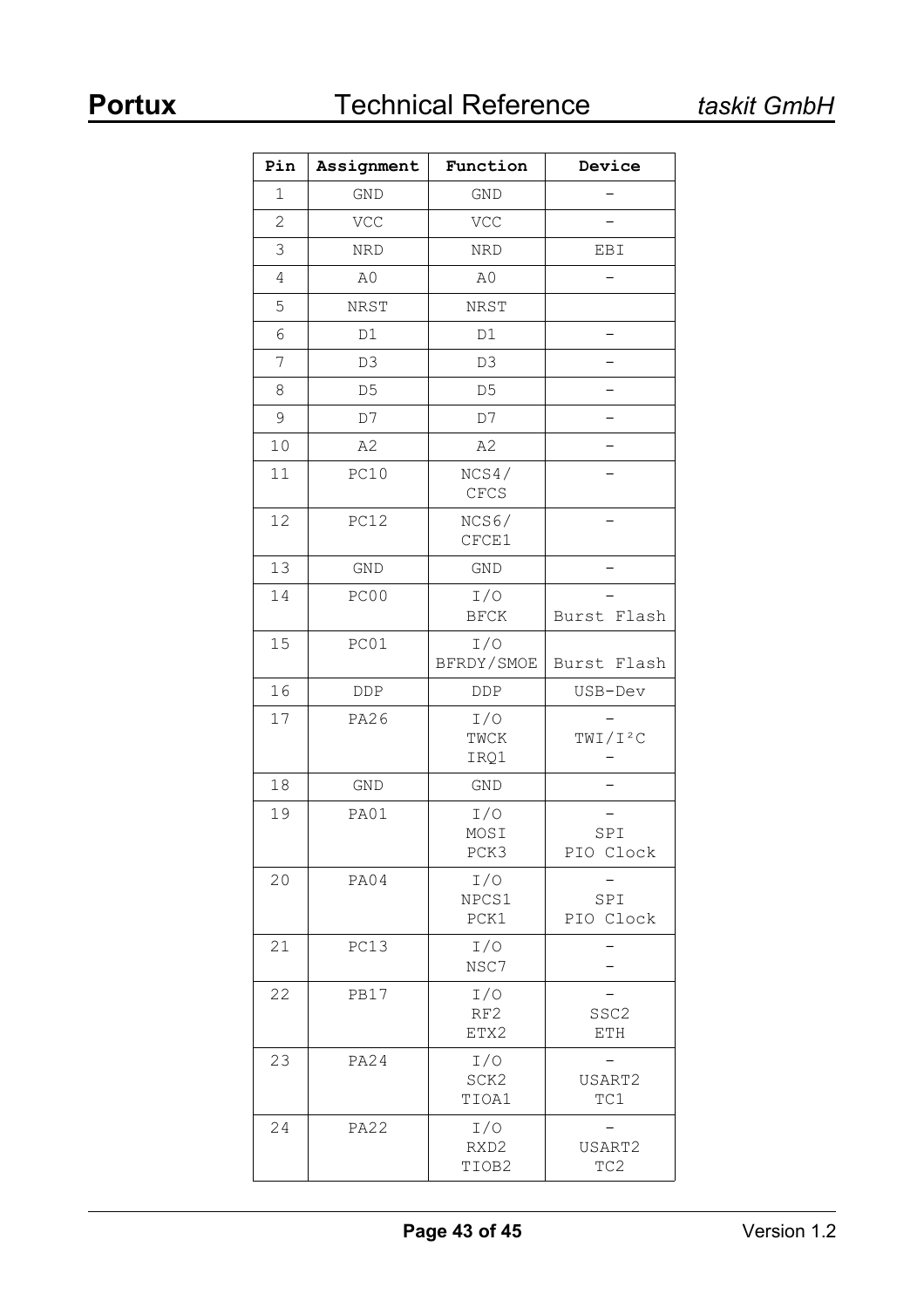## **Portux** Technical Reference *taskit GmbH*

| Pin | Assignment  | Function             | Device         |
|-----|-------------|----------------------|----------------|
| 25  | PB02        | I/O<br>TD0<br>SCK3   | SSC0<br>USART3 |
| 26  | <b>PC15</b> | I/O                  |                |
| 27  | <b>GND</b>  | <b>GND</b>           |                |
| 28  | PB06        | I/O<br>TF1<br>TIOA3  | SSC1<br>TC3    |
| 29  | PA06        | I/O<br>NPCS3<br>RXD3 | SPI<br>USART3  |
| 30  | PB07        | I/O<br>TK1<br>TIOB3  | SSC1<br>TC3    |
| 31  | PB01        | I/O<br>TK0<br>CTS3   | SSC0<br>USART3 |
| 32  | <b>GND</b>  | <b>GND</b>           |                |